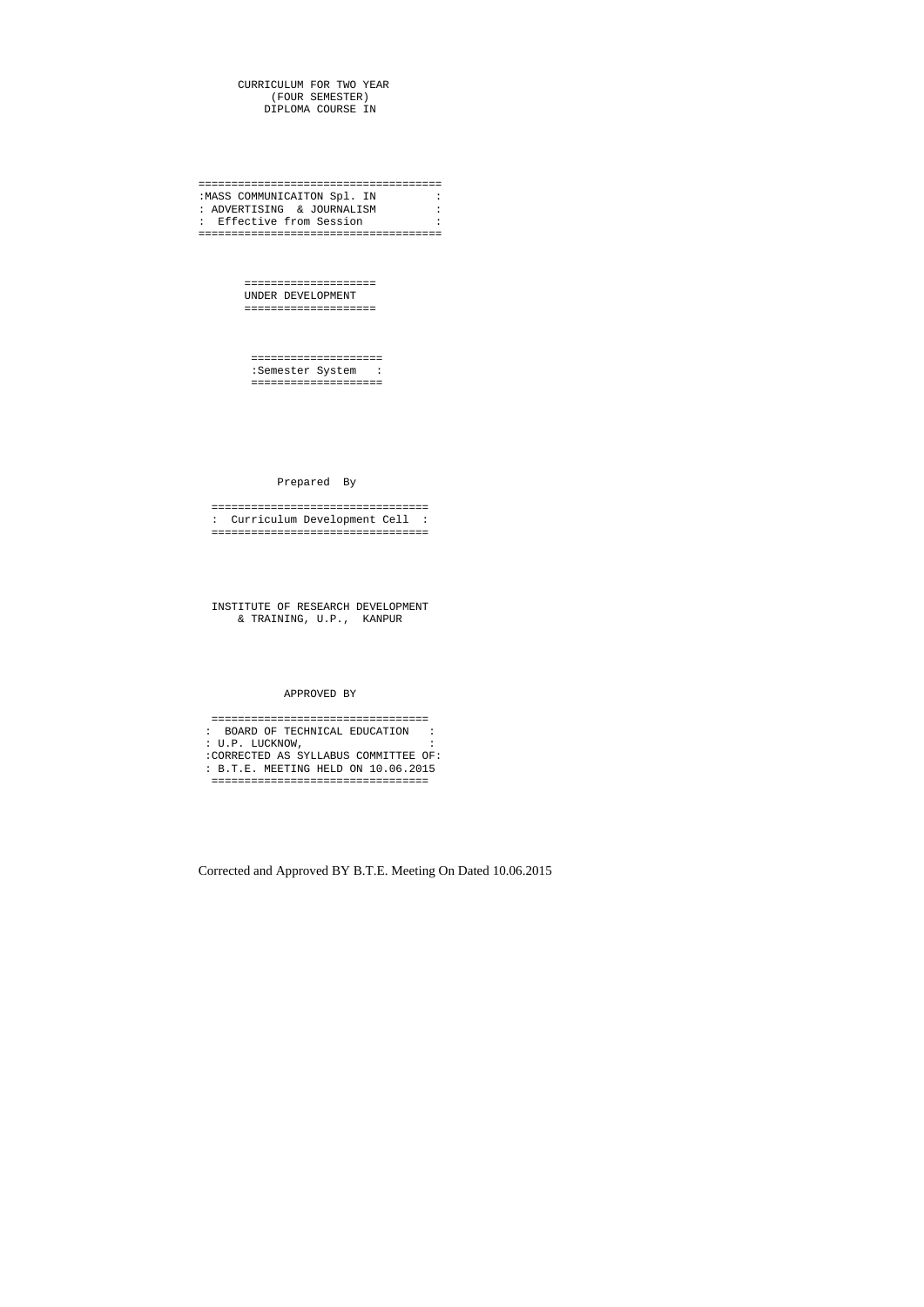# STUDY & EVALUATION SCHEME

# for<br>TWO YEAR(FOUR SEMESTER) POST GRADUATE DIPLOMA COURSE IN<br>MASS COMMUNICATION Spl. WITH ADVERTISING & JOURNALISM

(Effective from session )

| 11125 L<br>۰.<br>۰.<br>$\sim$<br>٠<br>v<br>۰.<br>× |
|----------------------------------------------------|
|                                                    |

|                                                                           | Curriculum                                                                       |                                                                         |         |                                    |               | Schame of Examination                                                              |                   |                |                |                   |                                    |                                                                                                          |          |            |                   |
|---------------------------------------------------------------------------|----------------------------------------------------------------------------------|-------------------------------------------------------------------------|---------|------------------------------------|---------------|------------------------------------------------------------------------------------|-------------------|----------------|----------------|-------------------|------------------------------------|----------------------------------------------------------------------------------------------------------|----------|------------|-------------------|
| Periods Per Week                                                          |                                                                                  |                                                                         |         |                                    | SUBJECT       | Practical<br>Theory                                                                |                   |                |                |                   |                                    | Gran<br>d.                                                                                               |          |            |                   |
| е.                                                                        | ct  ori g.<br>ur al                                                              |                                                                         |         | Le Tut Dr Lab. Work Tot<br>Shop al |               |                                                                                    |                   | Dur.   Marks   |                |                   | Dur.l                              | Examination Sess. Total Examination Sess. Total Tota<br>  Marks   Marks   -----------   Marks  <br>Marks |          | Marksll    |                   |
| 8<br>8<br>$\overline{4}$                                                  | $\overline{\phantom{a}}$<br>$\overline{\phantom{0}}$<br>$\overline{\phantom{0}}$ | $\overline{\phantom{0}}$<br>$\overline{\phantom{a}}$<br>$\qquad \qquad$ | 12<br>8 | $ -$<br>$- -$<br>$ -$              | 8<br>20<br>12 | 1.1 Principles of Communication<br>1.2 Media Writing<br>1.3 Computer Application-I | 3.0<br>3.0<br>3.0 | 75<br>75<br>75 | 25<br>25<br>25 | 100<br>100<br>100 | $\overline{\phantom{a}}$<br>6<br>6 | 75<br>75                                                                                                 | 25<br>25 | 100<br>100 | 100<br>200<br>200 |
| 20                                                                        |                                                                                  |                                                                         | 20      | $- -$                              | 40            | <---------TOTAL----------->                                                        | $ -$              | 225            | 75             | 300               | $ -$                               | 150                                                                                                      | 50       | 200        | $- - -$<br>500    |
| Games/NCC/Social and Cultural Activity + Dicscipline $(15 + 10)$<br>TOTAL |                                                                                  |                                                                         |         |                                    |               |                                                                                    |                   |                | 25<br>525      |                   |                                    |                                                                                                          |          |            |                   |
|                                                                           | II Semester                                                                      |                                                                         |         |                                    |               |                                                                                    |                   |                |                |                   |                                    |                                                                                                          |          |            |                   |

| 8  |                          |    |       | 8            | $ 2.1$ History, Law & Ethics of                                  | 3.0 | 75  | 2.5 | 100 |   |     |       |     | 100 |
|----|--------------------------|----|-------|--------------|------------------------------------------------------------------|-----|-----|-----|-----|---|-----|-------|-----|-----|
|    |                          |    |       |              | Media                                                            |     |     |     |     |   |     |       |     |     |
| 8  | $\overline{\phantom{0}}$ | 12 | $ -$  | $ 20\rangle$ | 2.2 Printing Journalism                                          | 3.0 | 75  | 25  | 100 | 6 | 75  | 2.5   | 100 | 200 |
| б. |                          | 6  | $- -$ | 12           | 2.3 Advertising Principles                                       | 3.0 | 75  | 25  | 100 | 3 | 75  | 2.5   | 100 | 200 |
|    |                          |    |       |              | Practices-I                                                      |     |     |     |     |   |     |       |     |     |
|    |                          | 8  | $ -$  |              | 8# 2.4 ** Extension Lectures,                                    |     |     |     |     |   |     | 10    | 10  | 10  |
|    |                          |    |       |              | Library studies, Visit to                                        |     |     |     |     |   |     |       |     |     |
|    |                          |    |       |              | Institute Professional                                           |     |     |     |     |   |     |       |     |     |
|    |                          |    |       |              | Organisation and student                                         |     |     |     |     |   |     |       |     |     |
|    |                          |    |       |              | centred activities like                                          |     |     |     |     |   |     |       |     |     |
|    |                          |    |       |              | preparation of Lab Journal                                       |     |     |     |     |   |     |       |     |     |
|    |                          |    |       |              |                                                                  |     |     |     |     |   |     |       |     |     |
| 22 |                          | 26 | $- -$ | 48           | $-TOTAT -$                                                       |     | 225 | 75  | 300 |   | 150 | 60    | 210 | 510 |
|    |                          |    |       |              |                                                                  |     |     |     |     |   |     |       |     |     |
|    |                          |    |       |              | Games/NCC/Social and Cultural Activity + Dicscipline $(15 + 10)$ |     |     |     |     |   |     |       |     | 25  |
|    |                          |    |       |              |                                                                  |     |     |     |     |   |     | TOTAL |     | 535 |

NOTE:- (1) Each period will be of 50 minutes duration.<br>
(2) Each session will be of 16 weeks.<br>
(3) Effective teaching will be at least 14 weeks.<br>
(4) Remaining periods will be utilised for revision etc.<br>
(5) Field visit an

well in advance at institute level as per need.<br>(6) Equal weightage will be given to marks secquired in each year for determining student award.<br>(7) The overall division in the diploma programme will be awarded on the basi

of the state board of technical education.<br>
(8) 4 week structured and supervised branch specific, task oriented industrial exposure<br>
to be organised after II Semester. Student will submit a report. There will be 60<br>
marks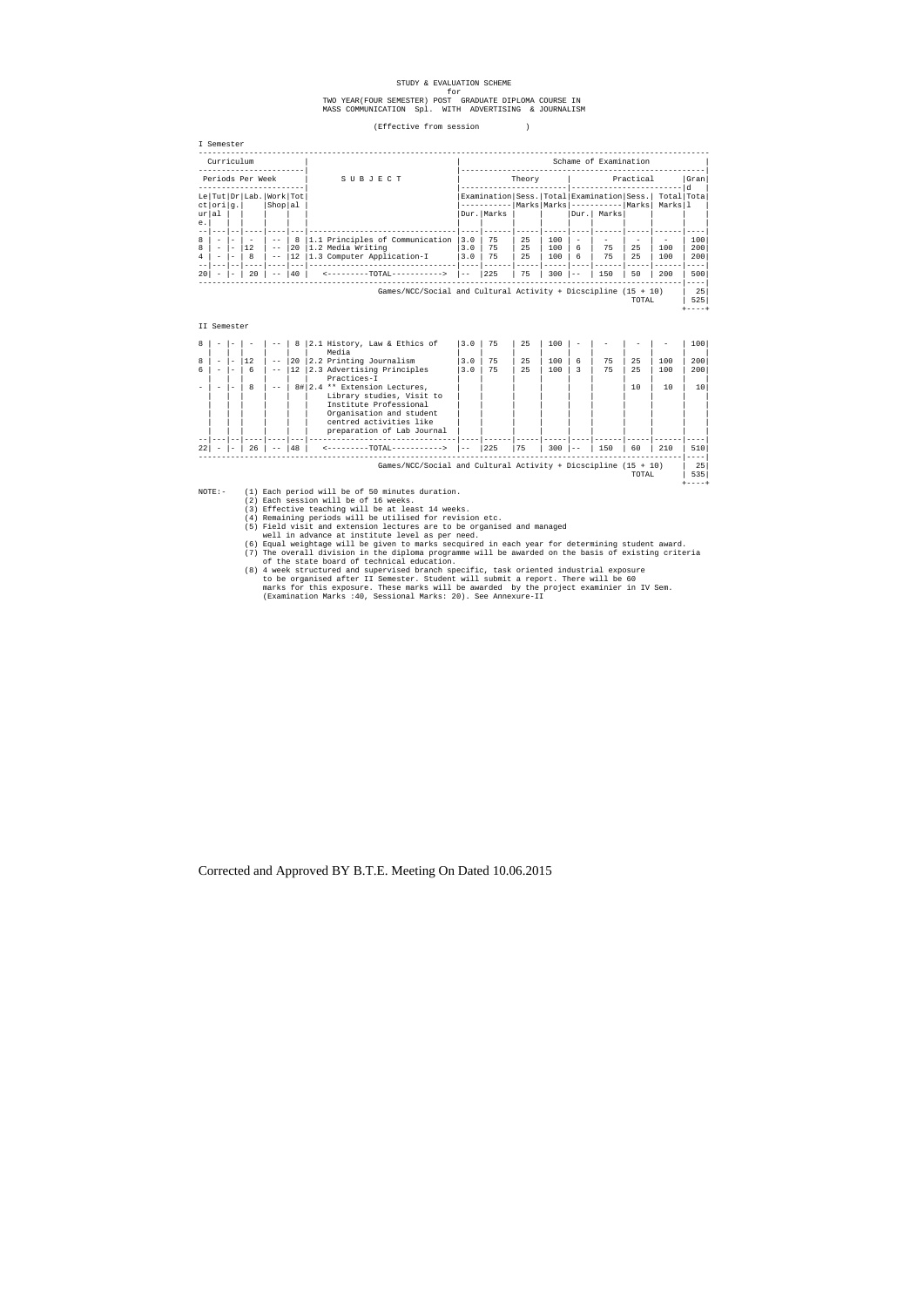# STUDY & EVALUATION SCHEME<br>for<br>TWO YEAR(FOUR SEMESTER) POST GRADUATE DIPLOMA COURSE IN<br>MASS COMMUNICATION Spl. WITH ADVERTISING & JOURNALISM<br>(Effective from session )

| Curriculum<br>----------------------                                                                                             |                                                  |                           |                                     |                                                                                                           |                                                                                                                       |                      |                 |                                        | Schame of Examination<br>----------------- |                                                            |                                       |                              |                                                                 |  |
|----------------------------------------------------------------------------------------------------------------------------------|--------------------------------------------------|---------------------------|-------------------------------------|-----------------------------------------------------------------------------------------------------------|-----------------------------------------------------------------------------------------------------------------------|----------------------|-----------------|----------------------------------------|--------------------------------------------|------------------------------------------------------------|---------------------------------------|------------------------------|-----------------------------------------------------------------|--|
| Periods Per Week<br>--------------------                                                                                         |                                                  |                           |                                     | SUBJECT                                                                                                   | Theory                                                                                                                |                      |                 |                                        | Practical<br>------------------------ d    |                                                            |                                       |                              | Gran                                                            |  |
| Le Tut Dr Lab. Work Tot<br>ct  ori g.                                                                                            |                                                  | Shop al                   |                                     |                                                                                                           | -----------------------<br>Examination Sess. Total Examination Sess.<br>----------  Marks   Marks   ----------  Marks |                      |                 |                                        |                                            | Total Tota<br>Marksll                                      |                                       |                              |                                                                 |  |
| ur al<br>е.                                                                                                                      |                                                  |                           |                                     |                                                                                                           |                                                                                                                       | Dur.   Marks         |                 |                                        |                                            | Dur.   Marks                                               |                                       |                              |                                                                 |  |
| $- -$<br>$---$<br>$\sim$<br>$\overline{\phantom{a}}$                                                                             | 12                                               | $ -$                      | 20                                  | 3.1 Advertising Principles and<br>Practices-II                                                            | 3.0                                                                                                                   | 75                   | 25              | 100                                    | 3                                          | 75                                                         | 25                                    | 100                          | ----<br>200                                                     |  |
| $\sim$<br>$\overline{\phantom{a}}$<br>$\overline{\phantom{a}}$<br>$\sim$<br>$\overline{\phantom{a}}$<br>$\overline{\phantom{a}}$ | 12<br>$\overline{2}$<br>$\overline{\phantom{a}}$ | $ -$<br>$ -$              | 20<br>8<br>$\overline{\phantom{0}}$ | 3.2 Radio & TV Journalism<br>3.3 Public Relation<br>3.4 Industrial Exposure                               | 3.0<br>3.0<br>$\overline{a}$                                                                                          | 75<br>75             | 25<br>25        | 100<br>100<br>$\overline{\phantom{a}}$ | 6<br>3                                     | 75<br>75<br>40                                             | 25<br>25<br>20                        | 100<br>100<br>60             | 200<br>200<br>60                                                |  |
| $-$<br>22                                                                                                                        | 26                                               | $- - - -$<br>$ -$         | $- - -$<br>48                       | ---------------------------------<br><---------TOTAL----------->                                          | $- - - -$<br>$- -$                                                                                                    | $- - - - - -$<br>225 | 75              | 300                                    | $- - -$<br>$- -$                           | 265                                                        | $- - - - -$<br>95                     | 360                          | ----<br>660                                                     |  |
|                                                                                                                                  |                                                  |                           |                                     | Games/NCC/Social and Cultural Activity + Dicscipline $(15 + 10)$                                          |                                                                                                                       |                      |                 |                                        |                                            |                                                            | TOTAL                                 |                              | $- - - -$<br>25<br>685                                          |  |
| IV Semester                                                                                                                      |                                                  |                           |                                     |                                                                                                           |                                                                                                                       |                      |                 |                                        |                                            |                                                            |                                       |                              |                                                                 |  |
| $\overline{\phantom{a}}$<br>$\overline{\phantom{a}}$<br>$\sim$<br>$\overline{\phantom{a}}$                                       | 8<br>$\overline{4}$                              | $ -$<br>$ -$<br>$- -$     | 12<br>6                             | 14   4.1 Computer Application-II<br>4.2 Research Methods<br>4.3 Business Management and<br>Entrepenurship | 3.0<br>3.0<br>3.0                                                                                                     | 75<br>75<br>75       | 25<br>2.5<br>25 | 100<br>100<br>100                      | 6<br>3<br>$\overline{\phantom{a}}$         | 75<br>75<br>$\overline{\phantom{a}}$                       | 25<br>2.5<br>$\overline{\phantom{a}}$ | 100<br>100<br>$\overline{a}$ | 200<br>200<br>100                                               |  |
| $\overline{\phantom{a}}$<br>$\sim$<br>$\sim$                                                                                     | 4<br>8                                           | $ -$<br>$ -$<br>$- - - -$ | 4<br>8                              | 4.4 Project<br>4.5 Student Centred Activities<br>(Lab Journal)<br>---------------------------------       | $\qquad \qquad -$<br>$\overline{\phantom{a}}$                                                                         | $\qquad \qquad -$    |                 | $- -$<br>$- - - - -$                   | 3<br>$- - - -$                             | 100<br>$ -$                                                | 50<br>10<br>$\frac{1}{2}$             | 150<br>10                    | 150<br>10<br>----                                               |  |
|                                                                                                                                  | 24                                               | $- -$                     | 44<br>$- - - 1$                     | <---------TOTAL----------                                                                                 | $- -$                                                                                                                 | 225                  | 75              | 300                                    | $ -$                                       | 250                                                        | 110                                   | 360                          | 660<br>$- - - -$                                                |  |
| $\overline{\phantom{a}}$<br>$\sim$                                                                                               |                                                  |                           |                                     |                                                                                                           |                                                                                                                       |                      |                 |                                        |                                            |                                                            |                                       |                              |                                                                 |  |
| $ -$                                                                                                                             | ---- ----                                        |                           |                                     | Games/NCC/Social and Cultural Activity + Dicscipline $(15 + 10)$                                          |                                                                                                                       |                      |                 |                                        |                                            |                                                            |                                       |                              |                                                                 |  |
|                                                                                                                                  |                                                  |                           |                                     |                                                                                                           |                                                                                                                       |                      |                 |                                        |                                            |                                                            | Total:                                |                              |                                                                 |  |
| 20                                                                                                                               |                                                  |                           |                                     |                                                                                                           |                                                                                                                       |                      | 50%<br>100%     |                                        |                                            | Carry over from I & II Sem<br>Carry over from III & IV Sem |                                       |                              | 25<br>$- - - -$<br>685<br>$- - - -$<br>530<br>1370<br>$- - - -$ |  |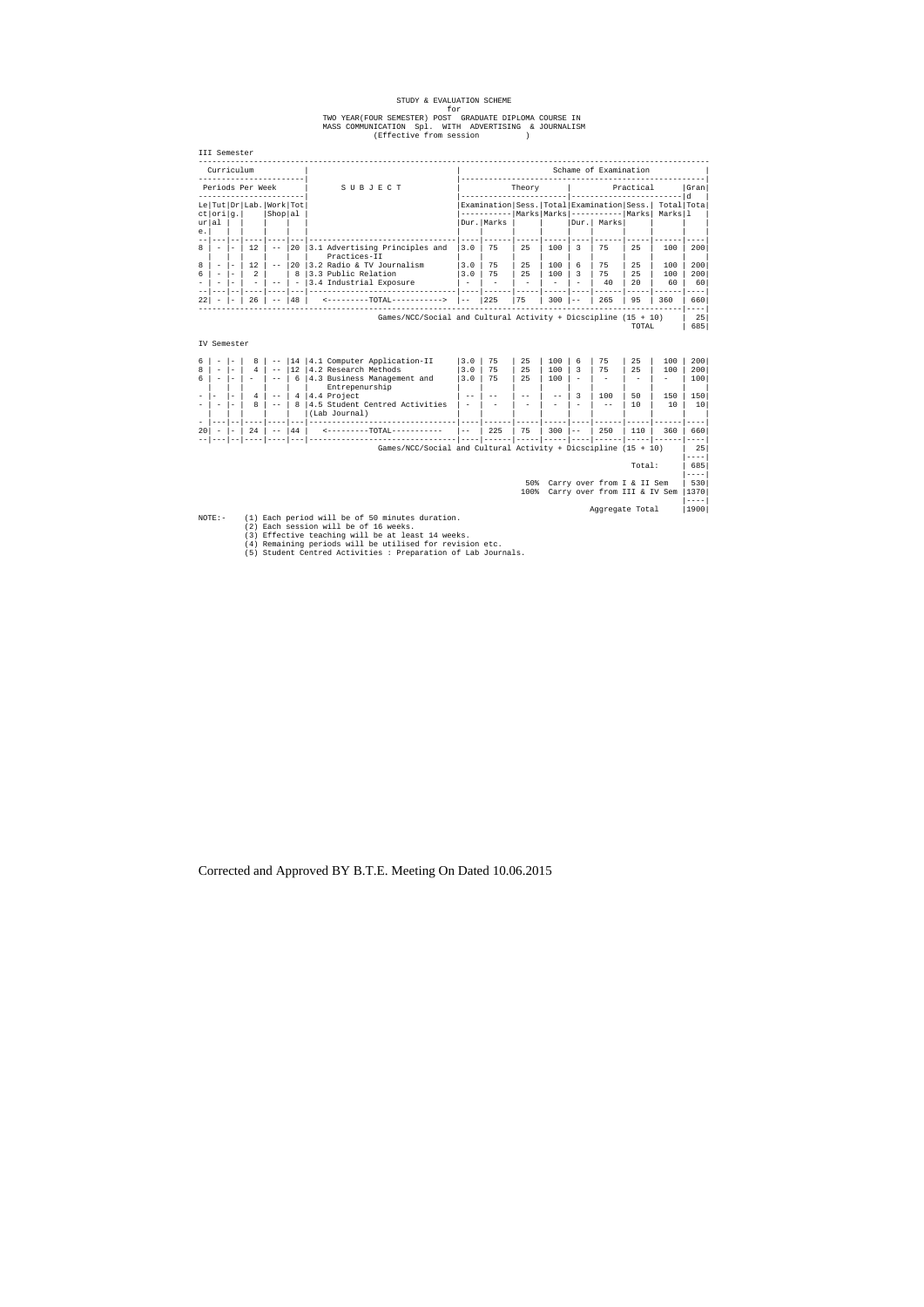# CONTENTS

| No.                                                | Sr. Particulars                                                                                                                                                                                                                                                                                                                            | Page No                                                    |
|----------------------------------------------------|--------------------------------------------------------------------------------------------------------------------------------------------------------------------------------------------------------------------------------------------------------------------------------------------------------------------------------------------|------------------------------------------------------------|
|                                                    | Study & Evaluation Scheme                                                                                                                                                                                                                                                                                                                  |                                                            |
| 1.<br>$\overline{a}$<br>3.<br>4.<br>5.<br>б.<br>7. | Salient Features of the Course<br>List of Experts<br>Job Opportunities<br>Activities<br>Curriculum Objectives<br>Deriving Curriculum Areas<br>Curriculum Areas                                                                                                                                                                             | 1<br>2<br>$3 - 4$<br>$5 - 7$<br>8<br>$9 - 10$<br>$11 - 12$ |
| 7.                                                 | DETAILS COURSE CONTENTS                                                                                                                                                                                                                                                                                                                    |                                                            |
|                                                    | I Semester                                                                                                                                                                                                                                                                                                                                 |                                                            |
|                                                    | 1.1 Principles of Communication<br>1.2 Media Writing<br>1.3 Computer Applications I                                                                                                                                                                                                                                                        | $13 - 15$<br>$16 - 17$<br>$18 - 19$                        |
|                                                    | II Semester                                                                                                                                                                                                                                                                                                                                |                                                            |
|                                                    | 2.1 History, Laws and Ethics of Media<br>2.2 Print Journalism<br>2.3 Advertising Principles and Practices I<br>2.4 Extension Lectures                                                                                                                                                                                                      | $20 - 21$<br>$22 - 24$<br>$25 - 26$                        |
|                                                    | III Semester                                                                                                                                                                                                                                                                                                                               |                                                            |
|                                                    | 3.1 Advertising Principles and Practices II<br>3.2 Radio and Television Journalism<br>3.3 Public Relations                                                                                                                                                                                                                                 | $27 - 28$<br>$29 - 30$<br>$31 - 33$                        |
|                                                    | IV Semester                                                                                                                                                                                                                                                                                                                                |                                                            |
|                                                    | 4.1 Computer Applications II<br>4.2 Research Methods<br>4.3 Business Management and Entrepreneurship<br>4.4 Project<br>4.5 Student Centred Activities                                                                                                                                                                                      | $34 - 35$<br>36<br>$37 - 38$<br>39                         |
|                                                    | Resource Requirement for Implementing the Course<br>Faculty and Staff Requirement<br>1<br>$\overline{2}$<br>Space Reqirement<br>3<br>List of Equipments<br>Recommendations for Effective Implementation<br>of Curriculum<br>List of Books<br>Annexure-I Industrial Exposure<br>Annexure-II Trainee Assesment<br>Annexure-III Questionnaire | 40<br>41<br>$42 - 43$<br>44<br>45<br>46<br>47              |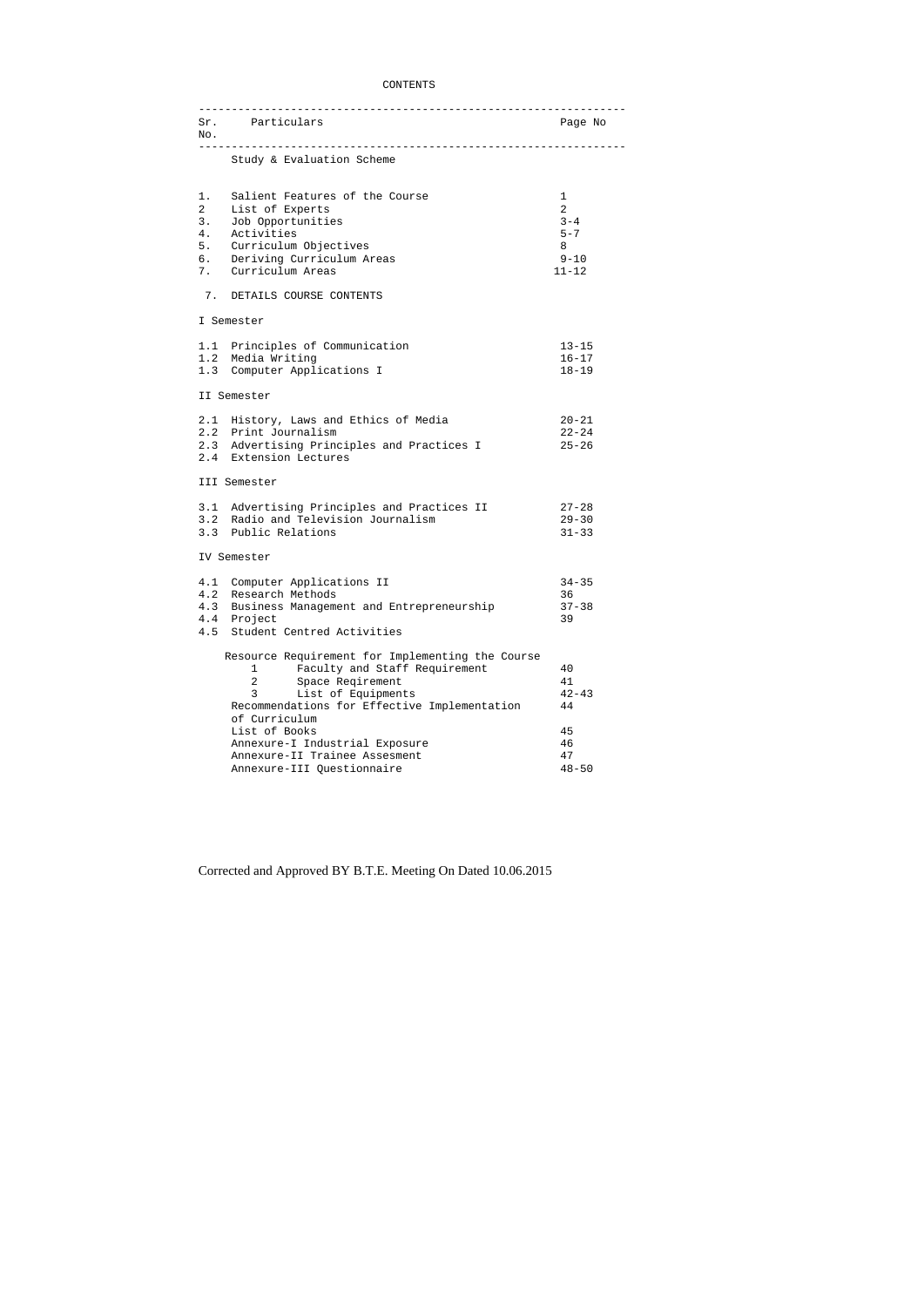# 1. SALIENT FEATURES OF THE COURSE

|                | 1. Title of the Course   |              | : Post Grduate Diploma course<br>in Mass Communication Spl.<br>with Advertising & Generalism |
|----------------|--------------------------|--------------|----------------------------------------------------------------------------------------------|
| 2.             | Duration of the Course : |              | Two years (Four Semester)                                                                    |
| 3.             | Type of the Course       |              | : Full time                                                                                  |
| 4 <sub>1</sub> | Pattern of the Course :  |              | Semester System                                                                              |
| 5.             | Entry Qualification      |              | : Graduate in any discipline                                                                 |
| б.             | Admission                | $\mathbf{L}$ | Through Joint Entrance Exam.                                                                 |
|                | 7. Intake of Students    | 2.5000       | 60                                                                                           |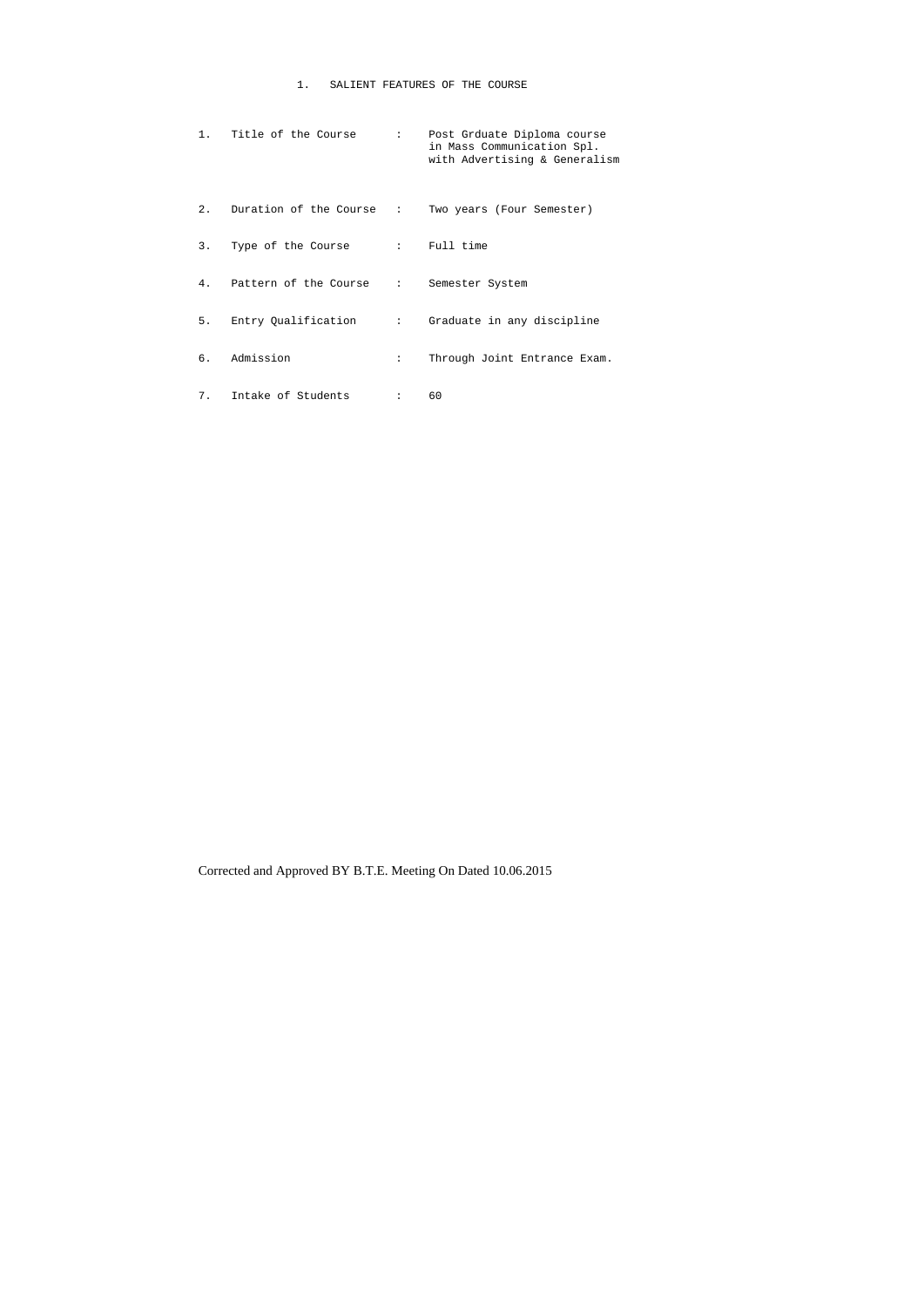# LIST OF EXPERTS (SEMESTER SYSTEM)

1. Dr. Dharmendar Singh T. D. I. M. & Sciences Professor & HOD, Journalism & Mass Com. New Delhi

List of experts who contributed in the workshop held on and 07.5.15 to the curriculum in semester of Two Year (Four Semester) Post Graduate Diploma in Mass Communication.

| 2. | Dr.  Manoj Kumar Singh<br>Associate Professor | V. I. of Professional<br>studies, Delhi            |
|----|-----------------------------------------------|----------------------------------------------------|
| 3. | Dr. Arun Kumar Bhagat<br>Associate Professor  | Makahan Lal Chaturvedi.<br>N. J. University, Noida |
| 4. | Dr. Pratibha Sharma<br>Ex. Producer           | Zee News, Noida                                    |
|    | 5. Shri Rakesh Prasad                         | Zee News Network<br>Noida                          |
|    | 6. Shri Surya Prakash<br>Assistant Professor  | Makhan Lal Chaturvedi<br>N. J. University, Noida   |
| 7. | Shri N. K. Mathur<br>Principal                | Govt. Poly., Ghaziabad                             |
| 8. | Dr. Satish Chandra Jasal<br>H.O.D.            | Govt. Poly. Ghaziabad                              |
| 8. | Smt. Nisha Yadav<br>Lecturer                  | Govt. Poly., Ghaziabad                             |
|    | 9. Shri M. P. Singh Bhadauria                 | I.R.D.T.U.P., Kanpur                               |

H.O.D., Mechanical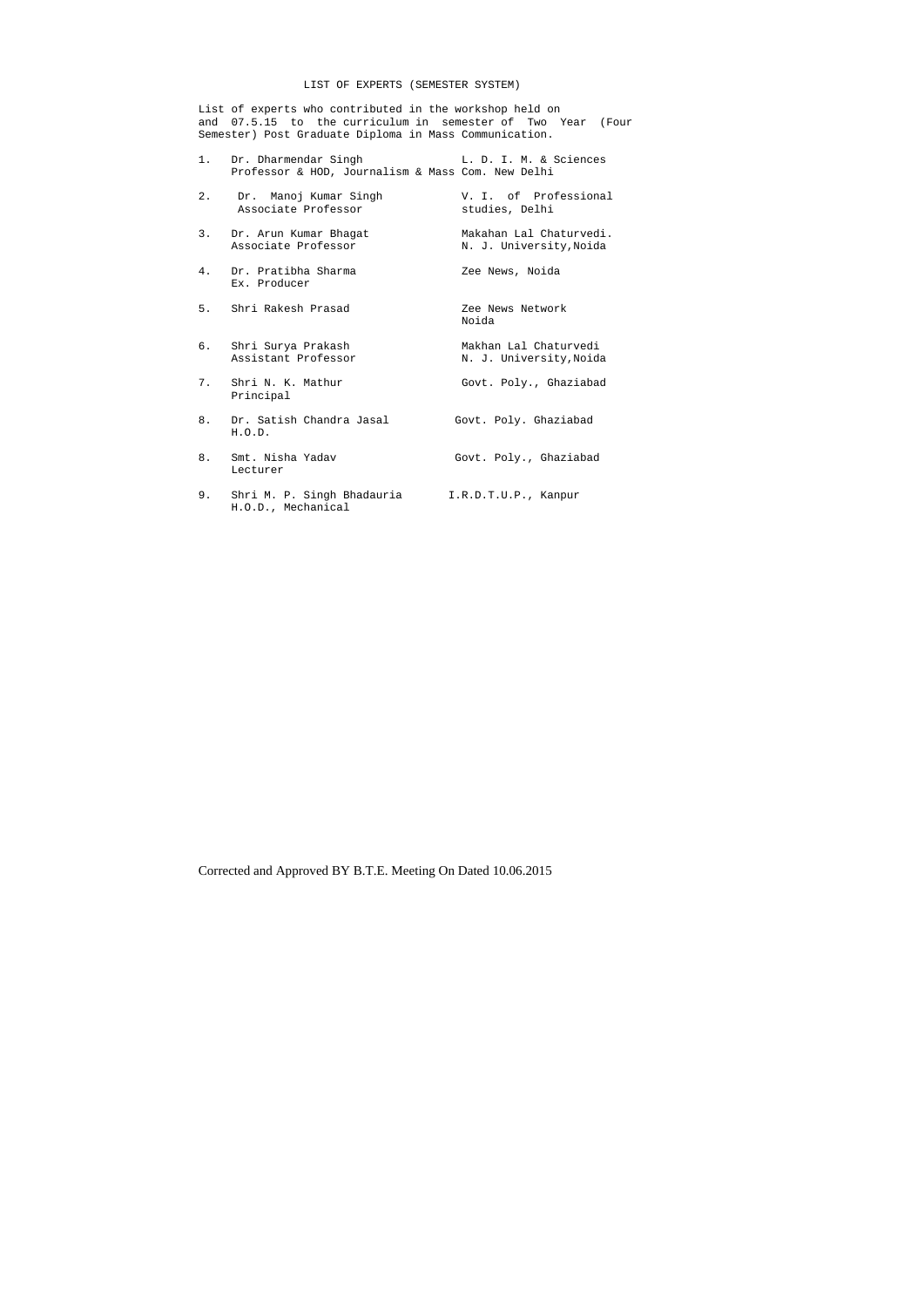#### 2. JOB OPPORTUNITIES

 With the growing aspirations of the common man brought about by the new economic and industrial policy of Government of India, significant changes in the media and communication sector have been witnessed in recent times. With free entry of foreign capital, advanced technologies are making in roads in all sectors of this area. It is changing the scale of operation and sophistication, efficiency and productivity of the communicators. This calls for well trained manpower to use this new media and technology for designing and conveying print and non-print information to varied target population. The present era has been appreciated as the communication era.

 The globalization of economy has also resulted in greater competition among industries and services. It calls for greater sophistication in advertisement messages of the corporate world. A large manpower is needed to conceive, plan and execute advertisement compaigns information. Entertainment business has increased manifold in recent years. Newspapers and books, radio and television and multiple channels have open flood gates for employment for different types of media personnel such as journalist, script writer, reporters, camera man etc. In the emerging communication environment, media persons having understanding of basis of mass communication and skills of handling latest technologies and equipment for producing print and non-print media for specific target group are in great demand.

 The diploma holder in Mass communication may get employment in Television Networks Information and Broadcasting department; Advertising Agencies, press and Newspaper; Public Relations Departments, Advertisement Department of Corporate World, Marketing and Advertisement Department of Newspaper and set up their own enterprise. Most of the positions likely to be occupied by diploma holders after gaining work experience for a certain period of time are as under:

- 2.1 Job Position in Television Networks; Information and Broadcasting Departments
	- 2.1.1 Radio/Television Announcer
	- 2.1.2 News Reader
	- 2.1.3 Video and Print Editor
	- 2.1.4 Programme Executor
	- 2.1.5 Researcher and Correspondent
	- 2.1.6 Script Writer
	- 2.1.7 Video Grapher
- 2.2 Job position in Advertising Agencies
	- 2.2.1 Copywriter
	- 2.2.2 Accounts Executive
	- 2.2.3 Media Executive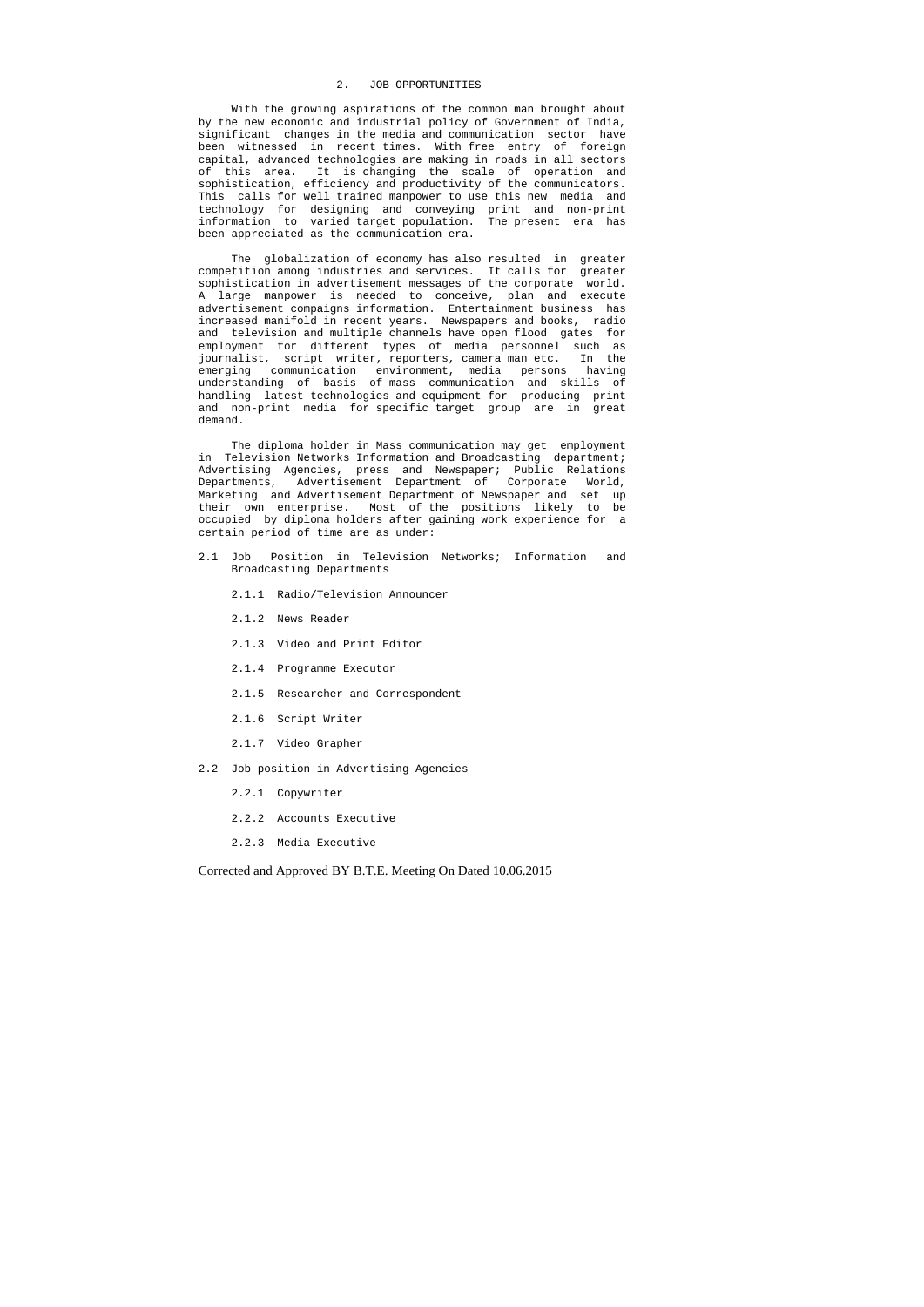- 2.2.4 Visualiser
- 2.2.5 Public Relation Officer
- 2.2.6 Research Executive
- 2.3 Job Position in Newspapers and Publishing Houses
	- 2.3.1 Reporter
	- 2.3.2 Sub-Editor
	- 2.3.3 Proof Reader
- 2.4 Job Positions in Public Relations Departments
	- 2.4.1 Assistant Public Relations Officer
	- 2.4.2 Corporate Affairs Officer
	- 2.4.3 Communication Officer
	- 2.4.5 Press Officer
	- 2.4.6 Information Officer
	- 2.4.7 House Journal Editor
	- 2.4.8 Trade Journal Editor
- 2.5 Job Positions in Advertising Department of Corporate World
	- 2.5.1 Advertising Coordinator
	- 2.5.2 Publicity Officer
- 2.6 Job Positions in Marketing and Advertisement Department of Newspapers
	- 2.6.1 Marketing
	- 2.6.2 Circulation and Space Selling Executive
- 2.7 Researcher in public opinion survey organisations
- 2.8 Self Employment in Advertising; Public Relations; Free Lancers; Event Management/Organiser and Commentators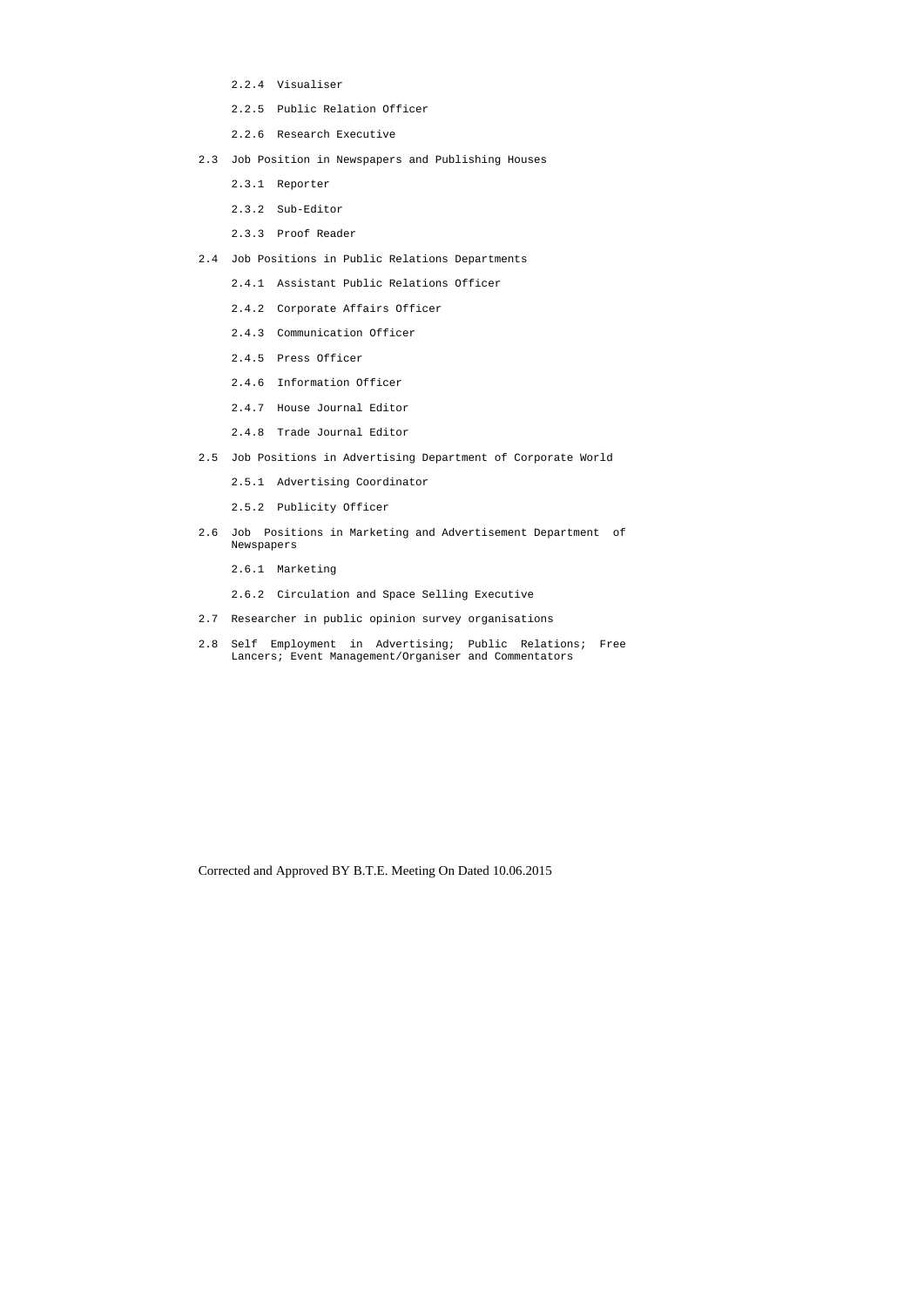#### 3. ACTIVITIES

 The activities done in various job positions in different organisations are:

- 3.1 While working in different positions in Television Networks; Information and Broadcasting Departments the diploma holders in Mass communication perform following activities:
	- 3.1.1 News gathering
	- 3.1.2 News editing
	- 3.1.3 News casting
	- 3.1.4 Compering
	- 3.1.5 Script Writing
	- 3.1.6 Interviewing
	- 3.1.7 Video Camera handling
	- 3.1.8 Feature preparation
	- 3.1.9 Production
- 3.2 While working on different positions in Advertising Agency the diploma holders in Mass communication perform following activities:
	- 3.2.1 Planning the compaign strategy
	- 3.2.2 Identification of clients
	- 3.2.3 Presentation of agency profile
	- 3.2.4 Interaction with client
	- 3.2.5 Research
	- 3.2.6 Setting advertisement objective
	- 3.2.7 Media Planning and Budgeting
	- 3.2.8 Creating and Launching the compaign
	- 3.2.9 Pretesting and post-testing
- 3.3 While working on different position in Newspapers and Publishing House the diploma holders perform following activities:
	- 3.3.1 Reporting
	- 3.3.2 Feature writing
	- 3.3.3 Editing
	- 3.3.4 Page making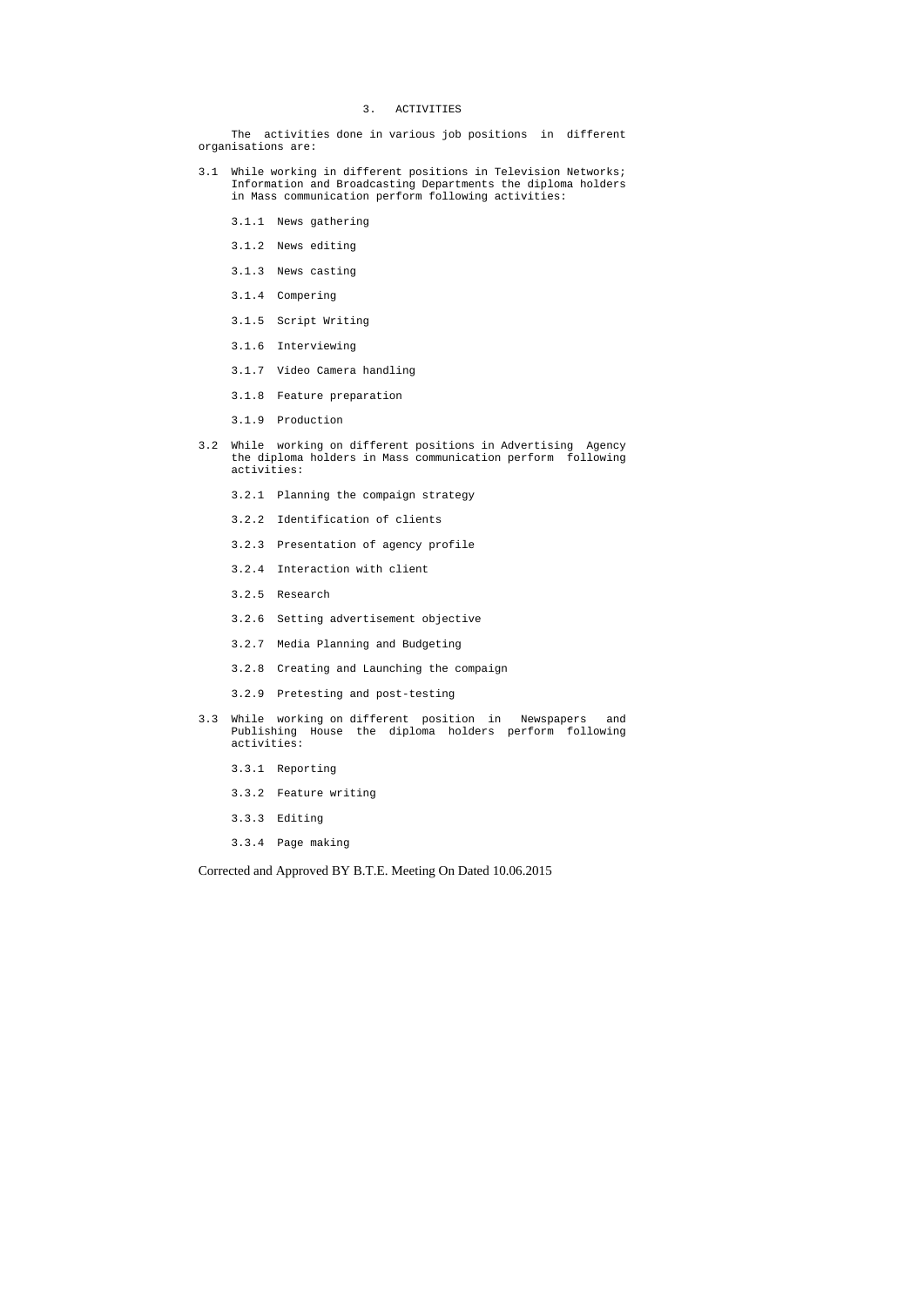- 3.3.5 Interviewing
- 3.3.6 Column writing
- 3.3.7 Special article writing
- 3.3.8 Proof reading
- 3.4 While working on different Positions in Public Relations Departments the diploma holders perform following activities:
	- 3.4.1 Preparing Communication Policies of Company
	- 3.4.2 Developing Employer and Employee Relations
	- 3.4.3 Projecting Corporate Image
	- 3.4.4 Preparing Corporate Literature
	- 3.4.5 Preparing and Launching of PR Campaigns
	- 3.4.6 Managing Event, Exhibition and Display
	- 3.4.7 Establishing relationship with internal and external publics
	- 3.4.8 Scanning business environment
	- 3.4.9 Auditing Communication
	- 3.4.10 Establishing press relation
	- 3.4.11 Organising Press Conference
	- 3.4.12 Issuing Press release/Note
- 3.5 While working on different Positions in Advertising Department of Corporate World diploma holders perform following activities:
	- 3.5.1 Identifying and selecting agency
	- 3.5.2 Briefing of agency
	- 3.5.3 Advertising Budgeting
	- 3.5.4 Coordinating with agency and the organisation for preparation of campaign and advertisement material 3.5.5 Direct mail advertising and point of purchase
	- advertising material
	- 3.5.6 Deciding/Choosing distribution channels
	- 3.5.7 Settling of acounts with agency
	- 3.5.8 Record keeping of publicity material
	- 3.5.9 Synchronising advertisement plan with marketing plan
- 3.6 While working in Marketing and Advertisement Department of Newspaper, diploma holder in Mass Communication will perform following activities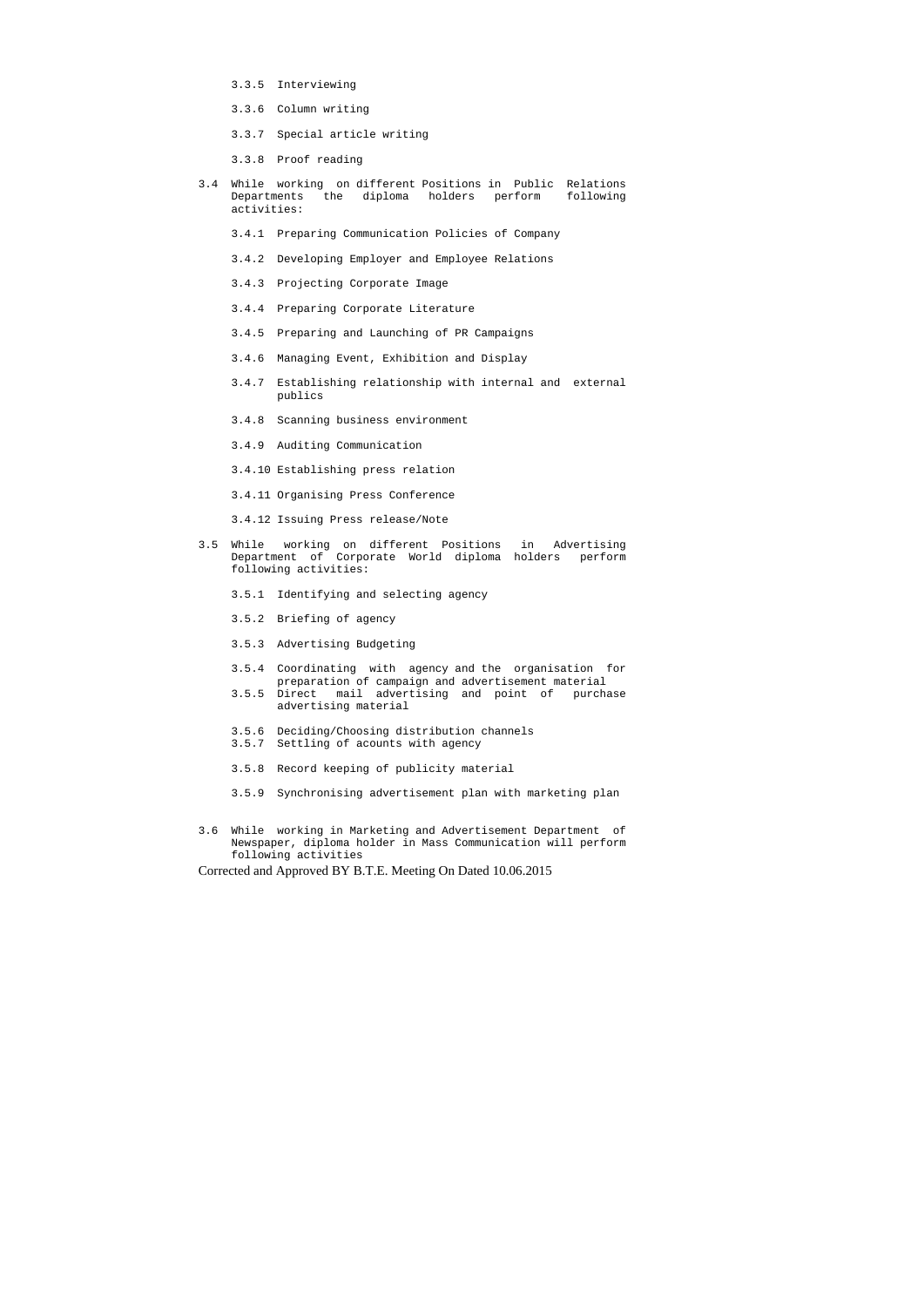- 3.6.1 Deciding circulation strategy
- 3.6.2 Appointing distributors
- 3.6.3 Establishing liasion with advertising agencies
- 3.6.4 Coordinating with editorial department
- 3.6.7 Preparing dummey for specifying space
- 3.6.8 Preparing adverstisement text
- 3.6.9 Generating awareness of special equipments/events
- 3.6.10 Visualising
- 3.7 While working as a Researcher in public opinion survey organisations diploma holders in Mass Communication will peform following activities:
	- 3.7.1 Deciding research strategy and methodology of collecting information
	- 3.7.2 Conduct survey including interviewing persons
	- 3.7.3 Prepare resarch report
- 3.8 While planning for setting self enterprise and its management, diploma holders in Mass Communication will perform following activities:
	- 3.8.1 Identifying opportunity areas
	- 3.8.2 Procuring resources and infrastructure
	- 3.8.3 Performing activities relating to advertising or public relation, event manager etc for setting up enterprise
	- 3.8.4 Managing effectively new enterprise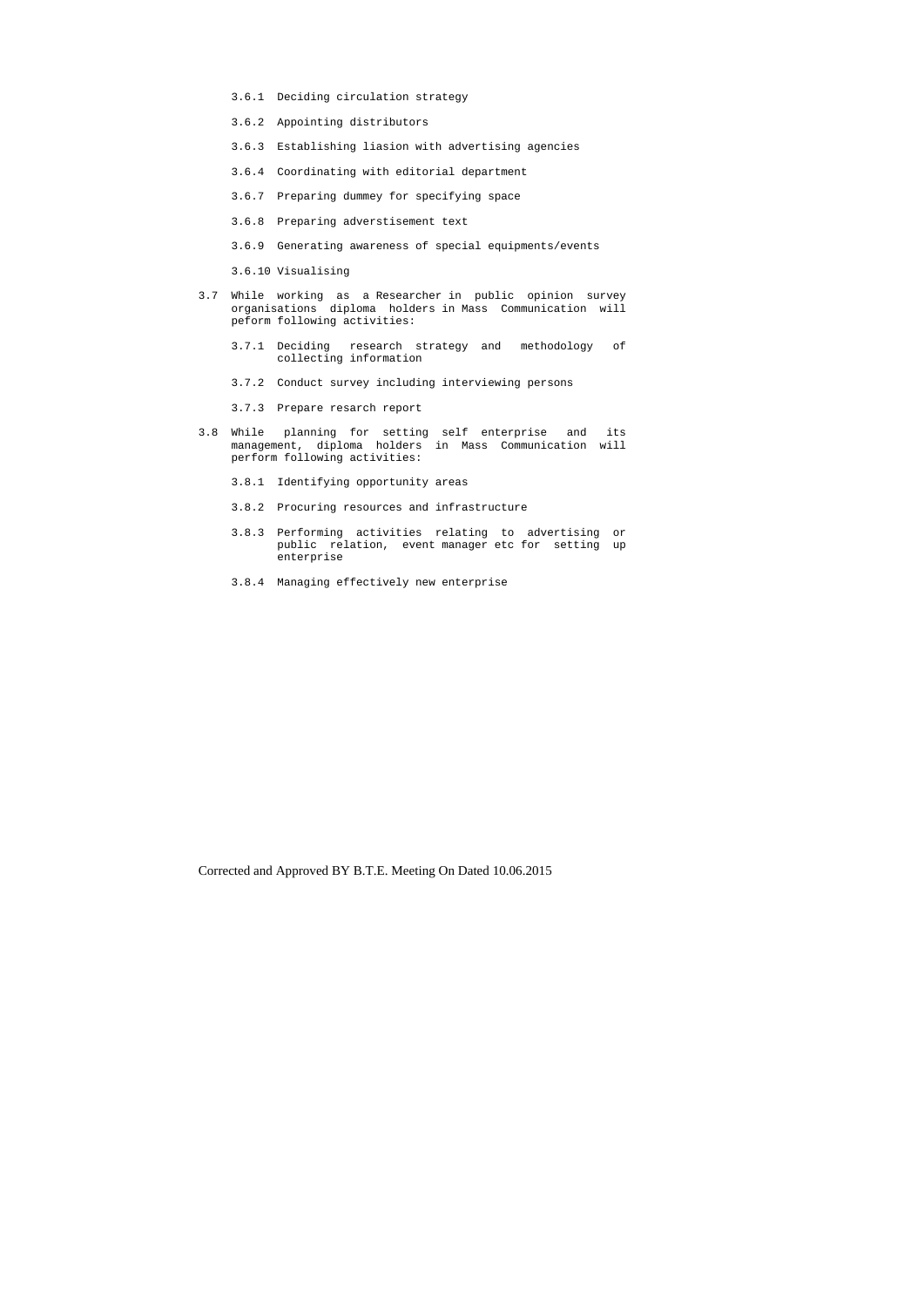# 4. CURRICULUM OBJECTIVES

 Keeping in view the job opportunities and related activities performed by diploma holders in Mass Communication in different positions, following objectives of curriculum of this course are derived:

- 4.1 Development of understanding of communication theory and process
- 4.2 Development of knowledge and skills in verbal non-verbal and written communication for Television/radio and print media
- 4.3 Development of presentation skills
- 4.4 Development of skill of research and analysis
- 4.5 Development of knowledge and skills of various tages in editorial process
- 4.6 Development of creative skills
- 4.7 Development of interpersonal relations, human relations and management skills
- 4.8 Exposure and working understanding of communication equipment
- 4.9 Development of practical knowledge and use of computer
- 4.10 Development of planning and budgeting skills
- 4.11 Development of skill in production of communication material
- 4.12 Development of understanding of social, cultural, psychological aspects of system for which communication messages are being produced
- 4.13 Development of knowledge and skill in preparing and launching advrtising campaign
- 4.14 Development of understanding of laws relating to media
- 4.15 Development of understanding of ethics relating to media
- 4.16 Development of understanding of origin and development of different media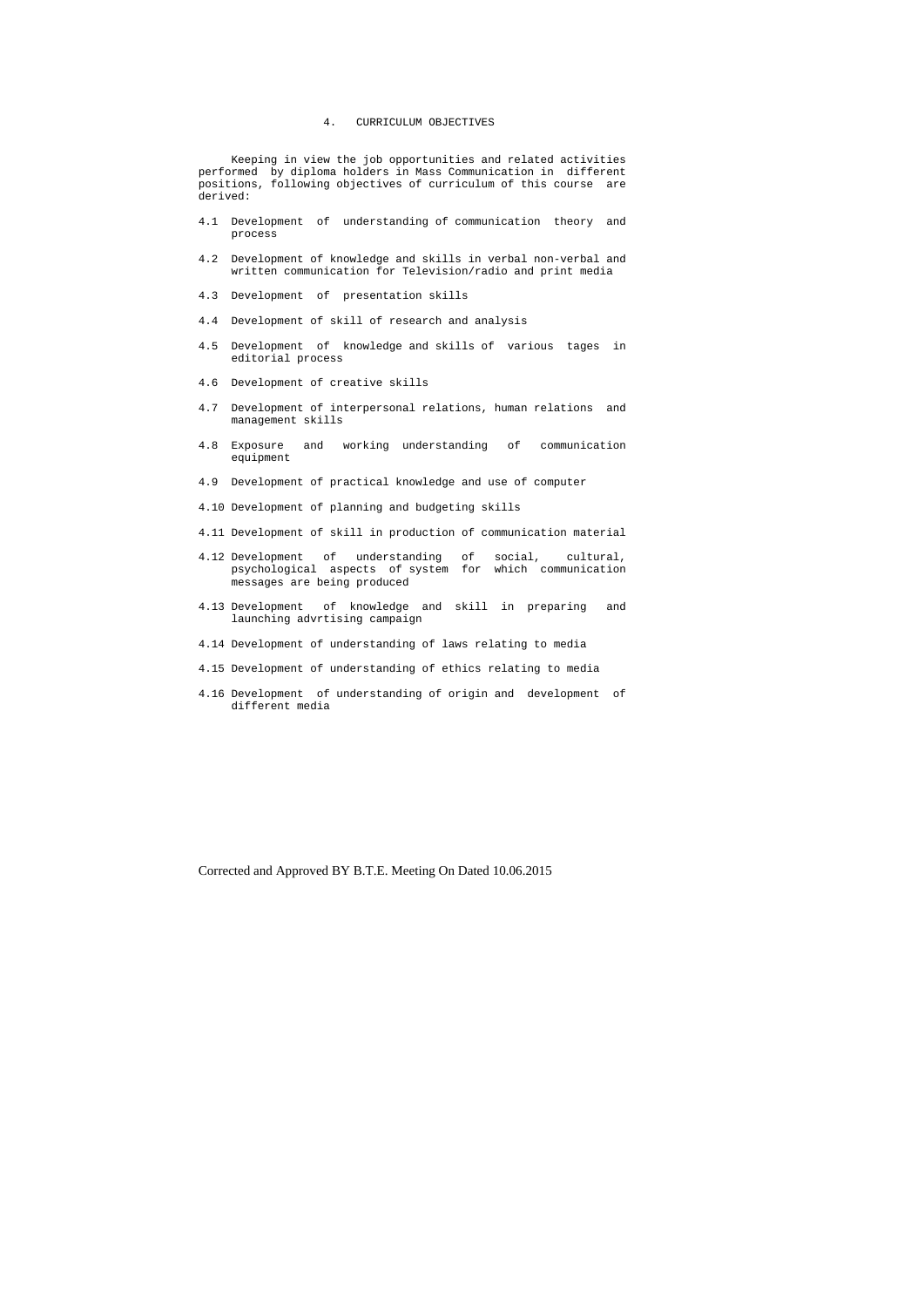# 5. DERIVING CURRICULUM AREAS FROM CURRICULUM OBJECTIVES

| No. | Sr. CURRICULUM OBJECTIVES                                                                                                     | CURRICULUM AREAS                                                                                               |
|-----|-------------------------------------------------------------------------------------------------------------------------------|----------------------------------------------------------------------------------------------------------------|
|     | 5.1 Development of understanding -Principles of Communication<br>of communication theory and -Communication Models<br>process |                                                                                                                |
| 5.2 | Development of knowledge and<br>skills in verbal non-verbal Media<br>and written communication<br>for Television/radio        | -Writing Styles for different<br>-Public Speaking                                                              |
|     | 5.3 Development of presentation<br>skills                                                                                     | -Public Speaking<br>-Debate<br>-Group Discussion<br>-Interviews                                                |
|     | 5.4 Development of skill<br>of<br>research and analysis                                                                       | -Research Methodology<br>-Statistics and Data<br>Analysis                                                      |
| 5.5 | Development of knowledge and<br>skills of various tages<br>in<br>editorial process                                            | -News gather process<br>-Reporting<br>-Editing<br>-Feature Writing<br>-Editorial Writing<br>-Proof Reading etc |
|     | 5.6 Development of creative skills                                                                                            | -Elements of Creativity<br>-Writing<br>-Designing<br>-Producing                                                |
| 5.7 | Development of interpersonal<br>relations, human relations and<br>management skills                                           | -Organisational Behaviour                                                                                      |
| 5.8 | Exposure and working<br>understanding of communication Equipment<br>equipment                                                 | -Use of Communication                                                                                          |
| 5.9 | Development of practical<br>knowledge and use of computer                                                                     | -Use of Word Processor<br>$-DTP$<br>-Computer Graphics<br>-Multi Media<br>-Economics of Advertising            |
|     | 5.10 Development of planning<br>and<br>budgeting skills                                                                       | -Financial strategy for<br>Equipment, Personnel,<br>Media and Resources                                        |
|     | 5.11 Develpment of skill in<br>production of communication<br>material                                                        | -Print Production<br>-Audio Production<br>-Video Production                                                    |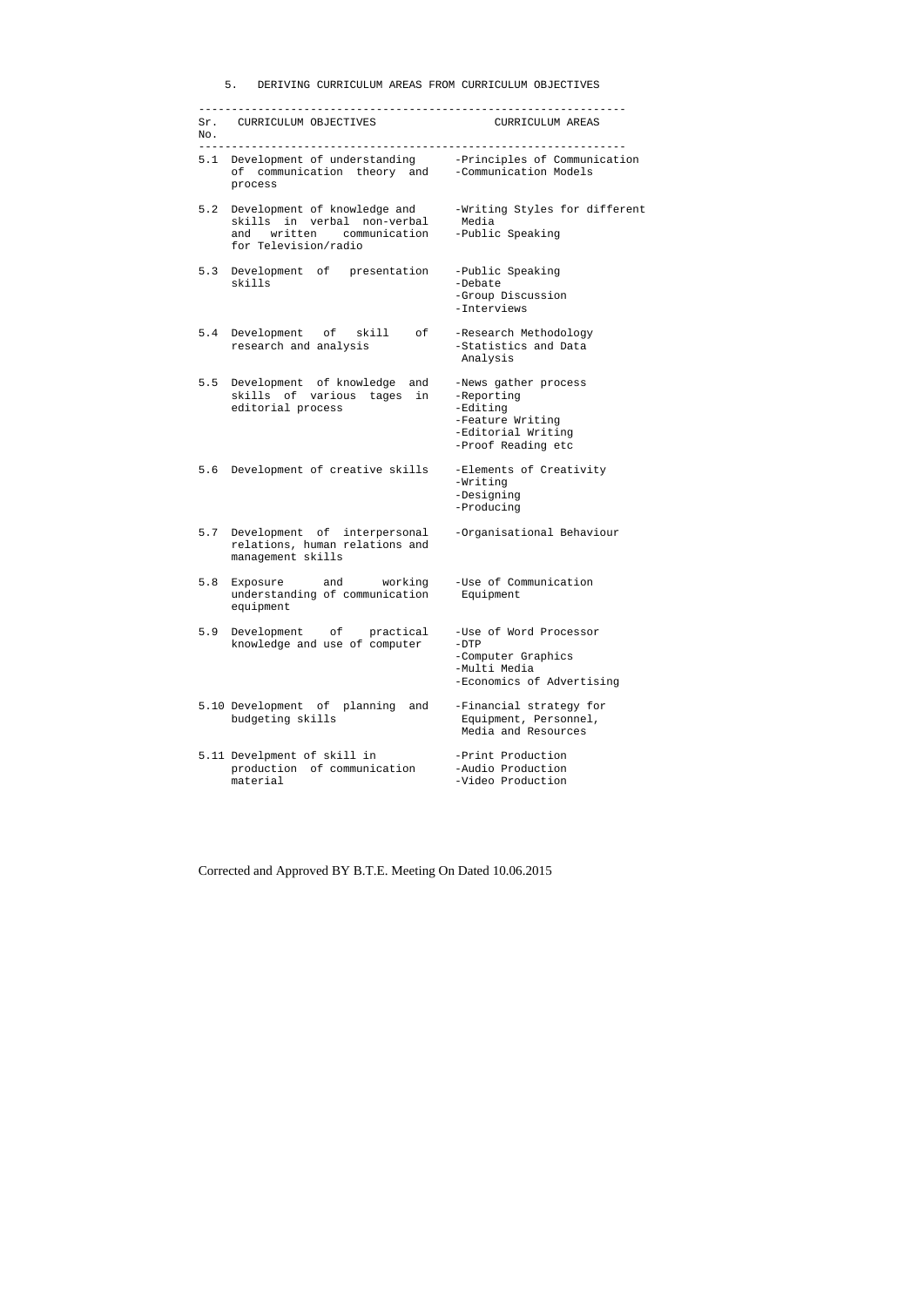| No. | Sr. CURRICULUM OBJECTIVES                                                                                                                                    | CURRICULUM AREAS                                                                            |
|-----|--------------------------------------------------------------------------------------------------------------------------------------------------------------|---------------------------------------------------------------------------------------------|
|     | 5.12 Developments understanding of<br>social, cultural, psychological Profile<br>aspects of system for which<br>communication messages are being<br>produced | -Audience and Readership<br>-News Gathering                                                 |
|     | 5.13 Development of knowledge and<br>skill in preparing and<br>launching advrtising campaign                                                                 | -Role of Advertising<br>-Creating and Executing<br>Advertisement<br>-Concept of Advertising |
|     | 5.14 Development of understanding<br>of laws relating to media                                                                                               | -Press Laws<br>-Advertising Laws                                                            |
|     | 5.15 Development of understanding<br>of ethics relating to media<br>and advertising                                                                          | -Code of Ethics for Media<br>Personnel                                                      |
|     | 5.16 Development of understanding<br>of origin and development of<br>different media                                                                         | -Historical Perspective                                                                     |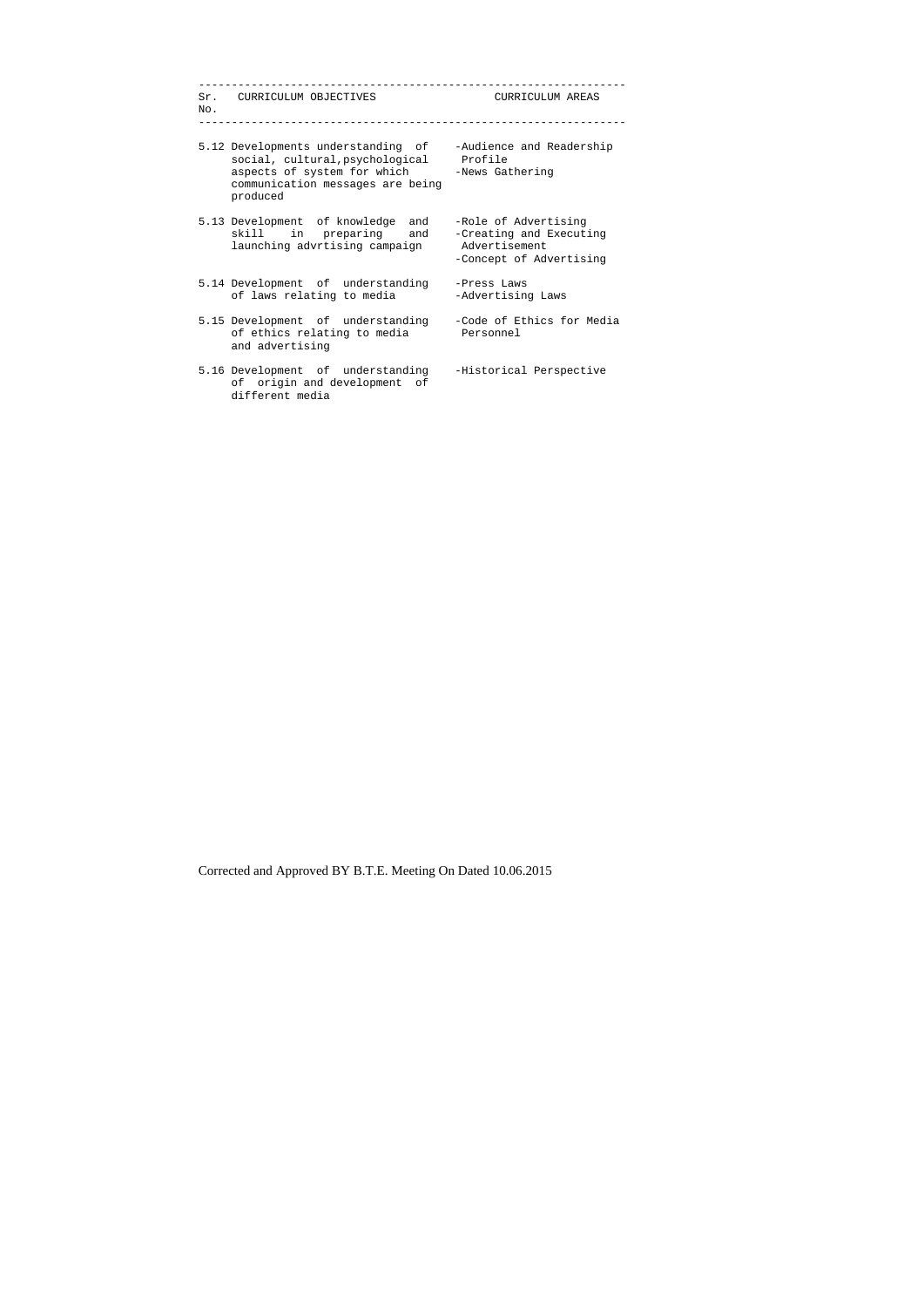6. CURRICULUM AREAS

 The curriculum of Diploma Course in Mass Communication with specialisation in Advertising Journalism has following curriculum areas:

- 6.1 Principles of Communication
- 6.2 History, Law and Ethics of Media
- 6.3 Media Writing and Editing
- 6.4 Print Journalism
- 6.5 Advertising Principles and Practices
- 6.6 Computer Applications
- 6.7 Radio and TV Journalism
- 6.8 Public Relations
- 6.9 Research Methods
- 6.10 Project
- 6.11 Business Management and Entrepreneurship
- 6.12 Lab Journal (Student Centred Activities)
- 6.13 Professional Exposure and Attachement
	- Professional/Industry Expsore for 1 week during Session
	- Professional/Industry Attachement for 4 week During Summer Vacation

NOTE: The workshop group recommended the followiing:

- I. There should be a strong linkage between the polytechnic and Professional organisations and Industry, to develop professional capabilities in students. For this purpose following activities are required to be planned and implemented
	- Professional exposure for one week to different organisations relating to Mass Communication
	- Professional attachement of four weeks during summer vacation after first year examination to provide structured professional experience.

 This specific experience shall be planned in consultation with students, faculty and professional organisation and industry. This programme will be supervised by faculty. Students may be given option to select out of following organisations for professional attachement according to their interest:

- Directorate of Audio Visual Publicity (DAVP)
- News Agency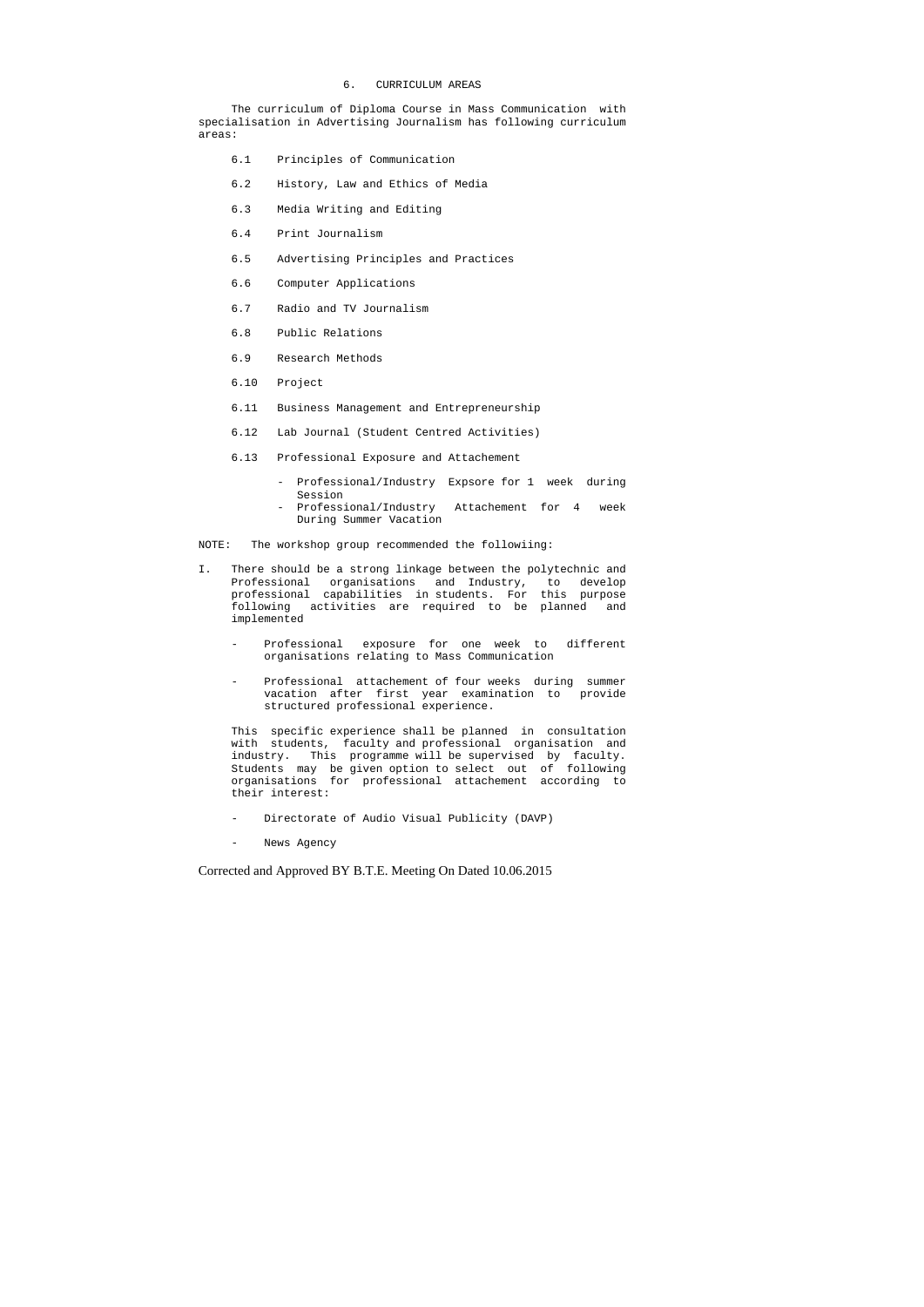- Doordarshan
- All India Radio (AIR)
- Adverstising Agency
- Printing Press
- Industry

 Students shall prepare a report of the work done by them in a professional industry/organisation. This will be evaluated by industry and faculty jointly.

- II. Students should write and prepare lab journal for the polytechnic. This may be published monthly/quarterly
- III. Expert lectures may be arranged from related professional fields during the session
- IV. Extra curriculum activities shall be arranged during the session in games, sports, debates, specific discussion competitions and paper reading etc.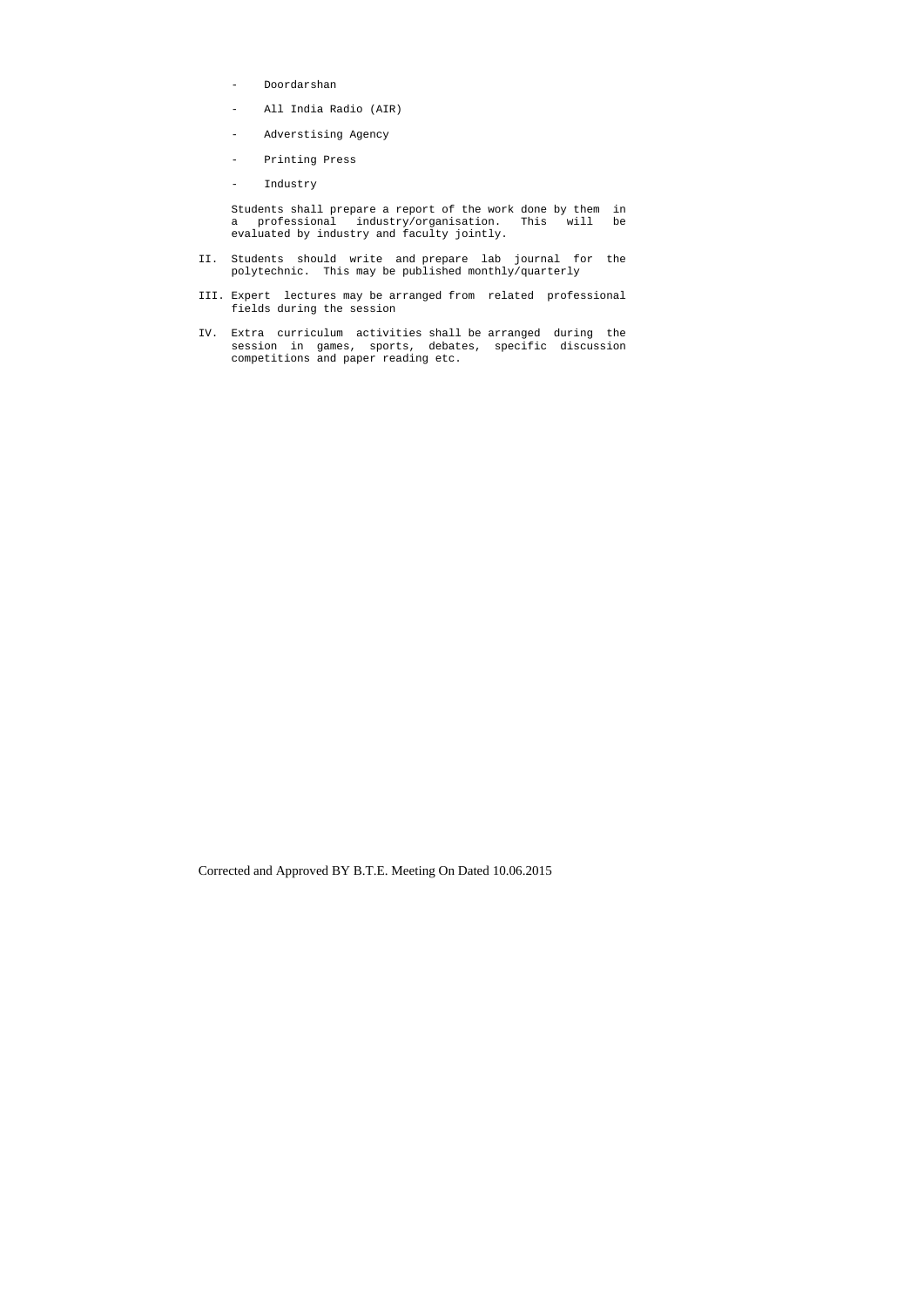#### I YEAR

#### 1.1 PRINCIPLES OF COMMUNICATION

|  | L T P   |  |
|--|---------|--|
|  | $8 - -$ |  |

#### RATIONALE

 Communication is life. At every moment we are communicating with each other and sending out verbal or non-verbal messages, by which our fellow beings judge us. However, in the communication process, the recepient is the most important. The diploma course has its base in communication Obviously, therefore, the `Communication' module is the most important element of the course and required for all functional areas of various job opportunities. This module of communication will develop the following competencies:

- a) The ability to communicate effectively in day to day personal and profesional life
- b) The ablity to communicate effectively messages meant for mass communication be it journalism or advertising
- c) The ability to think visually and solve any given problem in a creative manner

#### DETAILED CONTENTS

- 1. Definition and Scope
	- 1.1 Definitions and origin of the word
	- 1.2 Scope of communication
- 2. Models of Communication
	- 2.1 Models of commnication
	- 2.2 Applications of models in media
- 3. Theories of Communication
	- 3.1 Types of communication
	- 3.2 New approaches to theories: Authoritarian, Libertarian, Social Responsibility and Soviet Government Theory
- 4. The Recepient
	- 4.1 Segmentation on the basis of demographic data
	- 4.2 Importance of the receiver
- 5. Communication Effectiveness
	- 5.1 Determinants of communication effectiveness
	- 5.2 Application of determinants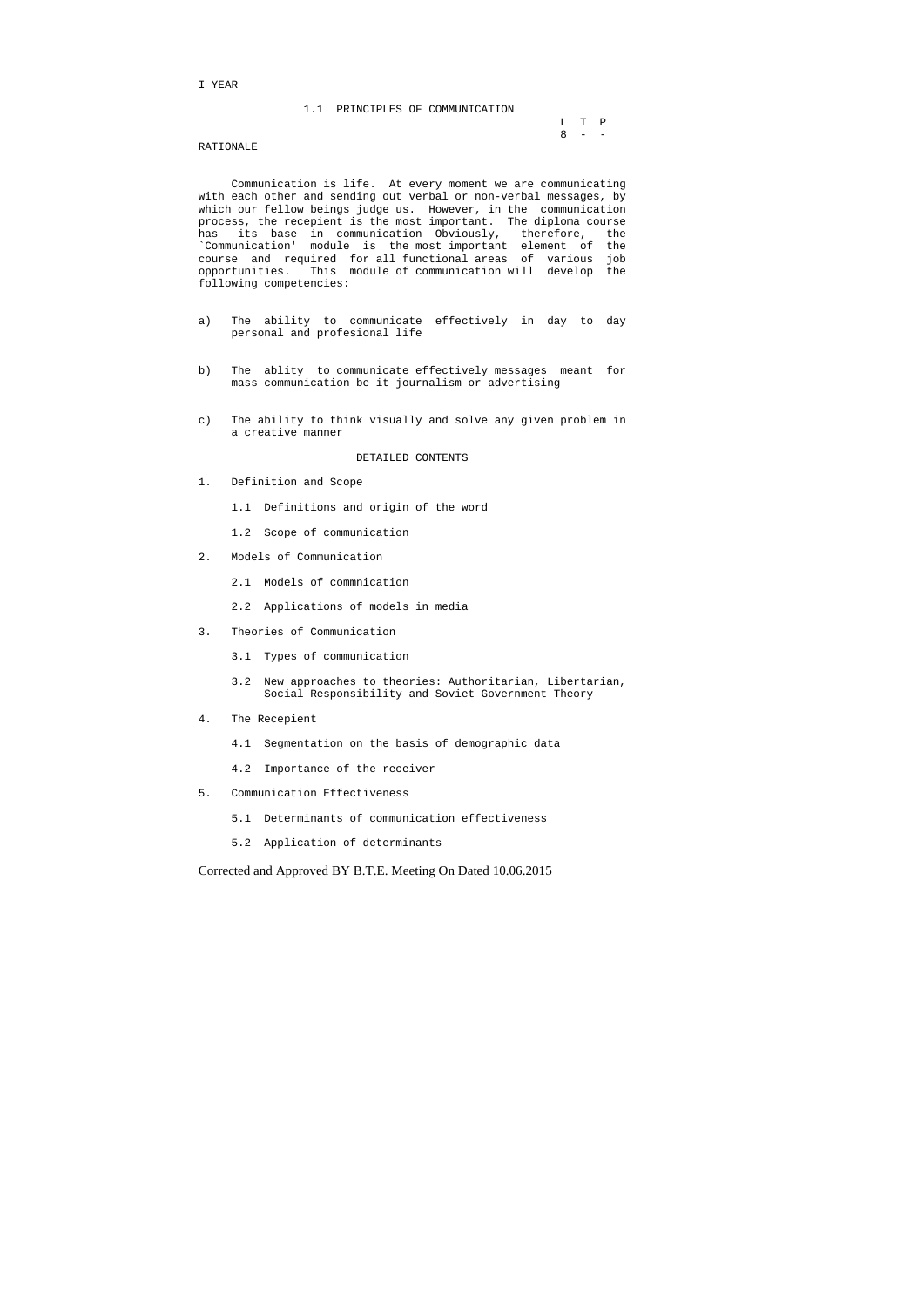- 5.3 Study of appeals
- 6. Barriers to Communication
	- 6.1 Theories of barriers and dissonance
	- 6.2 Study of barriers as related to media (advertisement and Journalism)
- 7. Mass Communication (Scope)
	- 7.1 Types of media/mass media
	- 7.2 National and international mass communication including inter cultural mass communication
	- 7.3 Rural and regional mass communication
- 8. Mass Communication and Development
	- 8.1 The role of mass communication in development
	- 8.2 Communication and social awareness/development
	- 8.3 Communication and the economy
- 9. A Study of Mass Communication in India
	- 9.1 Mass communications in development as in 8.1, 8.2 and 8.3 as applied to India
	- 9.2 Mass communication as an agent of change in Indian context
	- 9.3 The contradictory signals in mass communication in India
- 10. Feedback in Mass Communication
	- 10.1 Methods of feedback
	- 10.2 Types of feedback
	- 10.3 Effect of feedback on communication
- 11. Recent trends in Mass Communication Blogs, Podcasting, Visual, Radio, satelite Radio, etc.
- NOTE ON TEACHING METHOD AND STUDENT EVALUATION

Corrected and Approved BY B.T.E. Meeting On Dated 10.06.2015 This diploma course is designed for employment in various creative capacities. Therefore every subject of the course must be taught with intensive practical applications. However, it is not necessary to go for time consuming projects. It would be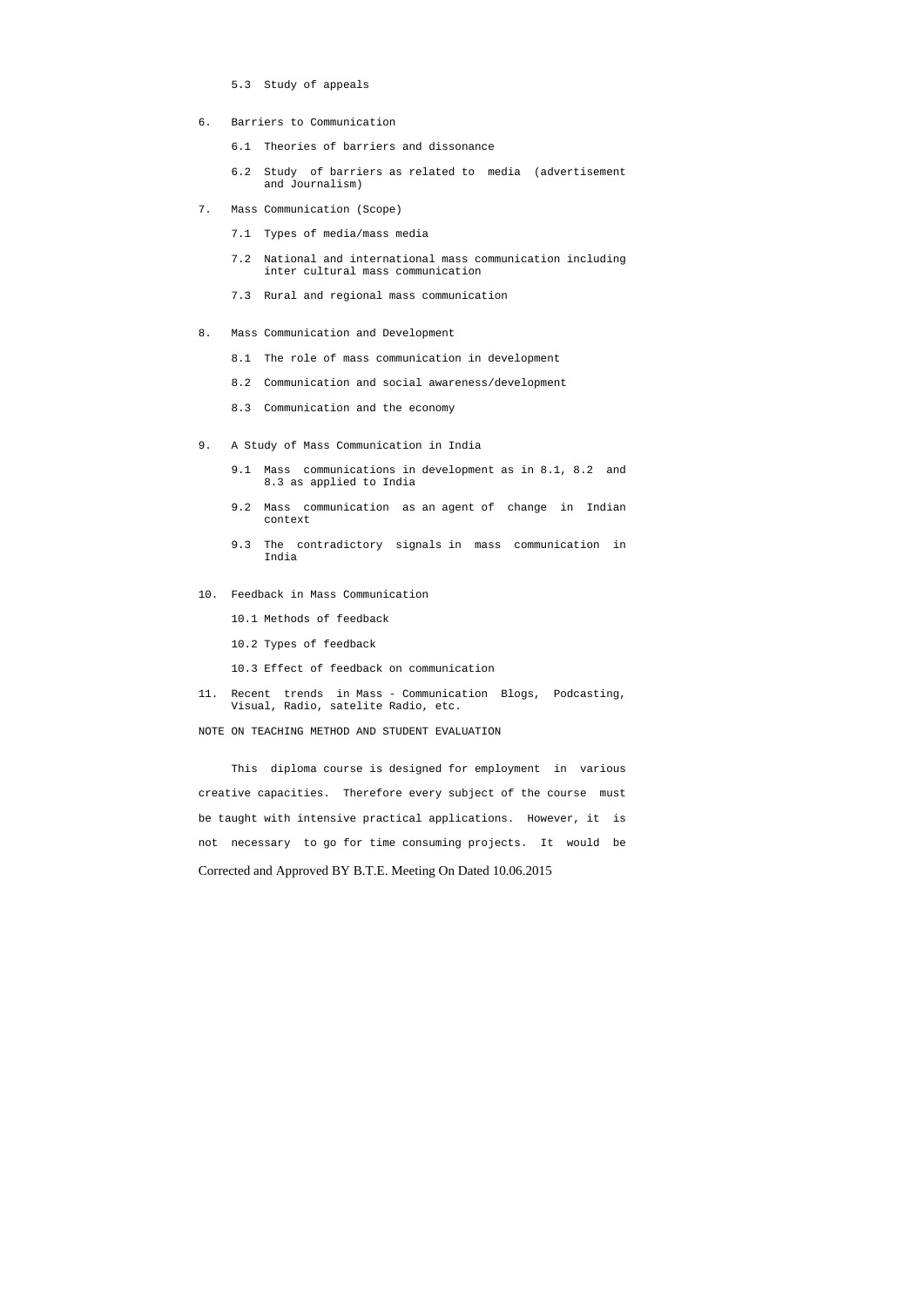more appropriate to link every theory or principle to a real life experience derived from advertising or journalism. The aim will be from theory to practice e.g. out of the many salient features of effective communication, one is "An effective way to communicate is by using the informal language of the recepient. This breaks all barriers created by age, sex, caste, religion, nationality, strata etc". The example from advertising could the international slogan "The Right Choice, Baby" was changed to "Yahi ha" Right Choice Baby.

 The introduction of only two words ensured the popularity of this advertisement with all rural/urban upper/lower classes. Likewise, the evaluation should also be based on the student's understanding of the principles rather than his learning by rote.

 The question papers should be imaginatively designed to include as many applications of principles as possible rather than mere theories and features.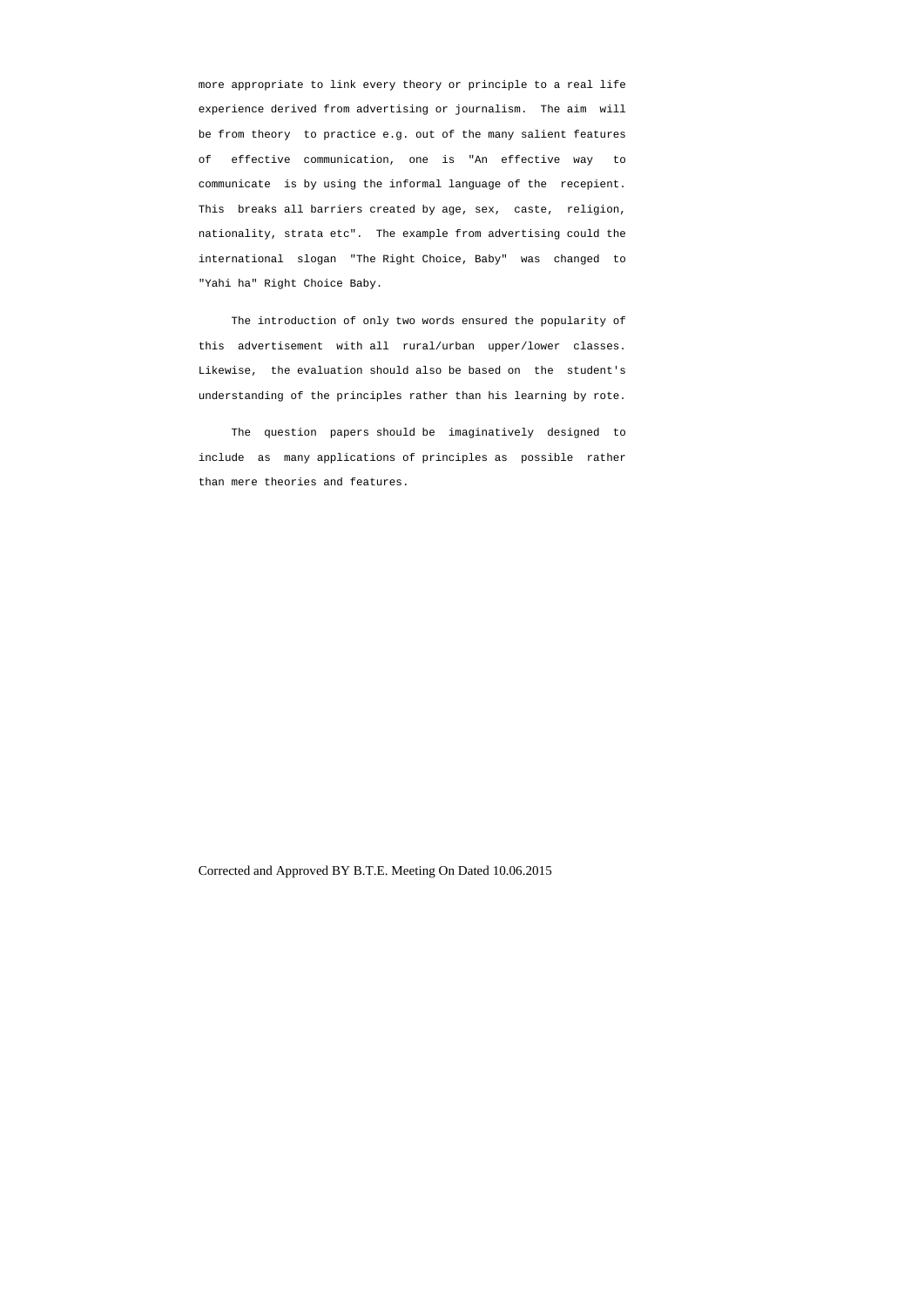# 1.2 MEDIA WRITING

|  | L T P    |
|--|----------|
|  | $8 - 12$ |

#### RATIONALE

 Effective writing is the backbone of any media production. A good script always provides a solid base to the editor, producer or director to build a news story, feature, documentory, a film or a radio or television programme on it. As the messages on the media are produced for the millions of hetrogeneous, and anonymous audience, the writing for media should be simple, attractive and appealing.

 The aim of this course is to equip the students with basic writing skills; the course will focus on differentiating various writing styles. By writing different things differently for different media, strudents would learn the art of writing for media.

 By developing a taste for a specific media, they can specialize in writing for a particular medium. After the competition of the course the students can work as script writer, reporters, free lacers, feature writers etc.

#### DETAILED CONTENTS

- 1. Principles of Writing
	- 1.1 General principles of writing for the media
	- 1.2 Difference between journalistic litery writing
	- 1.3 Literay journalism

#### 2. Creativity in Writing

- 2.1 Defining creativity, creative process
- 2.2 Conception and development of an idea
- 2.3 Creativity, sub-limitting and criticism in writing
- 3. Writing for Print Media
	- 3.1 Art and craft of writing for print media
	- 3.2 Writing features creating lyrics in prose
	- 3.3 Writing creative headlines and Intros
	- 3.4 Writing news in literary styles
- 4. Writing for Radio
	- 4.1 Simplicity and directness
	- 4.2 Creating word images
	- 4.3 Basic radio script format
- 5. Writing for Television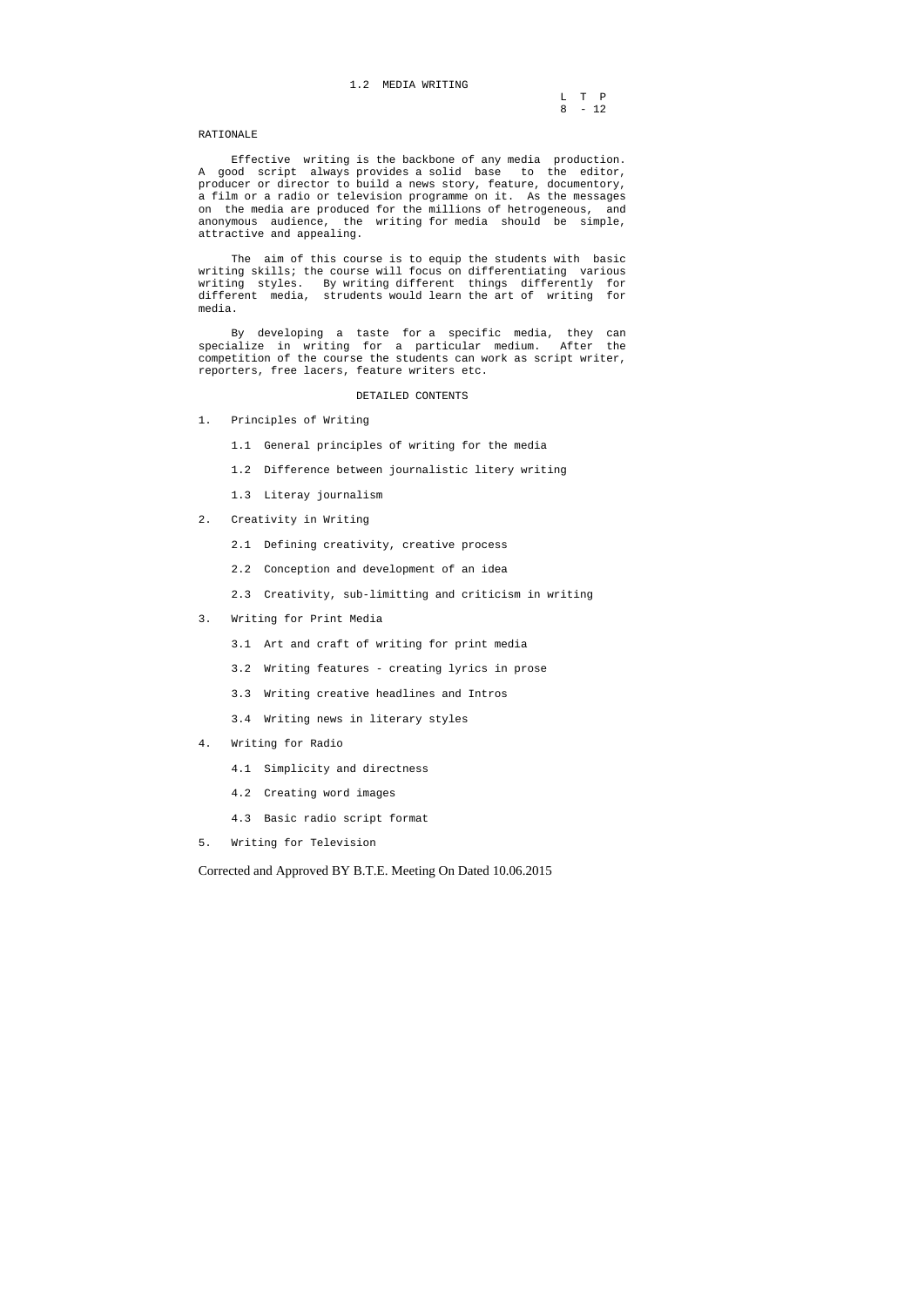- 5.1 Basics of writing for television
- 5.2 Creating visual language
- 5.3 Television split page layouts
- 6. Public Relations and Advertising
	- 6.1 Writing press notes, press releases etc
	- 6.2 Copy writing for radio and television advertisements

7. Writing for Internet News Portal, Qualities for e-writer. LIST OF PRACTICALS

- 1. News writing exercises by using different styles
- 2. Feature writing exercises
- 3. Script writing for radio talks, features reports etc
- 4. Script writing for television, skits, documentaries and plays etc
- 5. Writing press notes and releases
- 6. Writing slogans and topics for print media advertisements and writing scripts and preparing story boards for television advertisements
- 7. Prepare a News Portal Web Page.

 During the year students should also be encouraged for creative writing and shouldbe told how the creative kills can be applied to media writing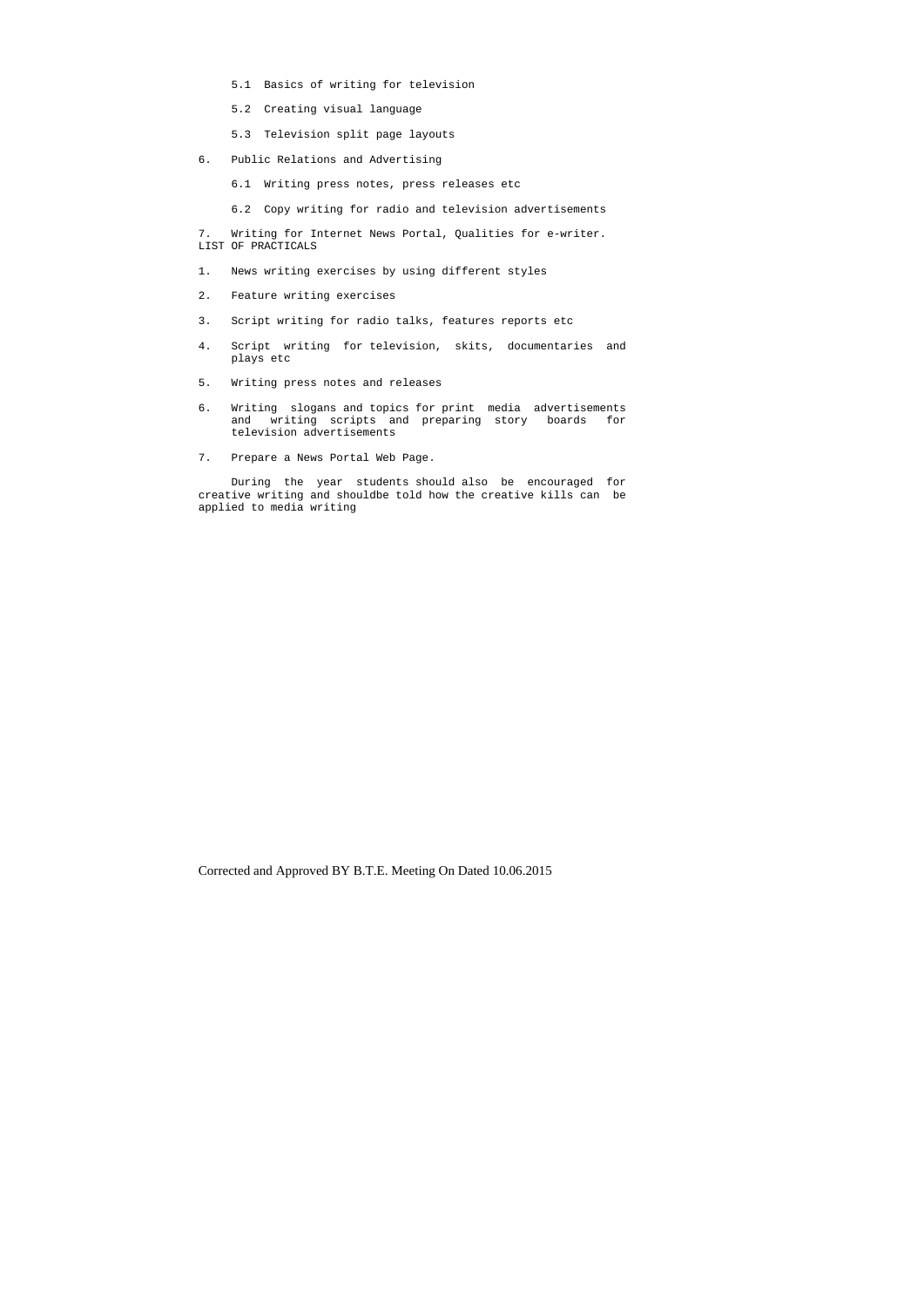|  | L T P   |
|--|---------|
|  | $4 - 8$ |

#### RATIONALE

 The course is aimed at developing basic knowledge of computers, their working and familiarisation with operating systems like DOS and Windows. The students will be exposed to different applications of computers and given the knowlege of different hardware devices like printers, scanners, modems etc. Basics of computer networking will also be taught.

#### DETAILED CONTENTS

- 1. Introduction to Computers
	- 1.1 Block diagram of the computer and overview of the working
	- 1.2 Basic concepts in stored program execution
	- 1.3 Input/Output and secondary storage devices and their care
	- 1.4 Types of computers and their capabilities
	- 1.5 Computer hardware and software.
	- 1.6 Memories, types of memories, storage devices.
- 2. Familiarisation with Computer
	- 2.1 Identification of subsystems and terminology
	- 2.2 Selection of disk and organising information on the disk
	- 2.3 Creating and working with directories
	- 2.4 File operations such as copying, renaming and deleting
	- 2.5 Typing and printing files
- 3. Introduction to operating systems, MS window, Linux, MS Dos.
- 4. Overview of Computer Applications
	- 4.1 Document preparation and publishing
	- 4.2 Information storage, retrieval and processing
	- 4.3 Communications
	- 4.4 Animations
	- 4.5 Information presentation
	- 4.6 Related to media Print Electronics & Film, etc.
- 5. Computer Networking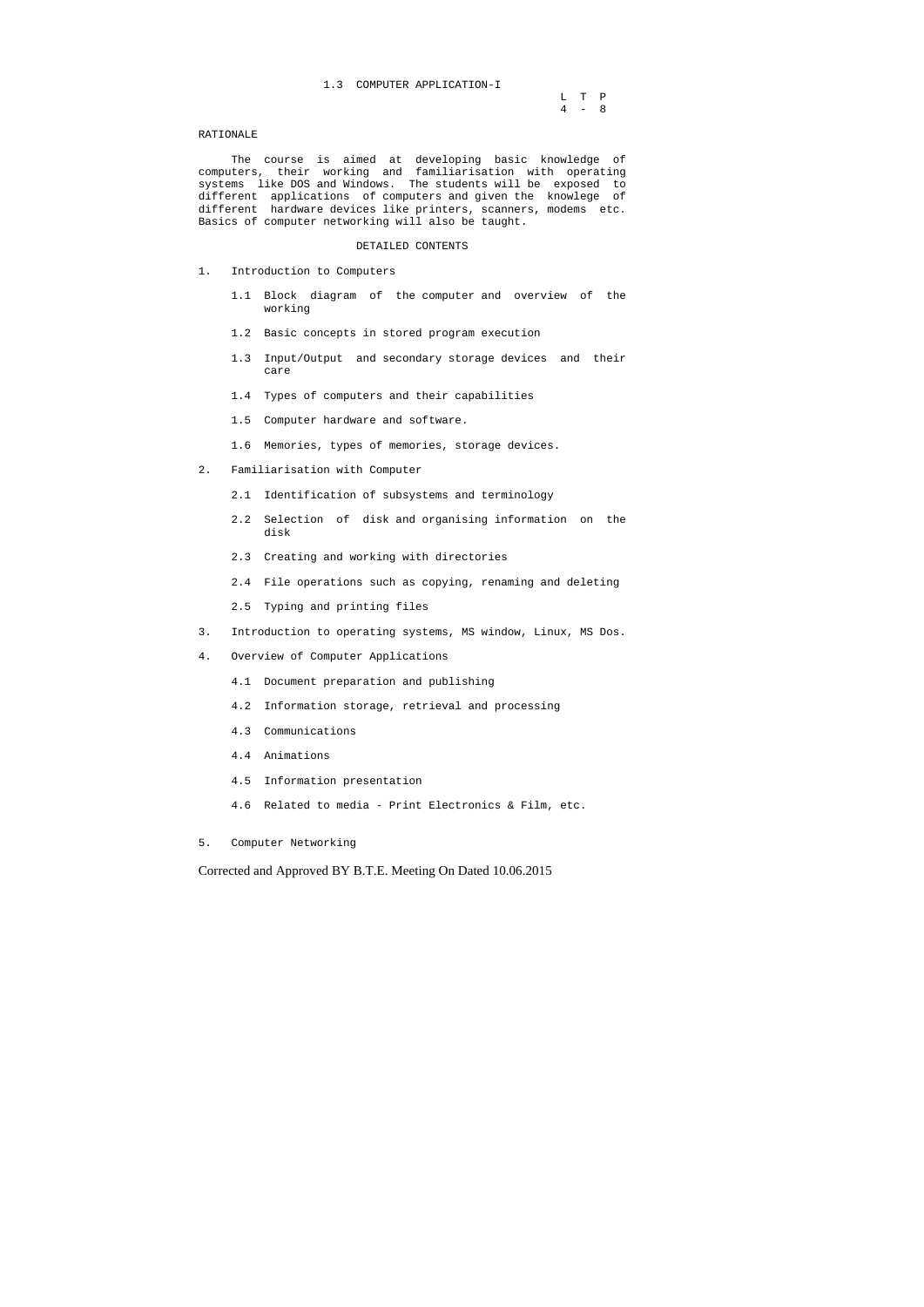- 5.1 Awarness of LAN
- 5.2 Internet access, navigational tools and familiarisation with the associated software
- 6. Peripherals and their use, connecting peripherals and working with peripherals
	- 6.1 Basic cards and ports
	- 6.2 Laser printer, colour printer
	- 6.3 Microphones and speakers
	- 6.4 Fax
	- 6.5 Scanner
	- 6.7 Single frame camera and video camera
	- 6.8 Modems
- 7. Application of Internet.
	- 7.1 Introduction to internet, Concept and development.
	- 7.2 World wide web & online media.
	- 7.3 Tools and services on internet.
	- 7.4 Browsing the internet.
	- 7.5 Internet protocols, domain name systems.
	- 7.6 Internet functions ; e-mail, searching and down loading information, security issue on internet.

#### PRACTICALS

Practice of DOS commands and working with windows. Connecting different peripherals and working with peripherals.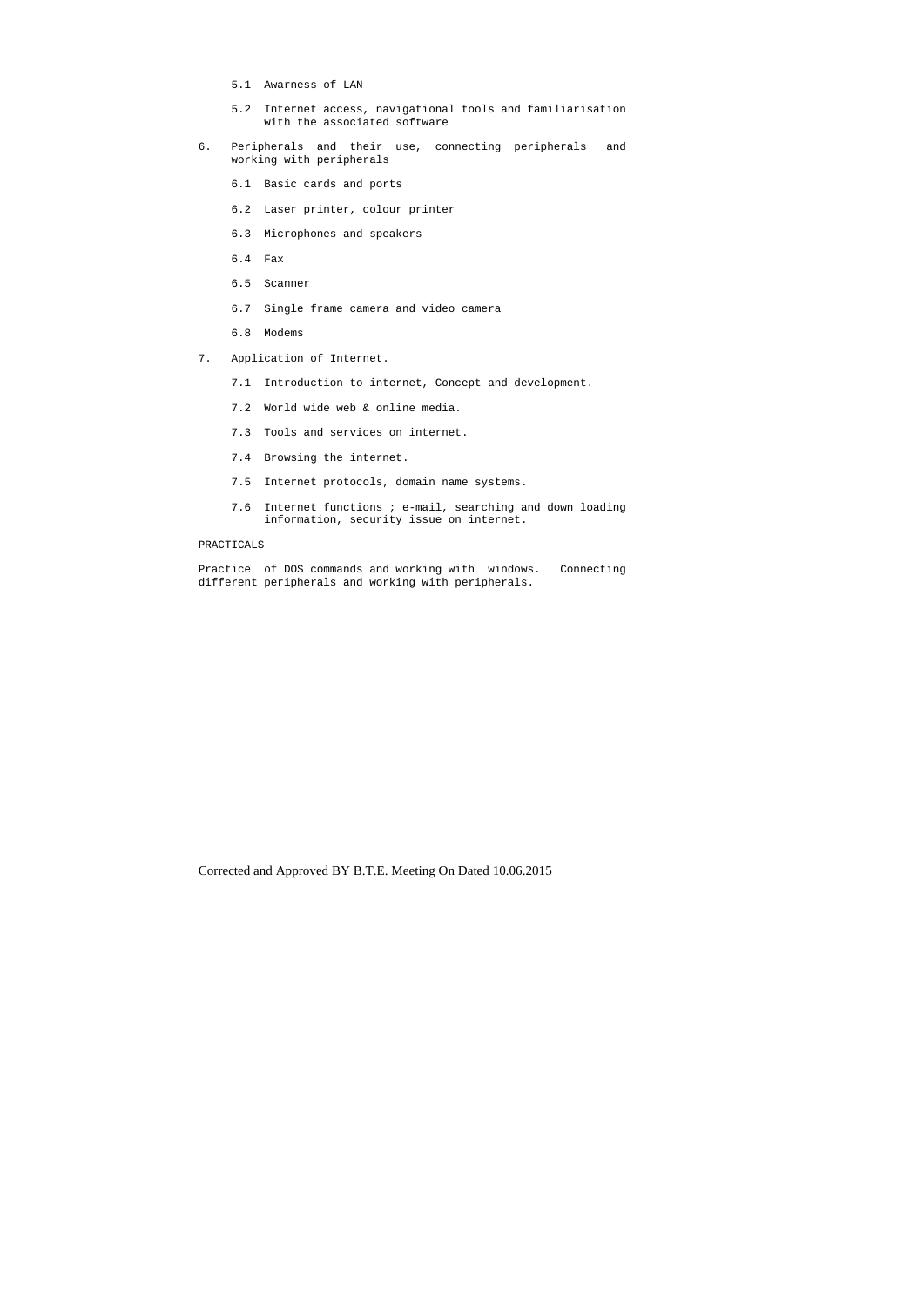L T P  $8 - -$ 

II Semester

2.1 HISTORY, LAW AND ETHICS OF MEDIA

#### RATIONALE

 Journalism has passed through various stages of development right from incription on tableau to electronic newspaper. The historical prospective needs to be appreciated by diploma holder in order to be at home with the journalistic environment.

 In this process, Number of press laws have been enacted which a journalists should know to safeguard their own interests, the interests of the nation, society and their employer. The groups have also adopted code of ethics which need to be followed in the discharge of responsibility

#### DETAILED CONTENTS

Corrected and Approved BY B.T.E. Meeting On Dated 10.06.2015 3.11 Section 3(2) of the Criminal Law Amendment ACt, 1961

- 1. History
	- 1.1 History of newspapers overview UK, and USA
	- 1.2 Evolution of English Newspapers in India
	- 1.3 Vernacular Press
	- 1.4 Struggle of Indian press during independence movement
- 2. History of Broadcast Journalism
	- 2.1 Radio
	- 2.2 Television
	- 2.3 Satellite communication
	- 2.4 e-Communcation
- 3. Press Laws
	- 3.1 Trade Marks Act, Copyright Act
	- 3.2 MRTP Act
	- 3.3 Press and Registration of Book Act
	- 3.4 Public Library Act, 1954
	- 3.5 Prize Competition ACt
	- 3.6 Laws of Defamation/Libel
	- 3.7 Emblems and Names Act, 1950
	- 3.8 Contempt of Courts Act
	- 3.9 Official Secrets ACt
	- 3.10 Drug and Magic Remedies Act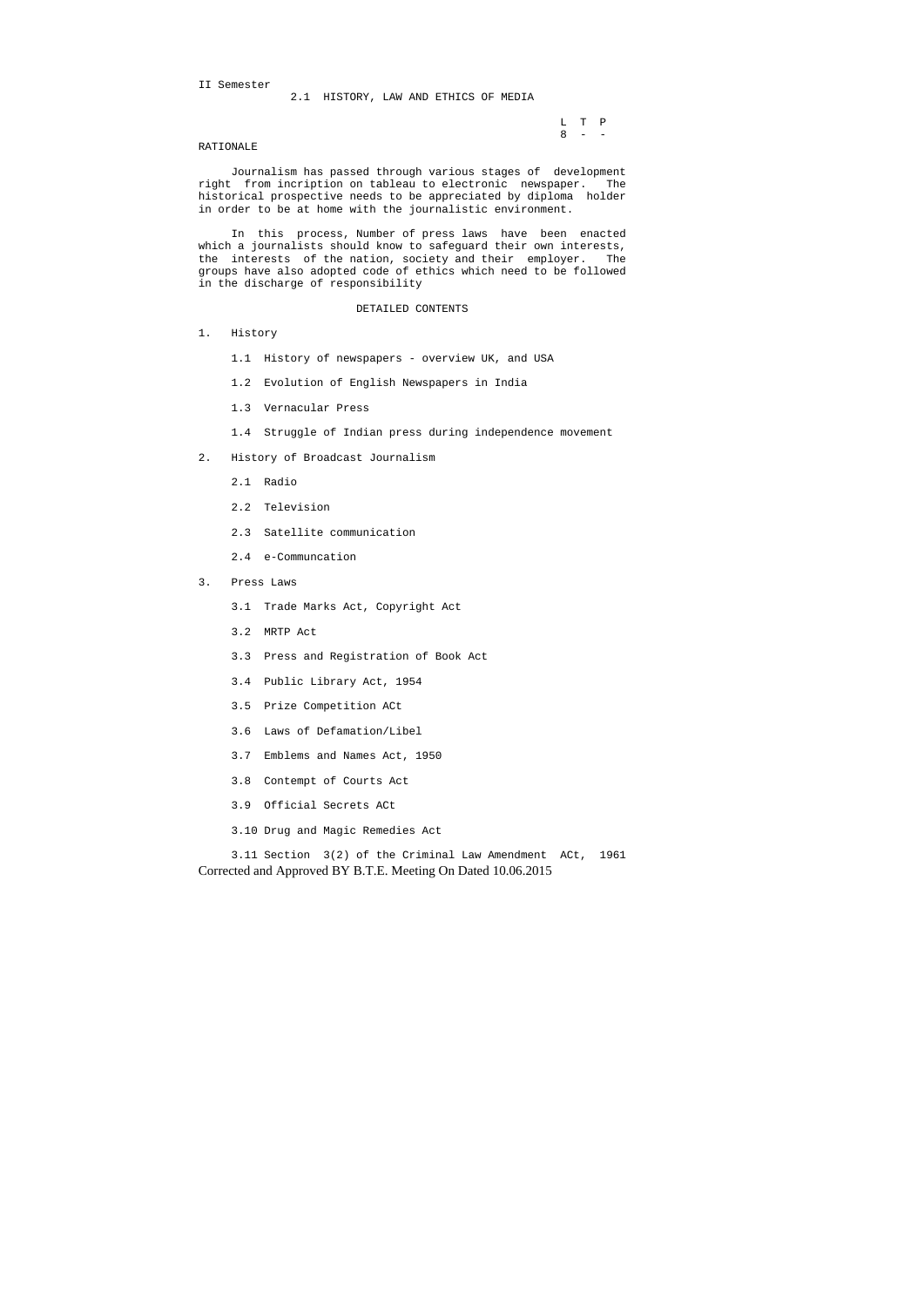pertaining to Rumours

- 3.12 Press Council Act
- 3.13 Brasar Bharti Bill
- 3.14 Right To Information Act
- 3.15 Copy Right Act 1957
- 4. Code of Ethics
	- 4.1 Defining ethics
	- 4.2 Social responsibility of media
	- 4.3 Code of ethics for working journalist
- 4.4 Code of ethics adopted by Advertising Agencies Aassociation of India, Public Relations Society of India and Association of Business Communication of India
	- 4.5 Broadcasting ethics for T.V. news channel.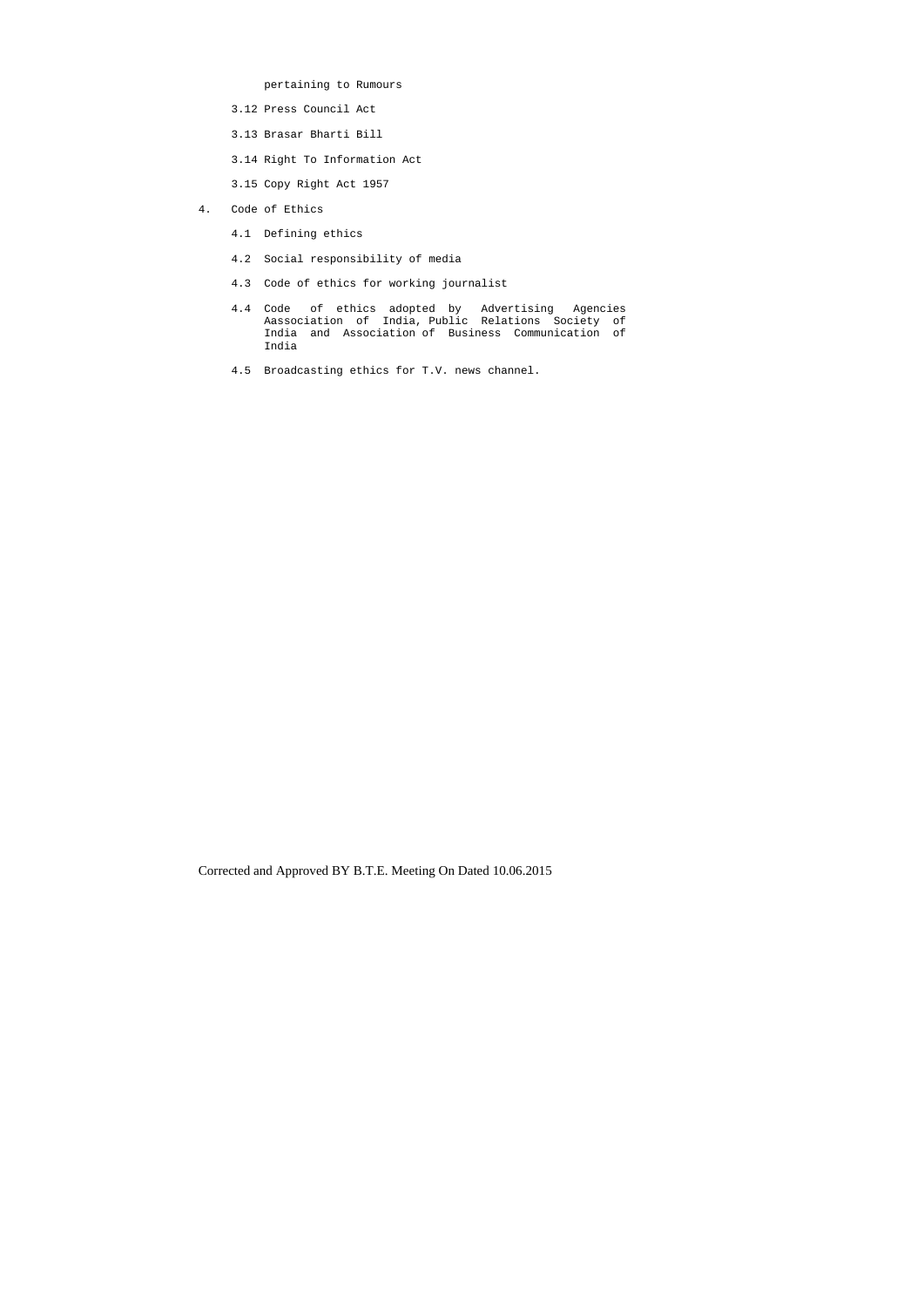# 2.2 PRINT JOURNALISM

|           |  | L T P  |  |
|-----------|--|--------|--|
|           |  |        |  |
|           |  | 8 - 12 |  |
| RATIONALE |  |        |  |

# RATIONALE

 The knowledge in Print Journalism is essential for a student preparing for diploma in mass communication. Besides imparting the students the basic knowledge of reporting, editing, feature writing, editorial writing, proof reading etc a great deal of practical work would be undertakenin this course. It is a well recognised fact that students are much easily absorbed in the newspaper/magazine organisations if they have the capabilities of taking up the responsibilities of a reporter, tele-editor etc. Students will also be introduced to the latest information technology used in modern print journalism profession

#### DETAILED CONTENTS

- 1. Introduction to Journalism
	- 1.1 Concept of journalism
	- 1.2 Functions of journalism
	- 1.3 Journalism in the modern context
	- 1.4 Importance of journalism
- 2. News
	- 2.1 Definitions
	- 2.2 Types of news
	- 2.3 Five Ws and one H of news
	- 2.4 News Agency: Evolution and function
- 3. News Gathering Process
	- 3.1 Histroy and Process of news gathering
	- 3.2 Sources of news
	- 3.3 Writing news story
	- 3.4 Inverted pyramid
	- 3.5 Transmission of news
- 4. News Values
	- 4.1 Characteristics of news
	- 4.2 Knowledge about various beats
- 5. News Room
	- 5.1 Knowledge about the practices in a news room
	- 5.2 News-editor
	- 5.3 Chief sub-editor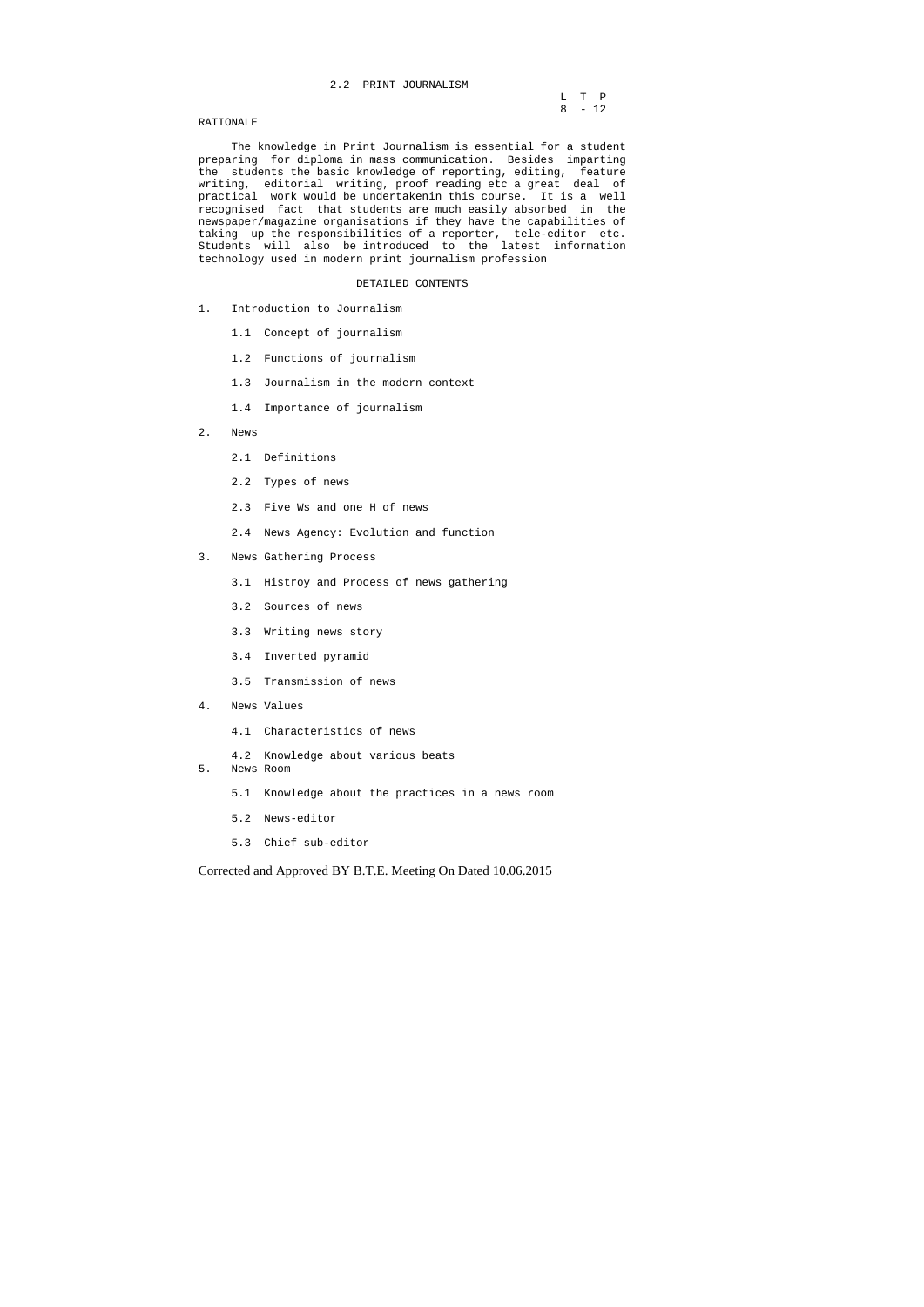- 5.4 Sub-editor
- 6. Reporter/Correspondent
	- 6.1 Qualities of a reporter
	- 6.2 Responsibilities of reporter
	- 6.3 Attending press conferences
	- 6.4 Interviewing
	- 6.5 Dealing with press releases/handouts
	- 6.6 Specialized beats
- 7. Sub-editing
	- 7.1 Importance of sub-editing
	- 7.2 Responsibilities of a sub-editor
	- 7.3 Giving head-lines
	- 7.4 Types of head lines
	- 7.5 Translation
- 8. Proof Reading
	- 8.1 Basics of proof reading
- 9. Feature Writing
	- 9.1 What is feature writing
	- 9.2 Types of features
	- 9.3 Developing a feature story
- 10. Editorial Writing
	- 10.1 Editorial page
	- 10.2 Importance and types of editorials

Corrected and Approved BY B.T.E. Meeting On Dated 10.06.2015 Much emphasis needs to be put on the practicals in this course. Students are required to go to the field and collect

 10.3 Responsibilities of an editor and assistant editor 10.4 Planning and writing editorial

- 10.5 Editor versus management
- 11. Photo Journalism
	- 11.1 Importance of photographs
	- 11.2 Introduction to digital still photography
	- 11.3 Photo-editing

# PRACTICALS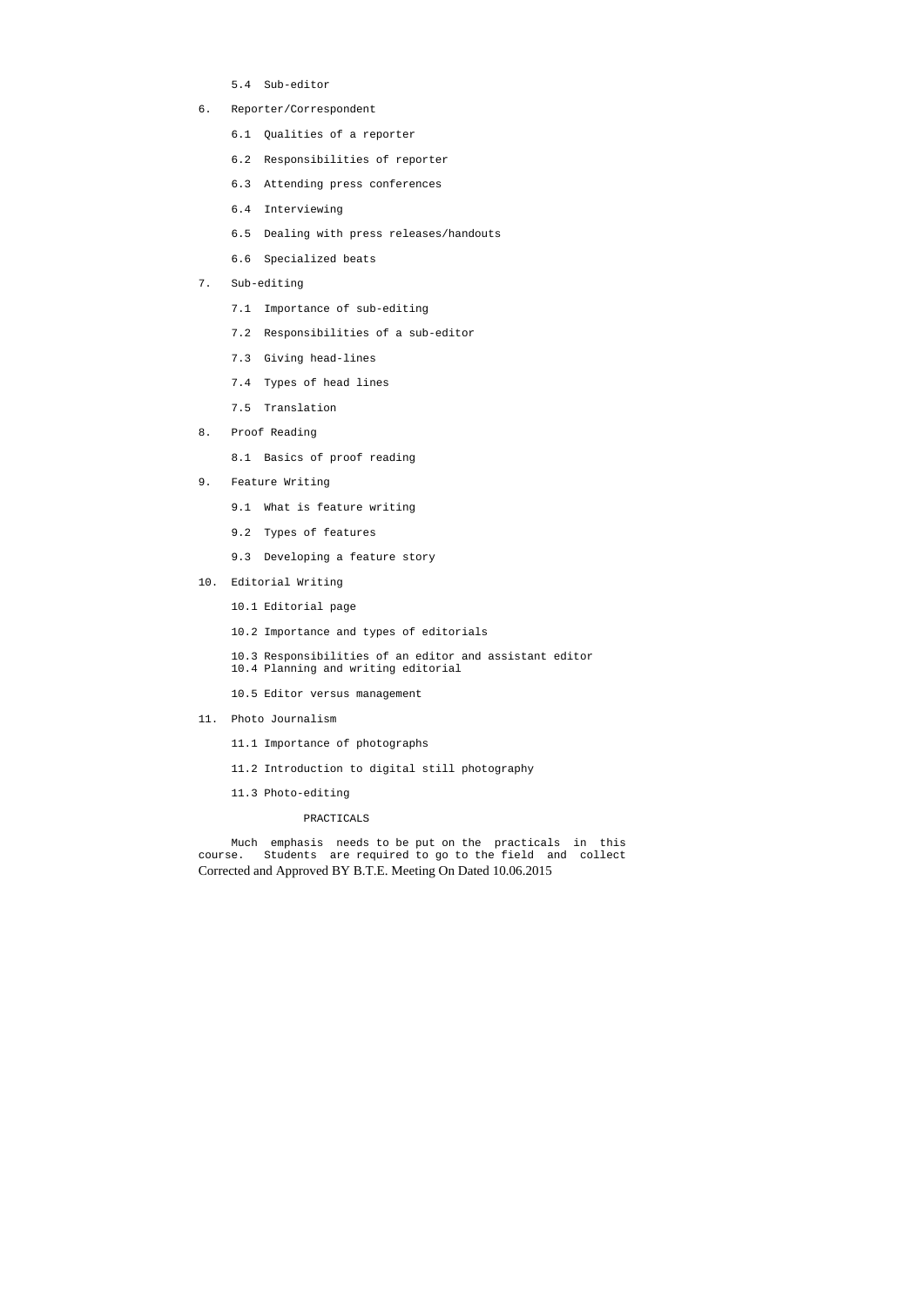information for making news stories. Teachers should check the individual student's assignments and help him/her improve news writing. Students should be sent to different beats. They should also try writing features on various subjects. In the practical class, students should sub-edit news items received on the teleprinter, give them appropriate headlines. They would also correct, and rewrite if need be, the news items by using proof reading marks. Editorial writing should be practised in the class room.

 All practical assignments need to be submitted within the deadlines set by teachers. Practical work should be evaluated.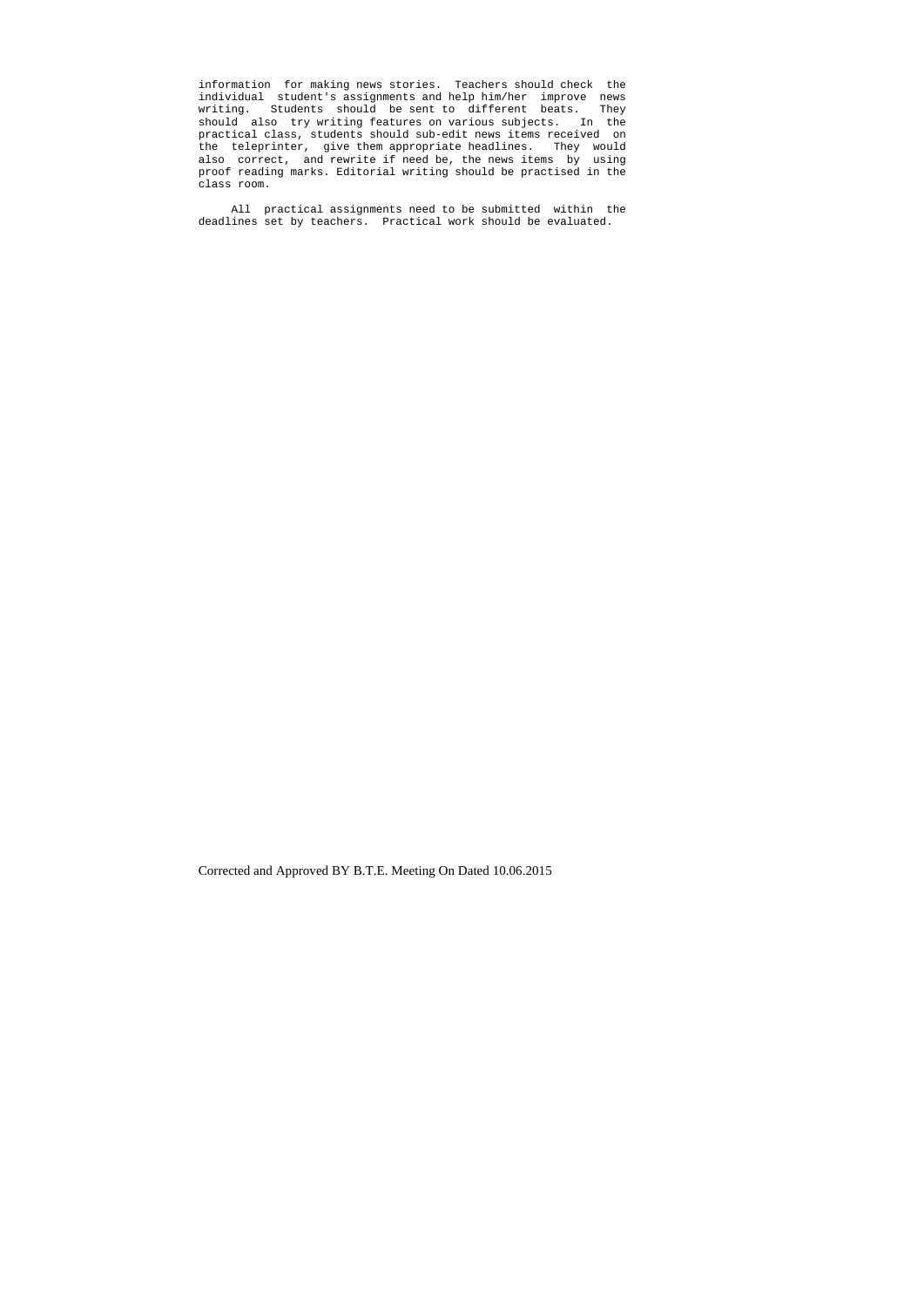#### 2.3 ADVERTISING PRINCIPLES AND PRACTICES I

L T P<br>6 – 6  $6 - 6$ 

#### RATIONALE

 With the globlization of economy the competition among domestic and international market has grown mainfold. Now sucess of the product to agreat extend on its advertising skills and capacity. It calls for greater sophistication in the advertising. Students will be introduced to the theme of advertisment and its impact on the prospects of the product.

#### DETAILED CONTENTS

Corrected and Approved BY B.T.E. Meeting On Dated 10.06.2015 6.4 Effective advertising and persuasion elements

- 1. Introduction to Advertising
	- 1.1 Definition
	- 1.2 Origin and development
	- 1.3 Scope (effects on economy/industry)
	- 1.4 Facets of advertising (as an act as commerce, as hidden persuader etc)
- 2. Functions of Advertising
	- 2.1 Functions of advertising
	- 2.2 Classifications of advertising(retail, wholesale, consumer, corporate financial etc)
	- 2.3 Types of advertising(Regional, National, Cooperative)
- 3. Advertising as a Communication Tool
	- 3.1 Communication principles, theories applied to Advertising
- 4. Advertising as a Marketing Tool
	- 4.1 The marketing mix Product Distribution Price Packaging - Brand - Advertisement
	- 4.2 Market research
	- 4.3 Concepts of segmentation of consumer and positioning of product
- 5. Advertising as a PR Tool
- 6. How Advertising Works
	- 6.1 Advertising Theories
	- 6.2 Rosser Greeves USP/Ogily's Brand Image Tyout's Positioning
	- 6.3 Relevance to Indian Advertising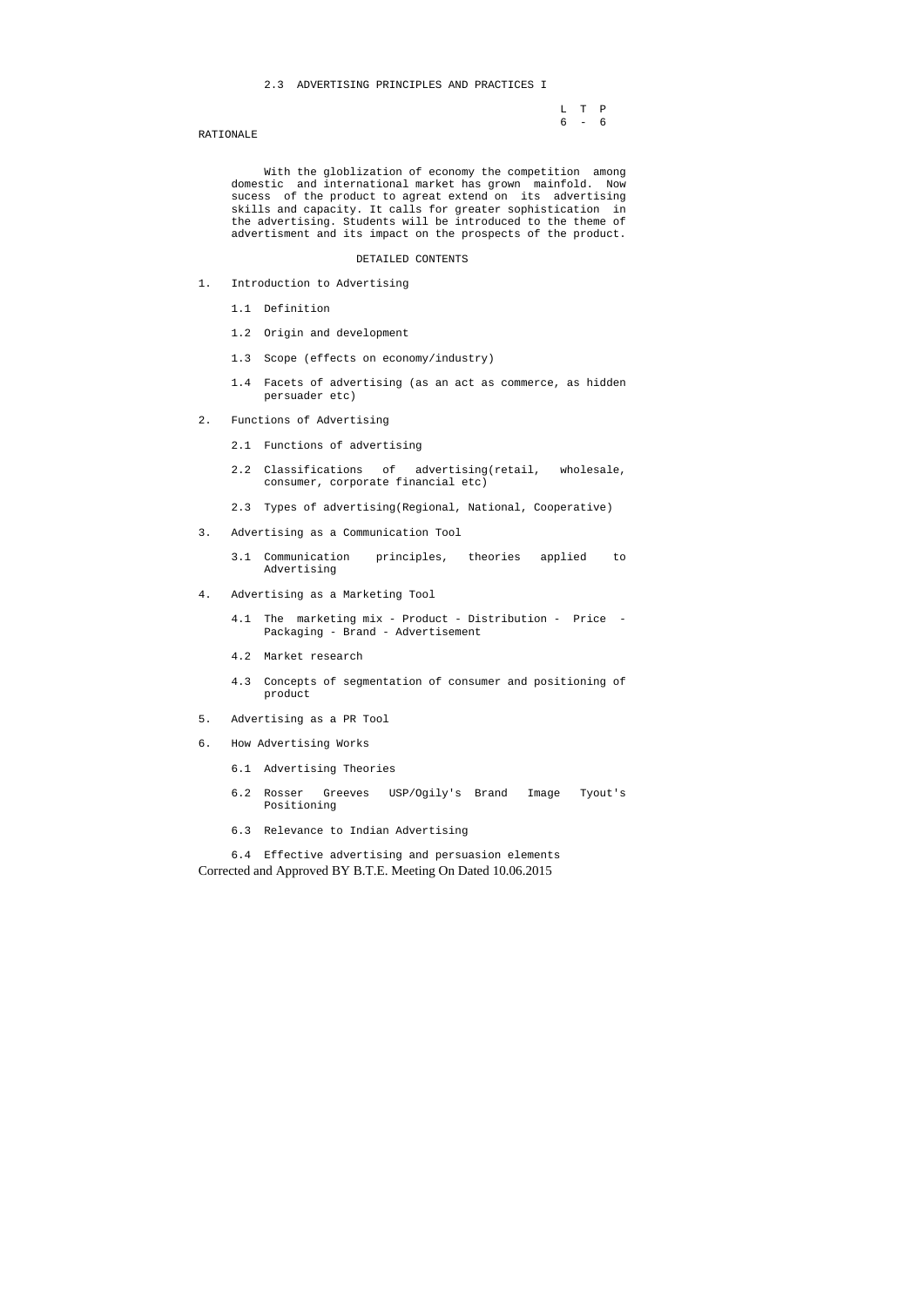- 7. Negative and Positive Effects of Advertising
	- 7.1 Advertising and Society
	- 7.2 Advertising and Development (Economy)
	- 7.3 Social awareness Advertising
	- 7.4 Recent trends in advertising.
	- 7.5 Advertising and social responsibility.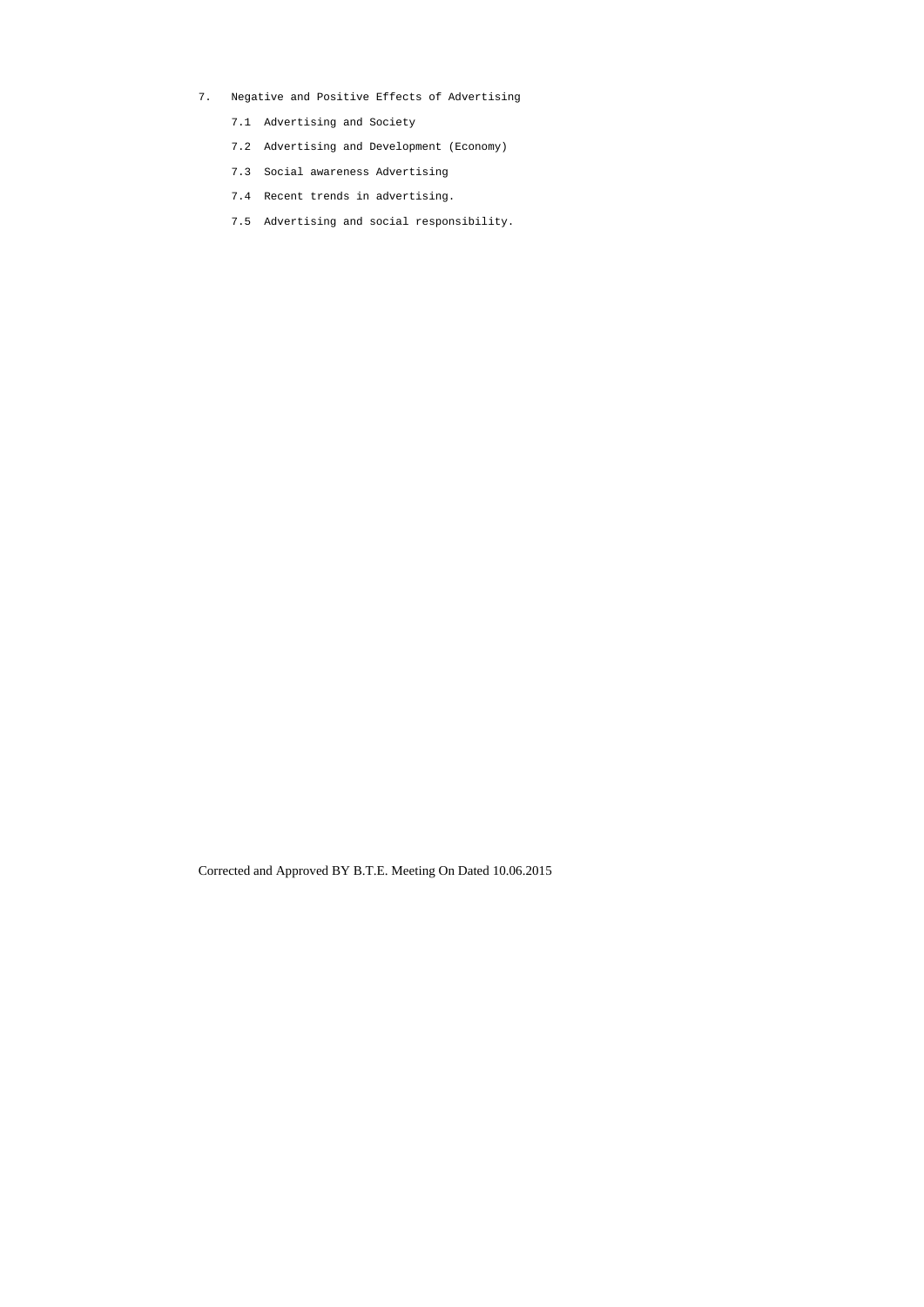III Semester

3.1 ADVERTISING PRINCIPLES AND PRACTICES II

 L T P 8 - 12

#### RATIONALE

 The diploma course has been designed with specific emphasis on advertising. Therefore, the advertising module of the course is one of the most important components and offers job opportunities as enlisted under Advertising Agencies and Public Relations Departments.

 At the end of the Third semester, it is envisaged that the competencies developed would be:

- a) The ability to think visually
- b) The ability to write creatively for print, audio and video
- c) Competency in all areas of creativity such as writing designing production
- d) Competency in all areas of production such as thumbnail sketching, roughs, copy, design layout - print, story board video audio mixing - radio/audio tapes
- e) Competency in all aspects of the advertising campaign sufficient to become an entrepreneur
- f) Competence in positive thinking

 The diploma course is designed for employment in various creative capacities in advertising. Therefore every aspect of the module "Advertising" should be taught with intensive practical applications. This could be done on 2 levels

- a) Starting with existing advertisments and applying the theories of creative concepts and research to them
- b) Creating advertisements for all three media
- c) Forming the habit to think visually with everyday 10 minutes exercises that triggers creative thinking.

#### DETAILED CONTENTS

- 1. Organisational Structure of Advertising Agency
	- 1.1 Departments of an advertising agency Creative Marketing Accounts (PR) finance media etc
	- 1.2 Skills required for the various departments
- 2. The Campaign
	- 2.1 Various stages of the campaign
	- 2.2 Relationship of the advertising campaign with the organisational structure of the agency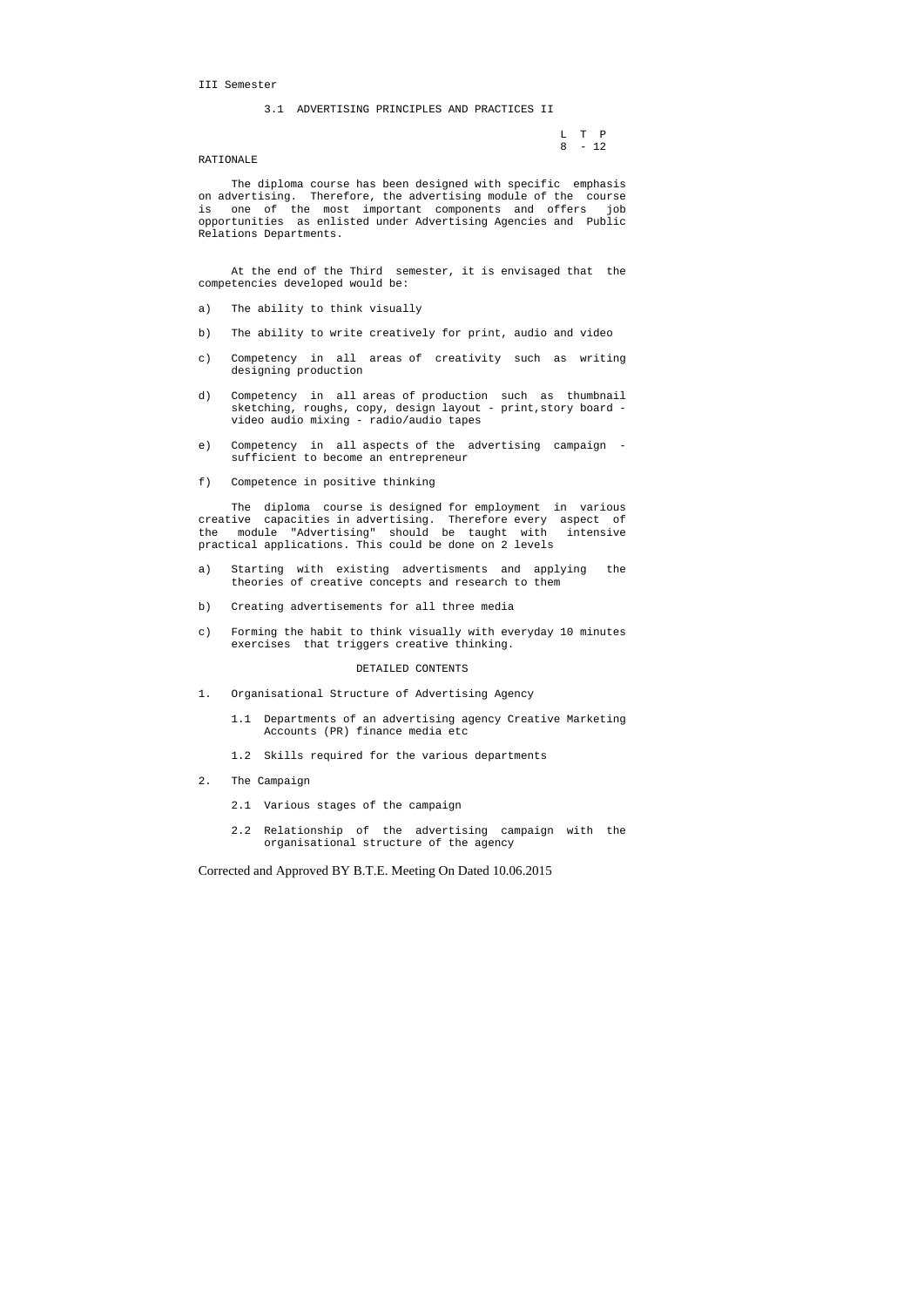- 3. Creatives
	- 3.1 Creative and visual thinking theories and principles
	- 3.2 Advertising styles (for different form of advertising)
	- 3.3 Copywriting techniques for print audio video
	- 3.4 Copy headlines slogans corporate by lines punchlines
	- 3.5 Design and page layout
	- 3.6 Script writing for radio and television
- 4. Production
	- 4.1 Stages of the production process from tumbnail sketches/roughs/story board/copy/script/final art work
	- 4.2 Related inputs photography camera and sound systems for skills/video and audio
- 5. Media Selection
	- 5.1 Media selection and budgeting
- 6. Ancillary Advertising
	- 6.1 Point of purchase material catalogues brochoures posters
	- 6.2 Direct mailers
	- 6.3 Telemarketing scripts
	- 6.4 Outdoor publicity headings/banners
	- 6.5 Media soft sell publicity
- 7. Feedback in Advertising
	- 7.1 Research tools used
	- 7.2 Pretesting and post testing
- 8. Benefits of Advertising: To Seller, Buyer and Media
- 9. Advertising format for different media i.e. Radio, T.V., Print.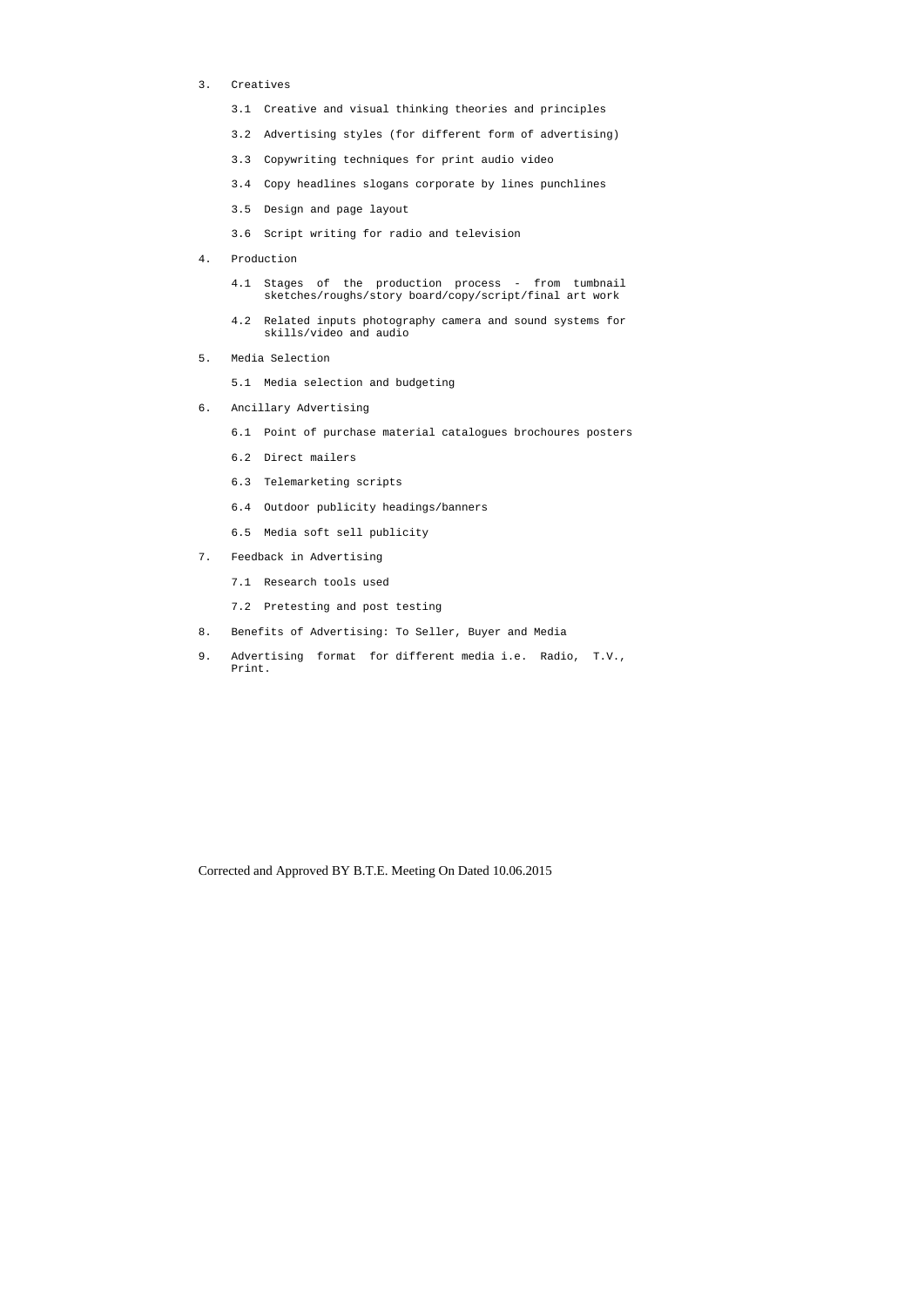#### 3.2 RADIO AND TV JOURNALISM

 L T P 8 - 12

#### RATIONALE

 Radio and Television journalism has become a very important area of mass communication, today. The expansion of satellite and cable television has opened new horizons in this field. the enterance of multinationals, international communication companies and big industrial and production houses into this profession has widened the scope of employment markets. The students stand a good chance to join any radio and television network after the completion of the course.

 In this course students are required to have a glimpse of historical and organizational aspects of television in India. They will also learn some basic programme production techniques and by the end of the second year they will be able to produce small budget radio and television programmes

Corrected and Approved BY B.T.E. Meeting On Dated 10.06.2015 4.2 An introduction to programme production equipment

#### DETAILED CONTENTS

#### 1. History

- 1.1 A brief history of radio and television services in India
- 1.2 Organisation structure of AIR and Doordarshan (Studio and organisation)
- 1.3 Important recommendations of various committees on electronic media
- 2. Satellite Communication
	- 2.1 Use of Satellites in radio and television communication
	- 2.2 Satellite television in India
	- 2.3 Cable television in India
	- 2.4 Internet Protocol T.V. (IPTV) in India.
- 3. Radio and television news services
	- 3.1 Basic characteristics of radio and television news
	- 3.2 Their comparison with print news
	- 3.3 Radio and Television news gathering, compilation and gathering
	- 3.4 Radio and television news anchoring.
- 4. Radio and Television Production
	- 4.1 Basic principles of radio and Television programme production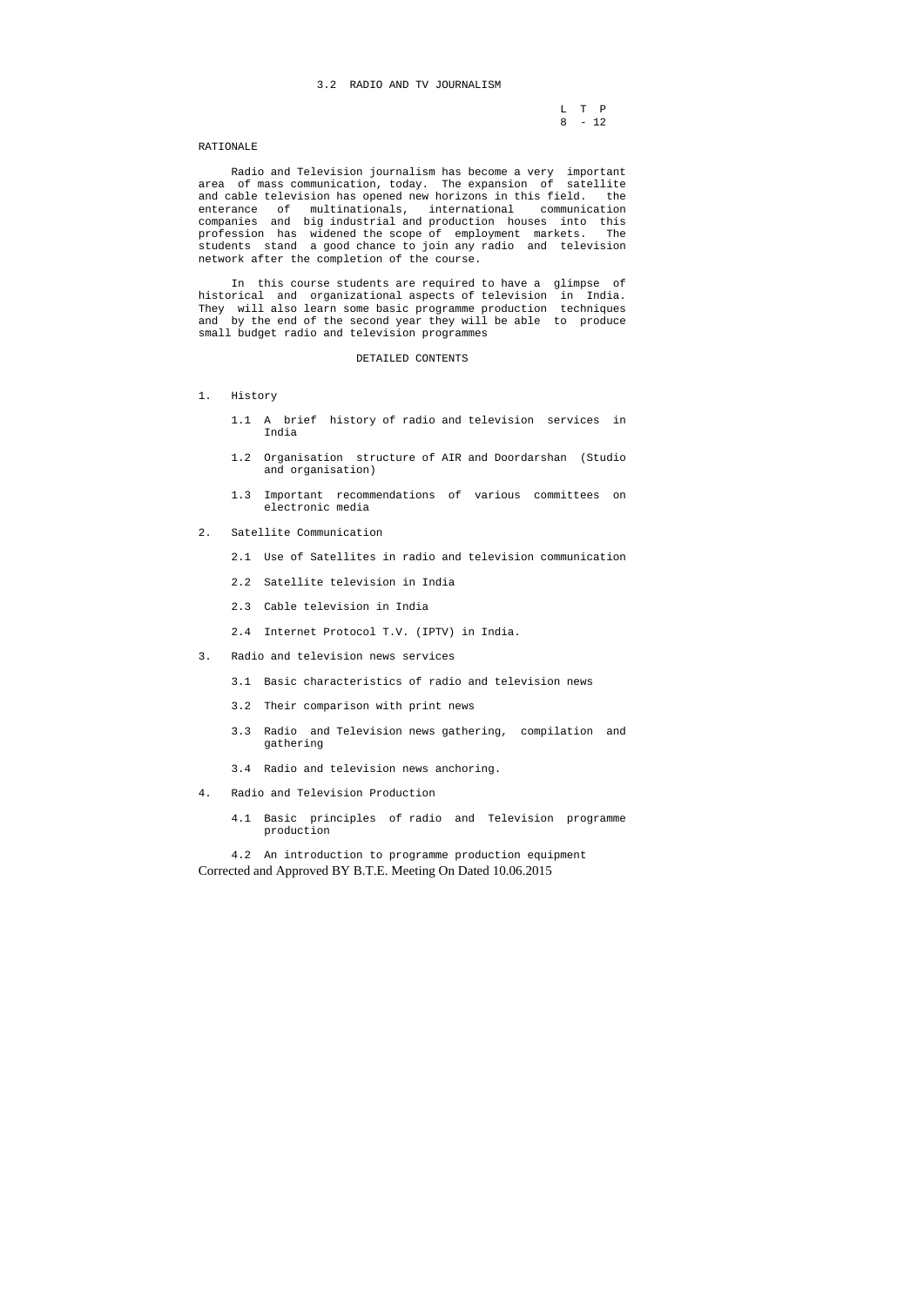- 4.3 Basic production techniques
- 4.4 Production of radio and television, outerview, reports, talks, discussion, feature documentaries etc.
- 4.5 Radio and T.V. interview, format and style.
- 5. Radio and Television audiences
	- 5.1 Characteristics of radio and television audiences in India
	- 5.2 Impact of TV on Indian audiences

# PRACTICALS

- 1. Use of basic radio and television equipment
- 2. Writing scripts for radio and television advertisments, talks, features, documentaries etc
- 3. Weekly class assignments on the topics covered in the class
- 4. At least one seminar (presentation) on any topic related to electronic media
- 5. Production of a 10 minutes radio and television programme
- 6. Using internet prepare 5 minutes T.V. news capsule.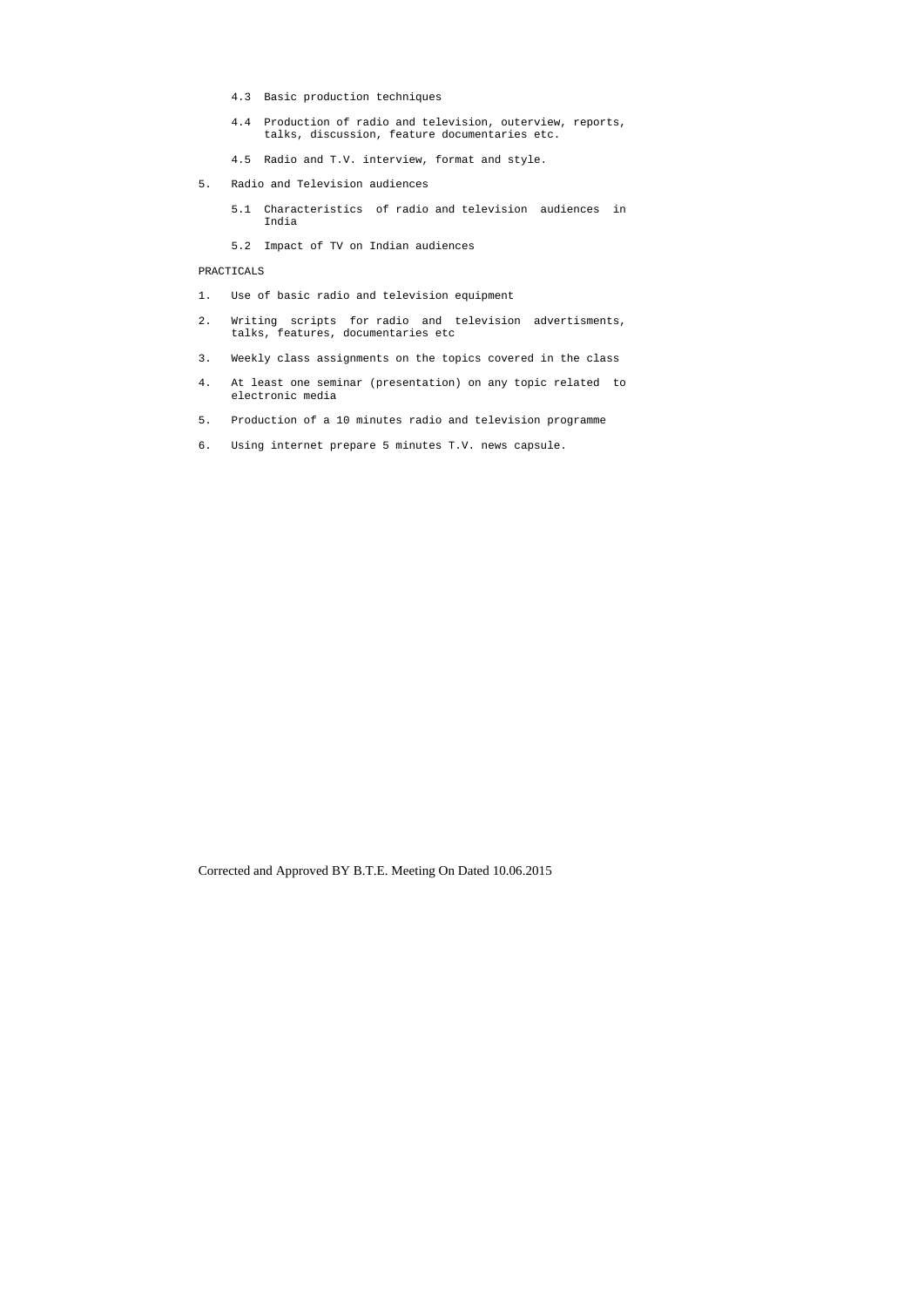# 3.3 PUBLIC RELATIONS

|  | L T P   |  |
|--|---------|--|
|  | $6 - 2$ |  |

#### RATIONALE

 With the winds of change fast sweeping the corporate sector as well as the government sector coupled with the growing aspirations of the common man exposed to the modern means of communication, there is growing need of professionalism in public relations. The course contents not only provide academic and practial inputs but also make the potential public relation person recognise and appreciate the business environment and accordingly act as agent of change.

#### DETAILED CONTENTS

- 1. Definition of Public Relations
	- 1.1 Public relation
	- 1.2 Publicity
	- 1.3 Press Agent
	- 1.4 Propoganda
- 2. Birth and Development of Public Relations
	- 2.1 On International level
	- 2.2 In India
	- 2.3 Present status and future scope
	- 2.4 Public Relation and Research Action Communication Evaluation (R.A.C.E.) approach.
- 3. Purpose, Objectives and Functions
- 4. Public Opinion
	- 4.1 Attitudes of individuals as well as group
	- 4.2 Public opinion
	- 4.3 Generators of opinion change
- 5. Identification of Publics
	- 5.1 Employees
	- 5.2 Community
	- 5.3 Share-holders/stock holders
	- 5.4 Government
	- 5.5 Trade associations
	- 5.6 Educational institutes
	- 5.7 Press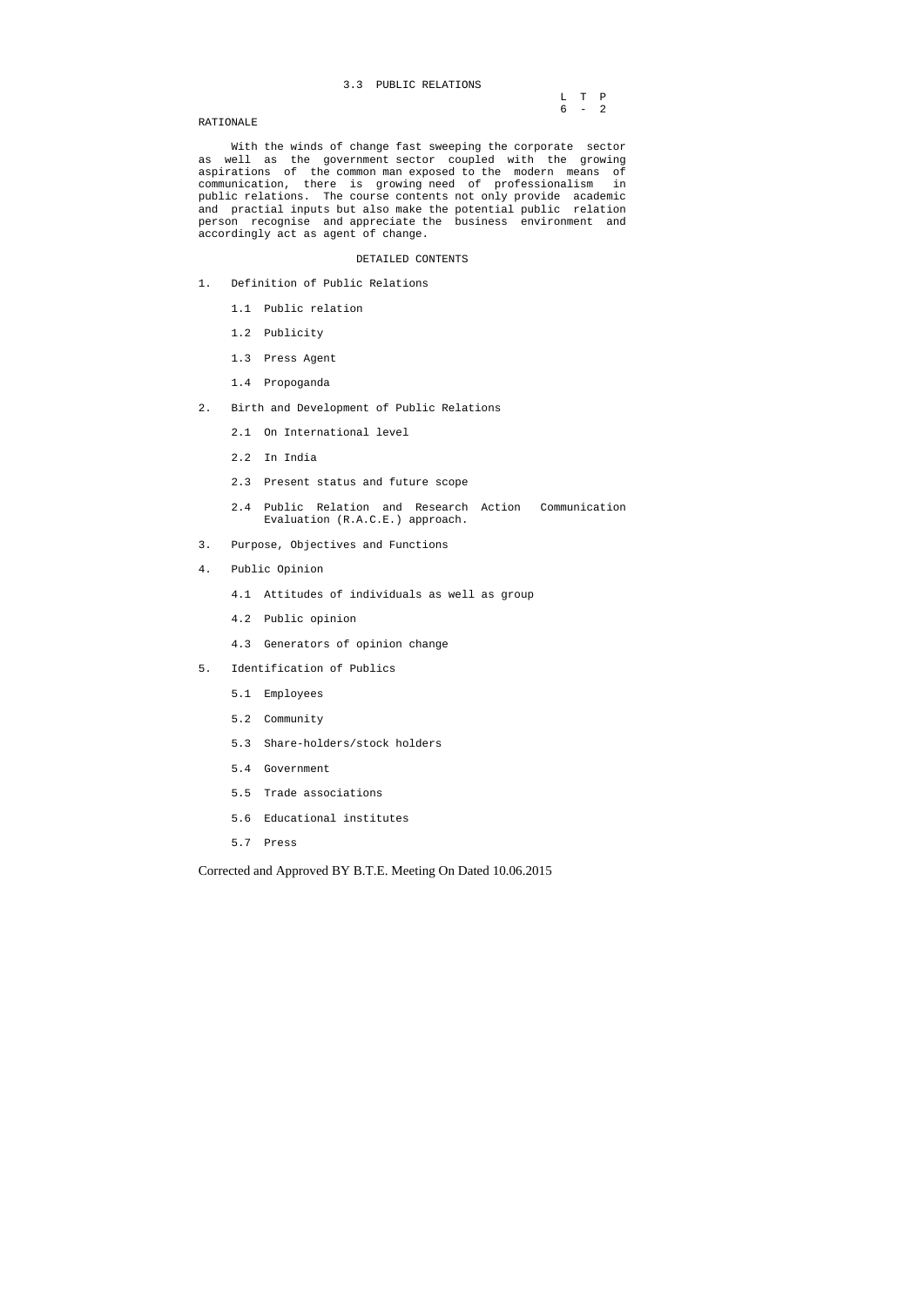- 5.8 Competitors
- 5.9 Suppliers/Vendors/Dealers
- 5.10 Retailers
- 5.11 Consumers
- 6. Public Relations Process
	- 6.1 Objective
	- 6.2 Fact finding (Research)
	- 6.3 Planning
	- 6.4 Pre testing
	- 6.5 Execution (Communication)
	- 6.6 Evaluation and feedback
- 7. Tools of Communication
	- 7.1 Exhibitions and displays
	- 7.2 Spoken word
	- 7.3 Printed word
	- 7.4 Audio and visual
	- 7.5 Staged events
- 8. Internal as well as External Communication
	- 8.1 Newsletters
	- 8.2 House journals
	- 8.3 Bulletin boards
	- 8.4 Speech writing
	- 8.5 Backgrounders
- 9. Press Relations
	- 9.1 Building contacts
	- 9.2 Press releases
	- 9.3 Press conferences
- 10. Public Relations Role in
	- 10.1 Marketing
	- 10.2 Industrial Relations
	- 10.3 Community service
	- 10.4 Crisis situations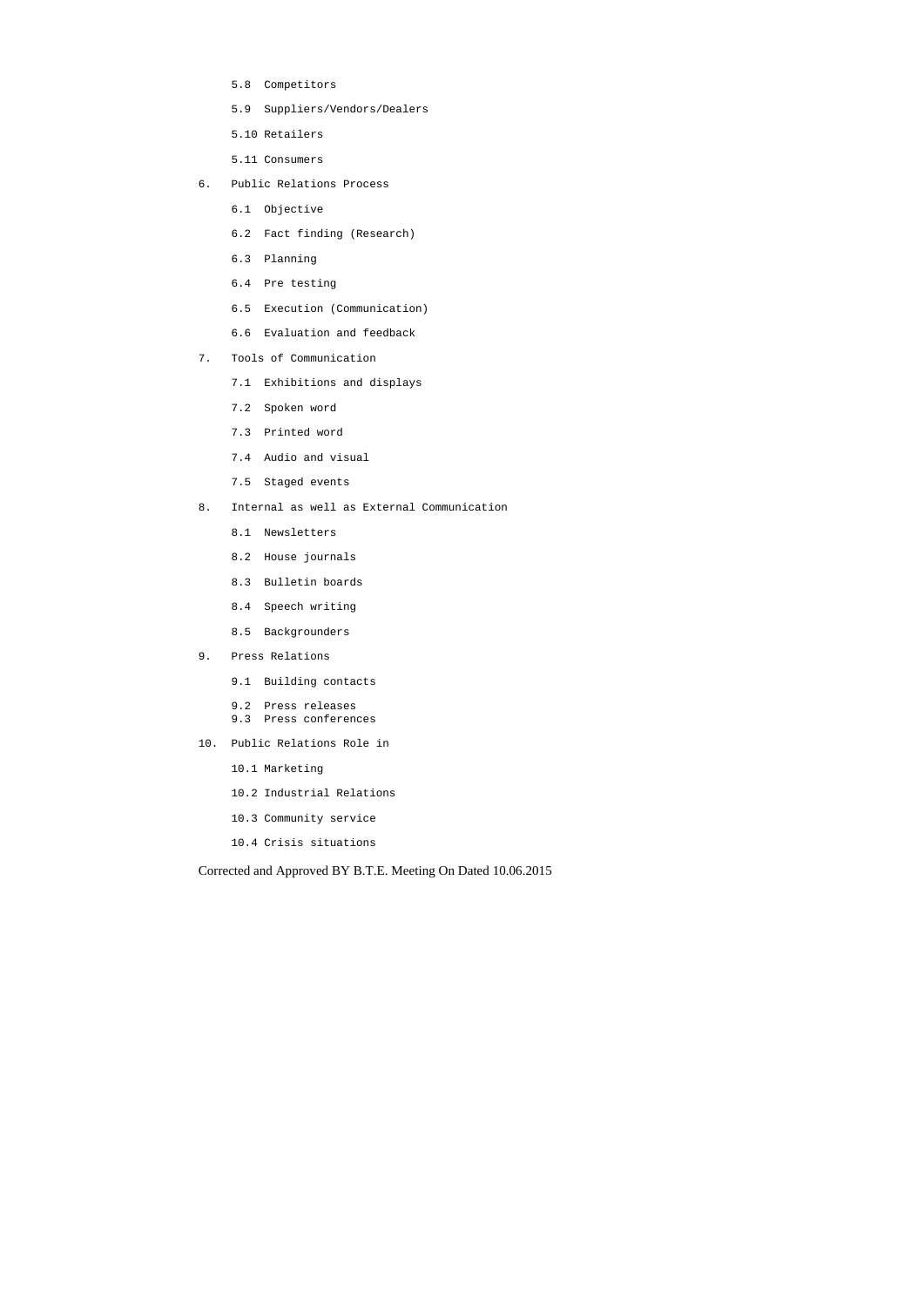- 11. Organisation of Public Relations Department
	- 11.1 Budgeting
	- 11.2 Staffing
	- 11.3 Training
- 12. Public Relations and House Journal : Need & Importance.

# PRACTICALS

- 1. Preparation of Press releases
- 2. Organisation of mock press conference
- 3. Public speaking
- 4. Debates, groups discussions, interviews etc.
- 5. Prepare a 20 pages house Journal for your institution.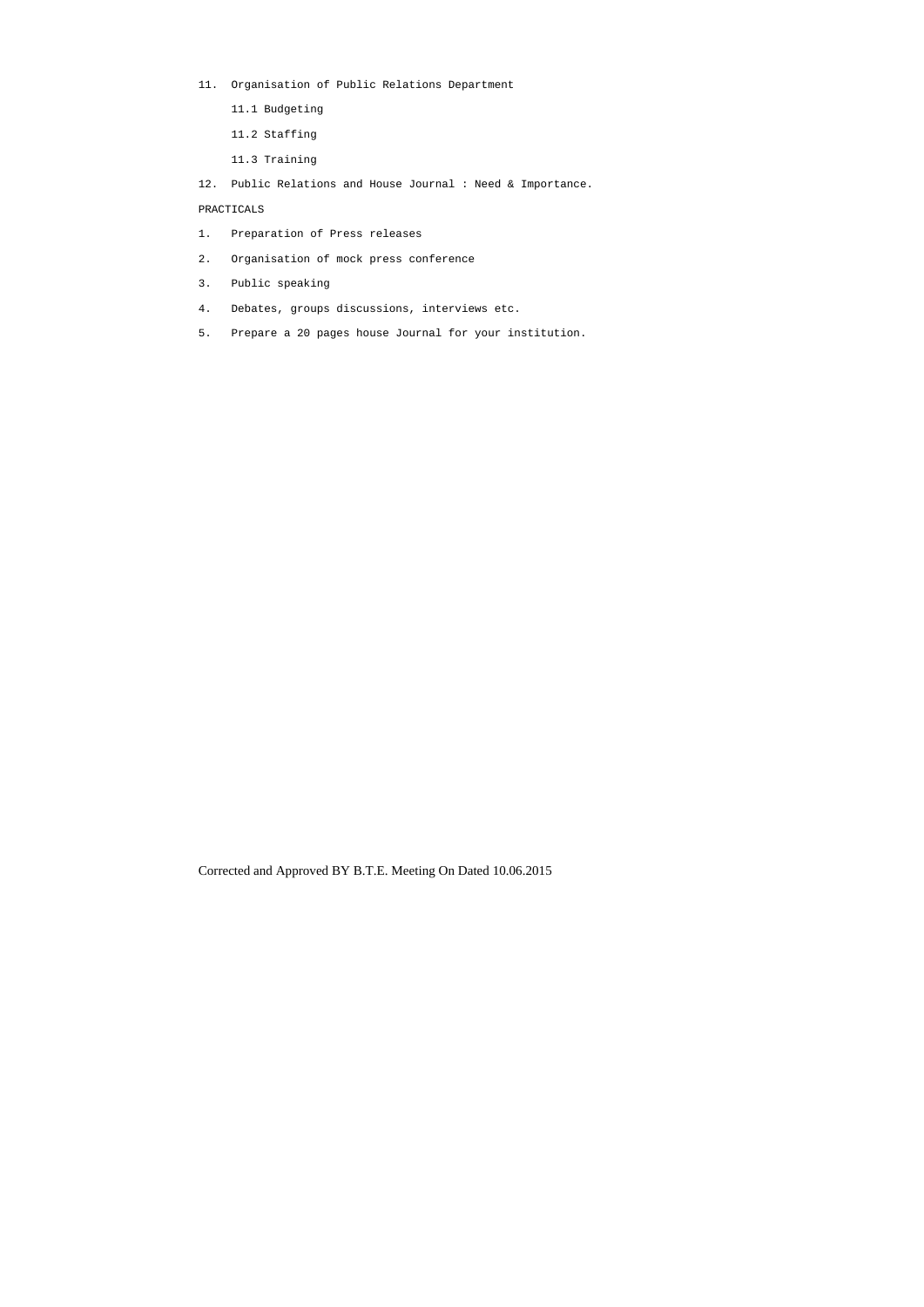IV Semester

#### 4.1 COMPUTER APPLICATION-II

 L T P 6 - 8

#### RATIONALE

 The course is meant for training the students in the preparation of documents using word processing software like wordstar and microsoft word. Students would be trained to prepare advertisements using simple presentation software like powerpoint, Harvard graphics etc. They would also be exposed to multimedia presentation software

#### DETAILED CONTENTS

- 1. Preparation of Documents using Microsoft Word
	- 1.1 Copying, cutting and pasing
	- 1.2 Making use of graphic tool
	- 1.3 Inserting Pictures, files
	- 1.4 Inserting tables, automormat of tables
	- 1.5 Setting bullets, headers and footers
	- 1.6 Printing documents
- 2. Preparation of documents and Advertisments using Software like
	- 2.1 Coreldraw
	- 2.2 Harvard graphics
	- 2.3 Powerpoint
	- 2.4 Story board
	- 2.5 Photoshop
	- 2.6 Page Maker
	- 2.7 MS Word & Quark Express
- 3. Introduction to MS Power Point, Presentation Manager.
- 4. Graphics

Advanced techniques in graphics - shading and light source

- 5. Multimedia
	- 5.1 Introduction to multimedia
	- 5.2 Hardware and software requirements
	- 5.3 File formats
	- 5.4 Recording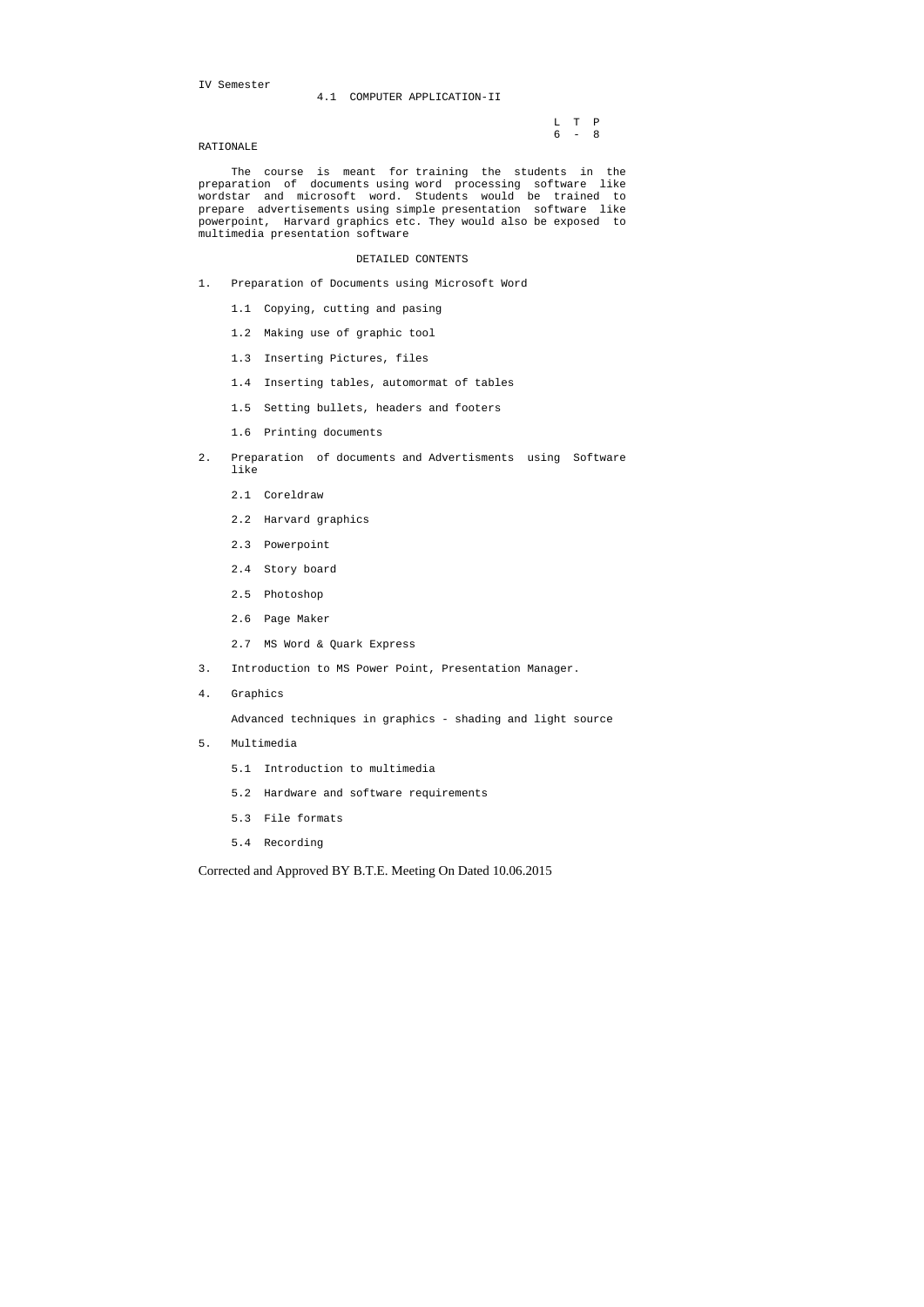- 5.5 Editing and playing back of sounds
- 5.6 Superimposition of sounds
- 5.7 Import and assembly of files software related to audio and video; VCD cutter, Cool edit, Windows movie maker.
- 6. Creating Animations using software
	- Animator<br>- Autoshad
	- Autoshade<br>- Morphing
	- Morphing software (photomorph)
- 7. Capturing sinle frame and motion video pictures
- 8. Creating Multimedia Presentations
	- 8.1 Script writing
	- 8.2 Familiarisation with multimedia creation software.
	- 8.3 Development of multimedia presentation

#### PRACTICALS

Preparing documents by using software like MS Word. Students should make use of the peripherals like scanner, audio recorder and video camera in the presentation of documents, advertisements and multimedia presentation.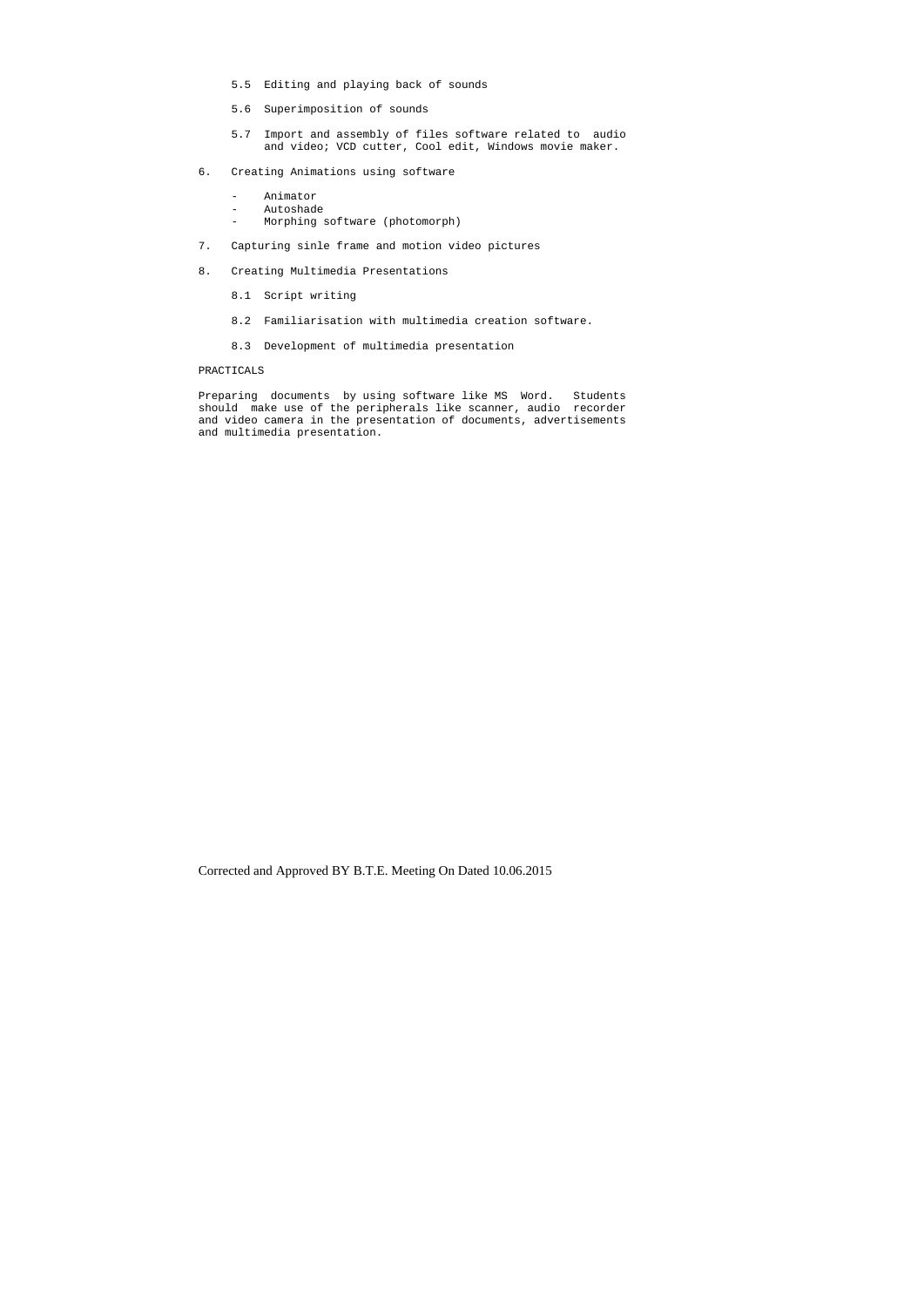L T P  $8 - 4$ 

#### 4.2 RESEARCH METHODS

#### RATIONALE

 Communication to be effective needs to be based on user or recepient behaviour, knowledge, awareness level educational background etc. This calls for doing basic research work and analysing it for designing the communication message. The research will include pre-testing and post-testing using statistical models. The students will need to know various ways and means of doing it.

# DETAILED CONTENTS

- 1. Principles of market research
- 2. Models of research
- 3. Market research
- 4. Theories of segmentation and positioning
- 5. Data demographic, socio economic, socio psychological data's
- 6. Related concepts from behaviourial sciences
- 7. Consumer behaviour
- 8. Analysis of data
- 9. Distribution system
- 10. Feedback of research
- 11. Sampling
- 12. Research agencies like MARG, MODE, Indian Institute of Public Opinion
- 13. Use of computer in research.
- 14. Introduction to SPSS software.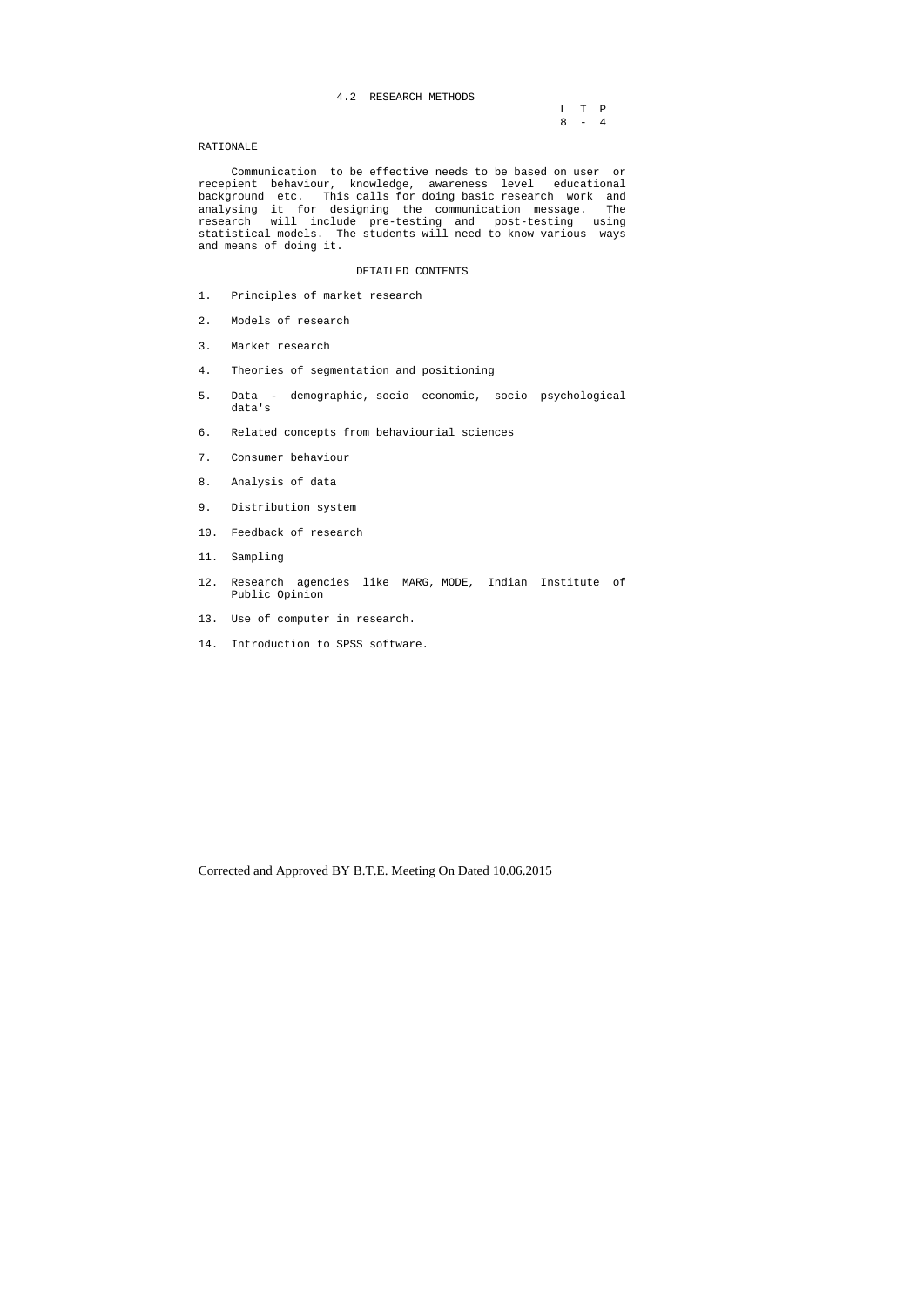#### 4.3 BUSINESS MANAGEMENT AND ENTREPRENEURSHIP

 L T P 6 - -

#### RATIONALE

 The changing business environment has created enough avenues of self employment for those in the field of Mass Communication. In order to prepare for self-employment, the business environment needs to be known and the skills of management need to be inplanted especially inter-personal skills, financial management and project preparation.

#### DETAILED CONTENTS

- 1. Business Trends Organisation
	- 1.1 The need
	- 1.2 Theories
	- 1.3 Structure Design
- 2. Planning
	- 2.1 Process
	- 2.2 Control
	- 2.3 Budgeting C costing
- 3. Inter-Personal Relations
	- 3.1 Delegation
	- 3.2 Departmental coordination
	- 3.3 Analysing inter-personal relations
	- 3.4 Group dynamics, leadership styles
	- 3.5 Team building and role planning
- 4. Management
	- 4.1 Men, Machines, Money, Materials and Time Management
	- 4.2 Management system and processes
	- 4.3 Management of change
- 5. Project Preparation including flexibility, study, cast benefit analysis
- 6. Ethics and Social Responsibility of Business
- 7. Entrepreneurship
	- 7.1 Types of enterprises
	- 7.2 Skills of enterprise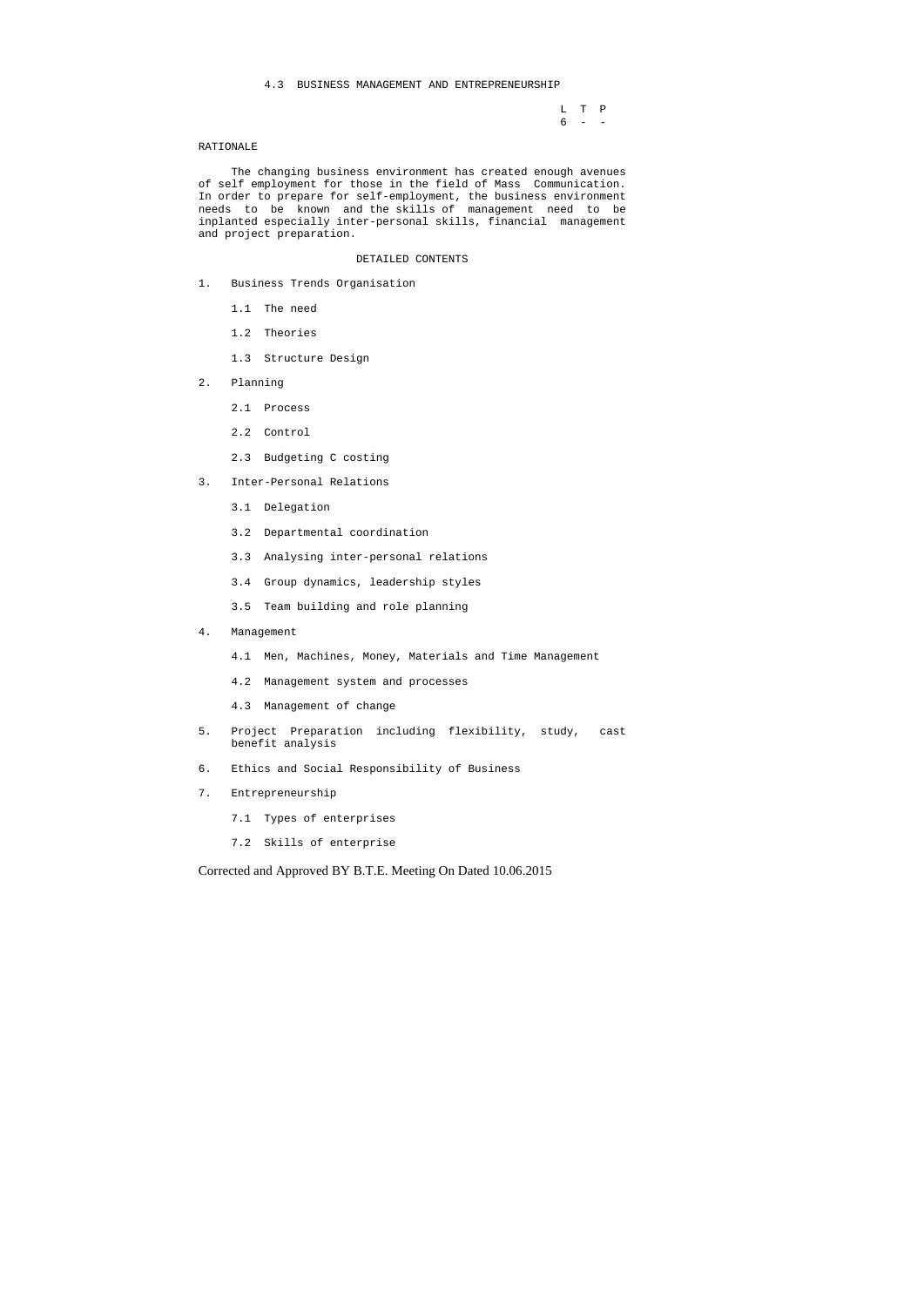- 7.3 Agencies Available
- 7.4 Vendor development

# PRACTICALS

- 1. Feasibility study of seting up advertising agency, public relation consultancy. Media shops
- 2. Feasibility study of starting up own newspaper/magazines
- 3. Project report for financial assistance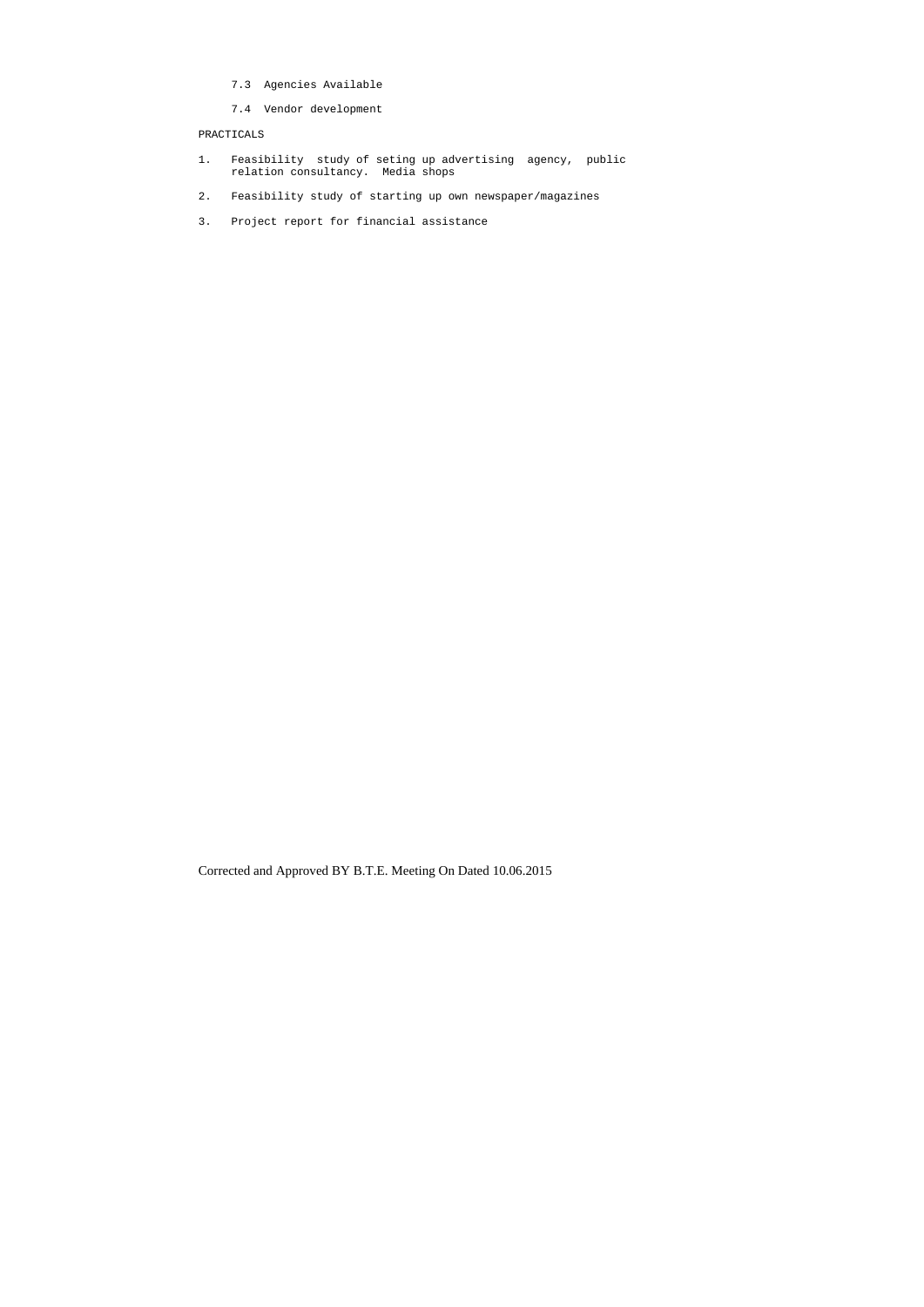L T P  $-$  - 4

# 4.4 PROJECT

 Project study is the pursuit of truth with the help of study, observation, comparison and experiment. It is intend to apply the learning of research methodology to any issue/problem concerning marketing/advertising/public relations/communication and make recommendations based in their findings. The main objective of the project report is to prepare the students to look beyond their course books and lectures sessions. It is also intended to inculcate in them an independent, critical and analytical thinking and deeper insight into the subject opted for. The project report should have relevance to the course content, biblilography and should have minimum 25 pages.

 The students shall decide their topis in consultation with the respective faculty member of the institute who would also supervise their work. The topics shall be selected in view of their relevance in terms of the conceptualised expectation of curricula.

 The students shall appear for final viva-voce examination before the external examiner appointed by the Board of Technical Education, Uttar Pradesh. The project work will carry 100 marks for external examiner and 50 marks for internal sessional work.

Some projects in this field are:

- a) Field Survey/Content Analysis Project/Impact Study
	- Impact of television advertising on different target population
	- Development of polytechnic in Uttar Pradesh
	- Analysis of publ relation functions in organisation
	- Analysis of the literature on certain areas
- b) Development Projects
	- Documentary (10 minute) preparation
	- Audio CD preparation
	- Photo story exercises
	- Use of internet in multimedia.
- NOTE: The above will be accompanied by a complete script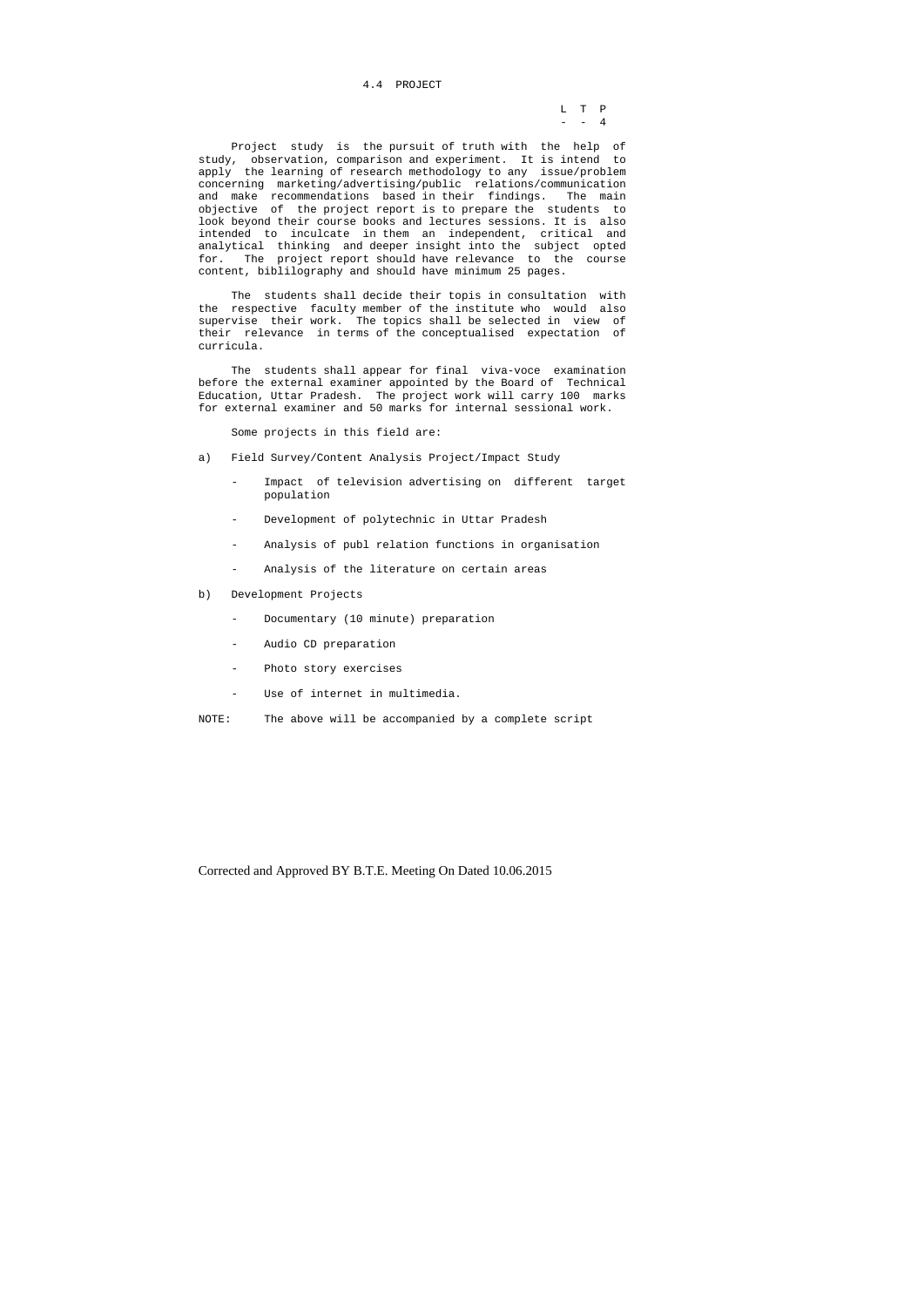# RESOURCE REQUIREMENT FOR IMPLEMENTING THE COURSE

|                                      | Staff Structure |                                                                                                                                                                                               |  |  |  |  |
|--------------------------------------|-----------------|-----------------------------------------------------------------------------------------------------------------------------------------------------------------------------------------------|--|--|--|--|
| Intake of Course                     |                 | 60                                                                                                                                                                                            |  |  |  |  |
| Post                                 | Nos             | Qualifications                                                                                                                                                                                |  |  |  |  |
|                                      |                 | Head of Department 1 Master's degree in Mass Communication<br>with 8 years experience                                                                                                         |  |  |  |  |
| Lecturers (4)                        |                 |                                                                                                                                                                                               |  |  |  |  |
| - Computer Application               | $\mathbf{1}$    | BE/B. Tech Computer Engineering                                                                                                                                                               |  |  |  |  |
| - Advertising                        | 1               | Master degree in Mass Communication<br>or Bachlor degree in Mass Communication and<br>P.G. Diploma in Advertising and<br>visual publicity or Post graduate<br>with P.G.Diploma in Advertising |  |  |  |  |
| Print Journalism                     | $\mathbf{1}$    | Master's<br>degree<br>in<br>Mass<br>communicatiom or Post Graduate with<br>Bachelor's degree in Mass<br>Communication                                                                         |  |  |  |  |
| - Radio and Television<br>Journalism | $\mathbf{1}$    | Bachelor's degree in Mass<br>Communication with specialisation<br>in Radio and Television                                                                                                     |  |  |  |  |
| Supporting Staff                     |                 |                                                                                                                                                                                               |  |  |  |  |
| Computer Operator/<br>Programmer     | 1               |                                                                                                                                                                                               |  |  |  |  |
| Cameraman                            | 1               | As per State Government Norms                                                                                                                                                                 |  |  |  |  |
| Assistant                            | 1               |                                                                                                                                                                                               |  |  |  |  |
| Peon                                 | 1               |                                                                                                                                                                                               |  |  |  |  |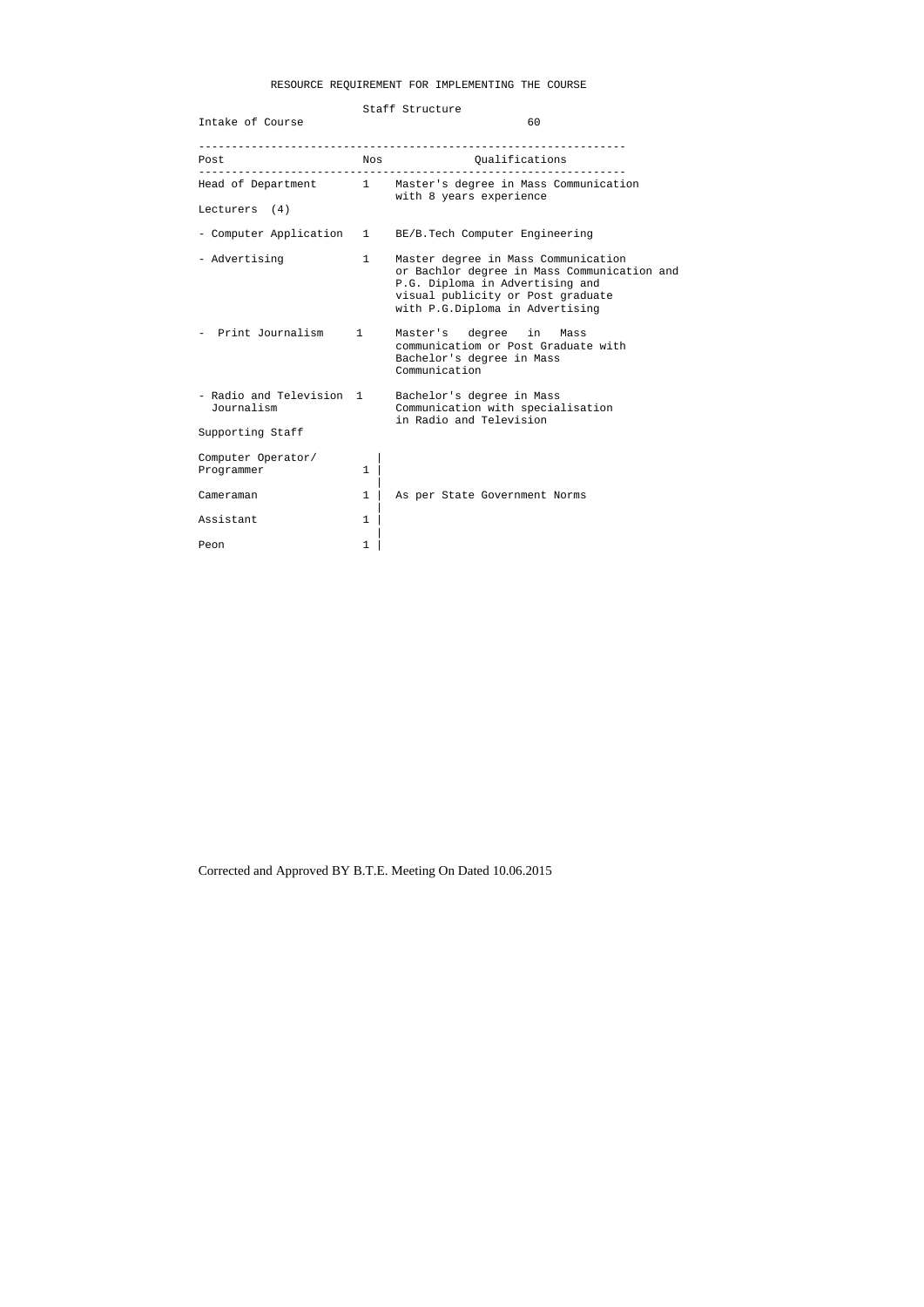# 22.2 SPACE REQUIREMENT

 Following space is recommended for the department of Mass Communication

|  | Particulars                                                                                                                    | Qty                  | Space     |
|--|--------------------------------------------------------------------------------------------------------------------------------|----------------------|-----------|
|  | Class Room                                                                                                                     | 2 Nos                | $60$ sq.m |
|  | Head of Department Room                                                                                                        | 1 No                 | $15$ sq.m |
|  | Faculty Rooms                                                                                                                  | 4 Nos                | $40$ sq.m |
|  | Computer Centre                                                                                                                | 1 No                 | $60$ sq.m |
|  | Media Laboratory comprising of                                                                                                 |                      |           |
|  | Library and newspaper<br>Section                                                                                               | 1 No                 | $50$ sq.m |
|  | Computer Lab                                                                                                                   | 1 No                 | $30$ sq.m |
|  | Photo lab and<br>Advertising                                                                                                   | 1 No                 | $30$ sq.m |
|  | Electronic Media<br>Studio(Audio/Video)                                                                                        | 1 No                 | $50$ sq.m |
|  | $\mathbf{1}$ , and $\mathbf{1}$ , and $\mathbf{1}$ , and $\mathbf{1}$ , and $\mathbf{1}$ , and $\mathbf{1}$ , and $\mathbf{1}$ | $\sim$ $\sim$ $\sim$ | .         |

# NOTE: i) The facility of Library and office space available in existing polytechnic will be utilised

 ii) It is presumed that the polytechnic will have Audio Visual Aid

 It is suggested that a media laboratory-cum-Advertising Agency equipped with the equipments given in the next section may be set up for providing practical training to students. The equipment will be arranged in an integrated manner, so as to present a picture of a Advertising Agenciy and media laboratory in which the students will be able to perform varied activities. These facilities may be utilised for providing media services to others on payment basis. This will be managed by students themselves.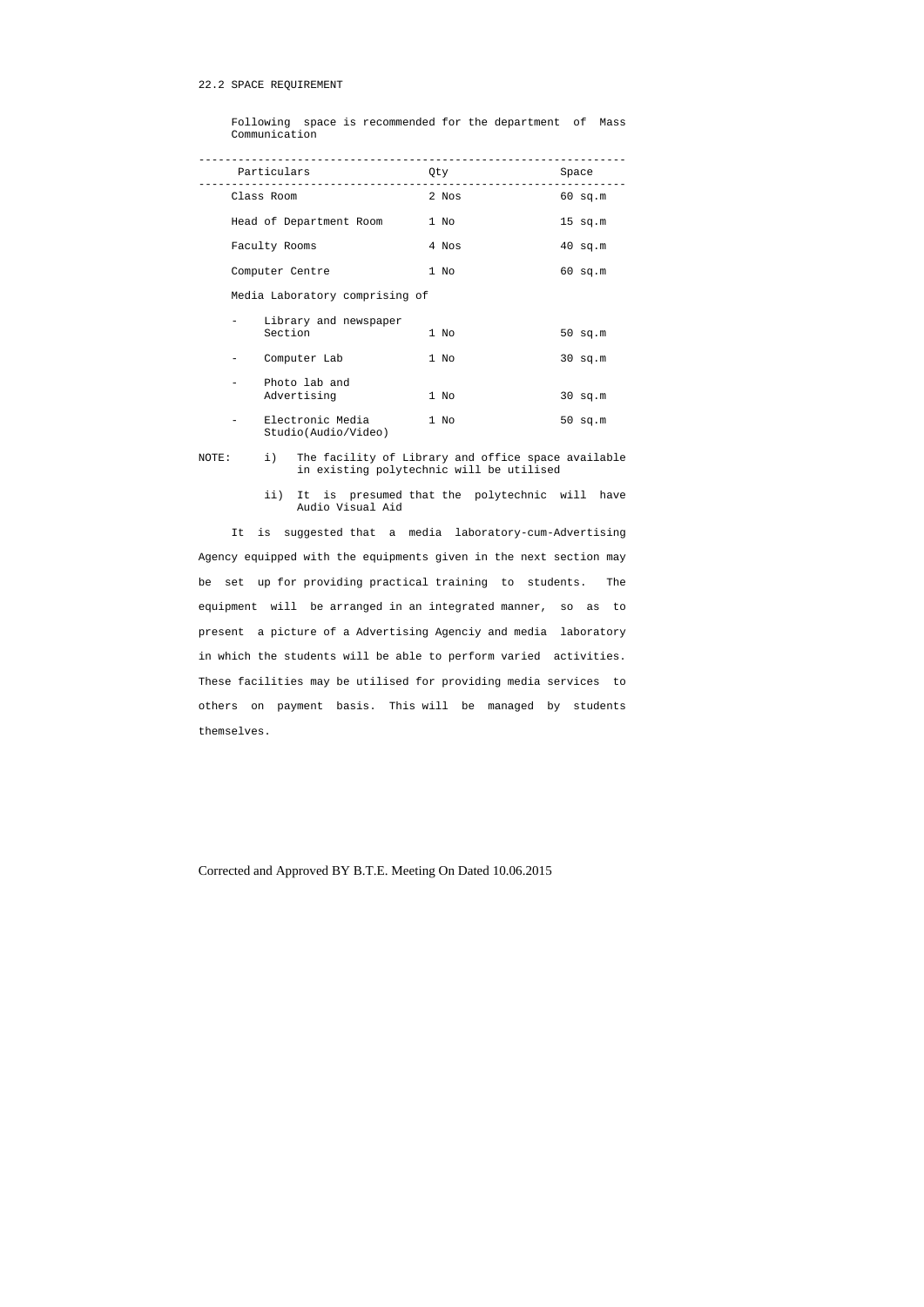LIST OF EQUIPMENTS

| No.   | Sr. Items with Specification                                                                                                                                                                                                    | Qty Cost     |          |
|-------|---------------------------------------------------------------------------------------------------------------------------------------------------------------------------------------------------------------------------------|--------------|----------|
| 1     | PENTIUM-IV 2.4 Ghz or latest 10 4,000,00=00<br>RAM-256 MB or latest<br>HDD-80 GB latest<br>MONITOR COLOUR 17" AGP 16 MB<br>52X MM KIT( 52x CD Drive, Speaker, sound card)<br>$FDD - 1.44 MB$<br>Key Board - 107 Keys Multimedia |              |          |
|       | Mouse - Optical Fibre Mouse<br>32 Bit PCI ETHERNET CARD(10/100) Mbps<br>Pre loaded Windows XP OR WINDOWS 2000<br>Pre loaded Norton Anti Virus with licence media and<br>manual<br>0R                                            |              |          |
|       | Computer of latest Specification                                                                                                                                                                                                |              |          |
| $2$ . | Lanyfax935or equivalent LCD Projector 1 50,000                                                                                                                                                                                  |              |          |
| 3.    | Photocopy machine<br>with enlarging andreducing facility 30 to<br>40 pages output per minutes                                                                                                                                   | $1 \quad$    | 1,40,000 |
| $4$ . | Photography Digital Still camera, NikonFM-2 4 1,00,000<br>or equivalent with wide angle, normal,<br>telephoto lens and zoom lens F-35 mm to<br>70 mm                                                                            |              |          |
| 5.    | Video Digital 3 CCD Camera Soney(PD-170) 1 1,25,000<br>or equivalent quality with standard<br>accessories like battery, battery<br>charger, character generator, stand etc.                                                     |              |          |
| б.    | Colour TV, 74", sony or<br>equivalent                                                                                                                                                                                           | $\mathbf 1$  | 75,000   |
| 7.    | Fax Machine Minolta 161 or equivalent<br>transmission time 12 sec with auto<br>dialing facility                                                                                                                                 | 1            | 50,000   |
| 8.    | MAC operating system with FCP Software                                                                                                                                                                                          | $\mathbf{1}$ | 1,00000  |
|       | Sound Blaster Kit(includes CARD, S/W,<br>Microphone, Speakers etc)                                                                                                                                                              | LS           | 12,000   |
|       | Laser Printer (300 dpi)preferably<br>laser jet model                                                                                                                                                                            | LS           | 30,000   |
| NOTE: | equipment may be hired from any production<br>Editing<br>House                                                                                                                                                                  |              |          |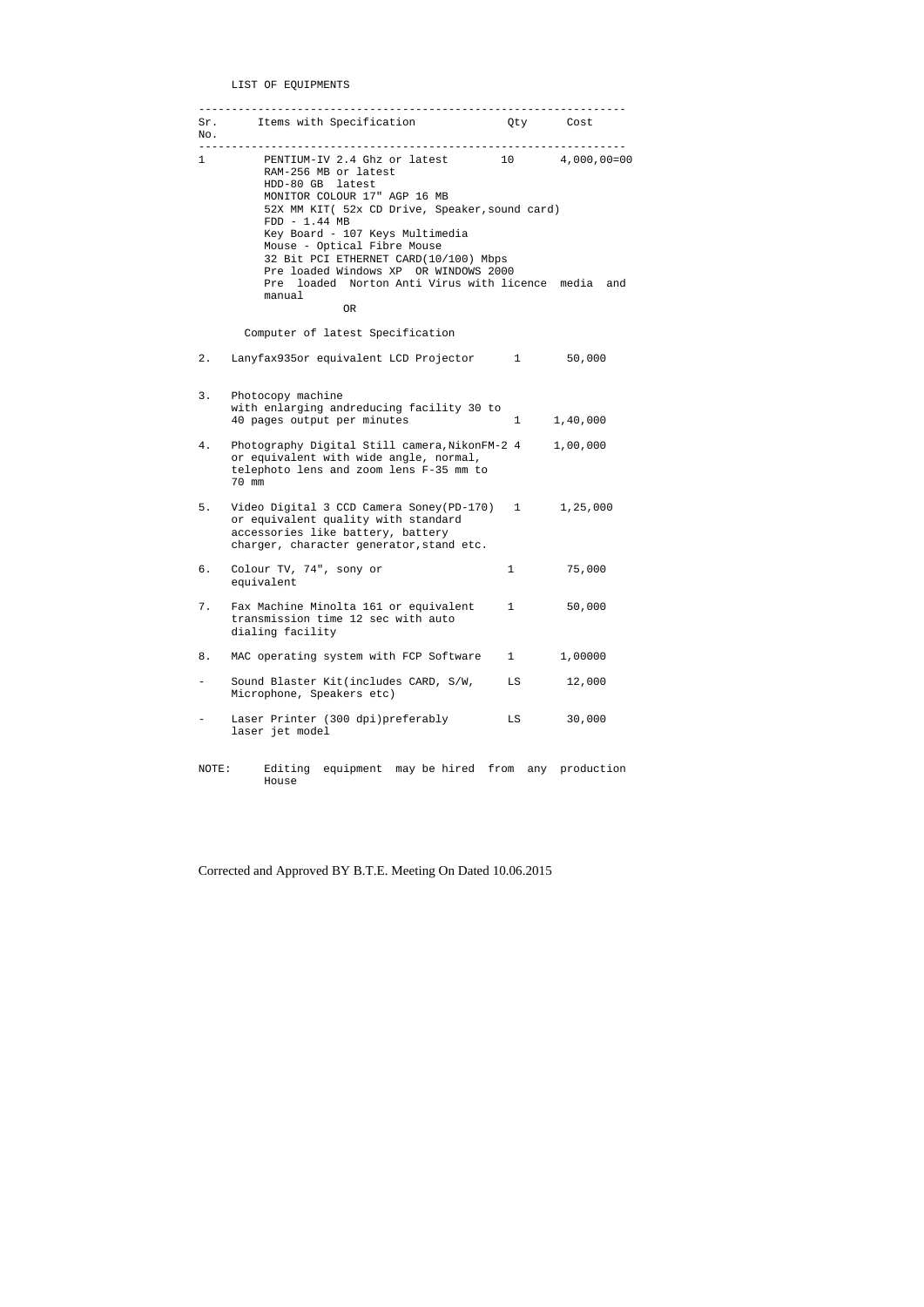# LIST OF EQUIPMENT

AUDIO VEDIO LAB

| 1.  | Delay Unit                       | 01                 |  |
|-----|----------------------------------|--------------------|--|
| 2.  | Sungum Simpex                    | 02                 |  |
| 3.  | Tape Recorder 4 Track            | 01                 |  |
| 4.  | Tape Recorder 2 Headk            | 01                 |  |
| 5.  | Soney TV 14"                     | 02<br>(Recent TV)  |  |
| б.  | Gun Mic.                         | 02                 |  |
| 7.  | Camera Stand                     | 02                 |  |
| 8.  | Dimma                            | 02                 |  |
| 9.  | Head Phone                       | 04                 |  |
| 10. | Path 5 tip 20 lines              | 01                 |  |
| 11. | Path Box 4 Mic                   | 01                 |  |
|     | 12. Servo Stablizer 2 KVA        | 01                 |  |
| 13. | Audio Mixer                      | 01                 |  |
| 14. | Cam Corder 9500                  | 01                 |  |
| 15. | Battery                          | 04                 |  |
| 16. | Head Phone Box                   |                    |  |
| 17. | Head Phone                       | 02                 |  |
| 18. | Satilite Receriver               | 01                 |  |
|     | 19. Samsung TV 51 Cm.            | 01                 |  |
| 20. | Samsui TV 51 Cm.                 | 01 (01 Remote)     |  |
| 21. | Samsui TV 14"                    | 02 (02 Remote)     |  |
| 22. | Panasonic 3500                   | 01                 |  |
|     | 1 Battery, 1 Charging Power Pack |                    |  |
| 23. | Still Stand                      | 01                 |  |
| 24. | Video Stand                      | 01                 |  |
| 25. | Spot Light                       | 03                 |  |
| 26. | Wodden Speaker                   | 02<br>(Small Size) |  |
| 27. | Metal Speaker                    | 02                 |  |
| 28. | Carsett Deak(Ahuja)              | 01                 |  |
| 29. | Video Mixer                      | 01                 |  |
| 30. | Videocon Tape Recorder           | 01 (01 Carok Mic.) |  |
| 31. | Amplifiers                       | 01                 |  |
| 32. | Stablizer                        | 01                 |  |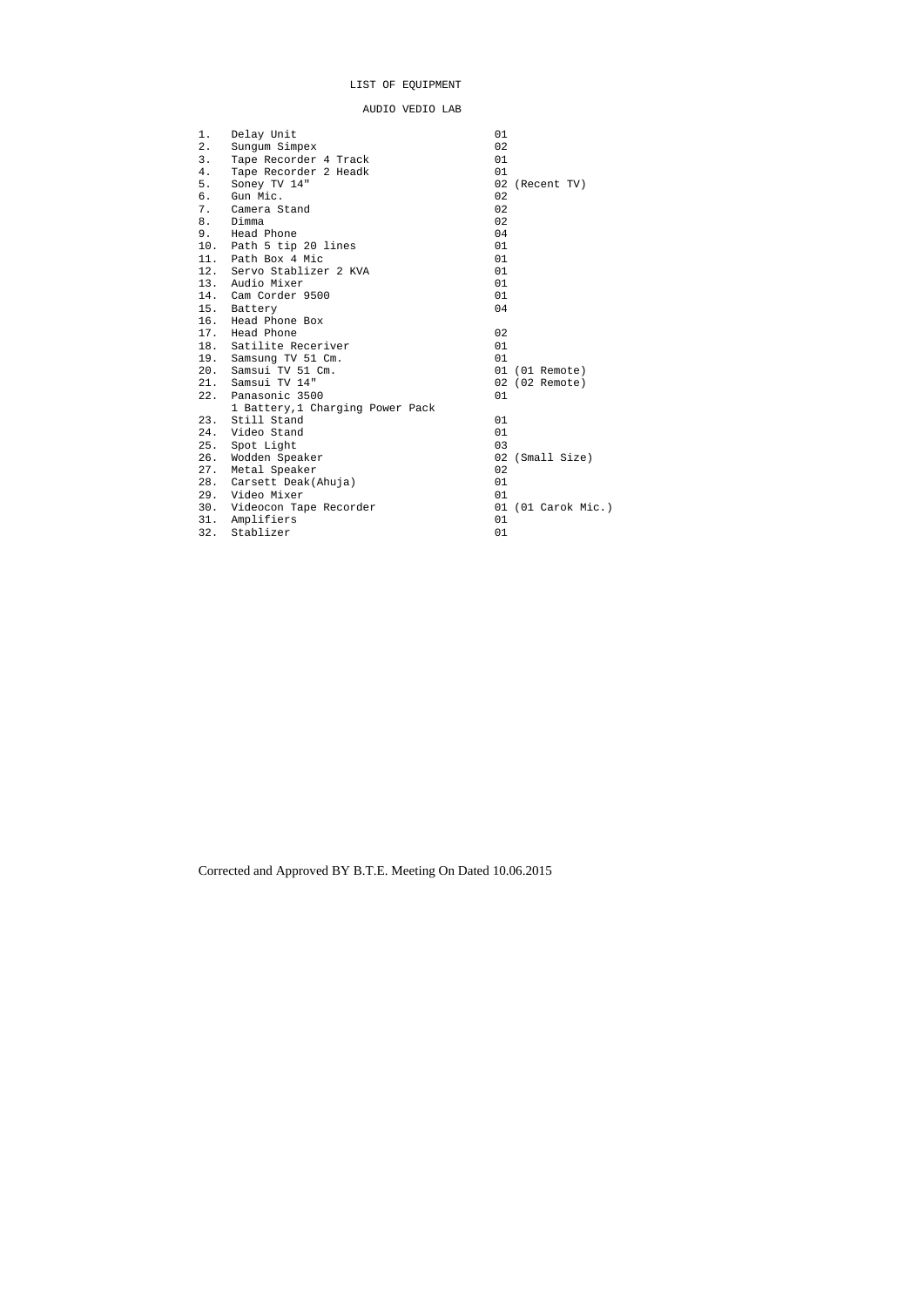#### RECOMMENDATIONS FOR EFFECTIVE IMPLEMENTATION OF CURRICULUM

 The workshop group strongly recommended following for effective implementation of curriculum

- a) While imparting instructions, stress should be laid on the development of practical skills in the students. For this purpose, as far as possible, classes should be conducted in the media laboratory-cum-advertising agency itself.
- b) Professional organisation/Field visits be organised as and when required to clarify the concepts, principles and practices involved. For this purpose, time has arleady been provided in student centred activities
- c) Extension lectures from professionals should be organised to impart instructions in specialised areas
- d) There is no need of purchasing very costly equipment. Efforts may be made to establish linkages with local professional organisations/field organisations for providing experiences to students on these equipment
- e) Teachers should generate competitiveness among the students for the development of professional skills
- f) Teachers should take examples from the fields and provide practices in evaluating these and come out with innovative solutions
- g) Hobby clubs and other co-curricular activities be promoted to develop creativity in the students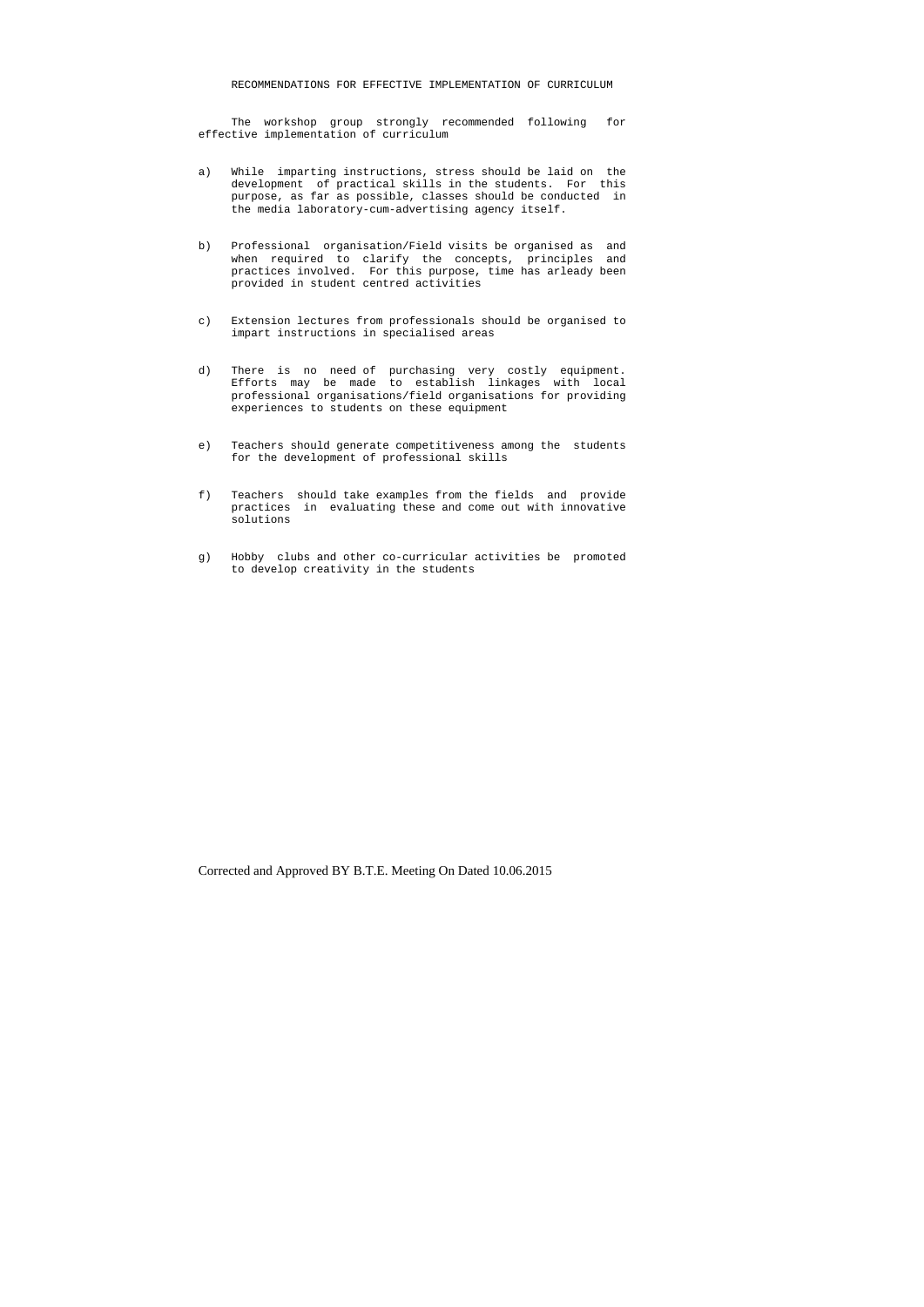#### REFERENCE BOOKS

- 1. Experiences in interpersonal communication : Prentic Hall Publication, New Jersy.
- 2. Introduction to human communication : Devito Joseph L
- 3. Sampreshan : Pratiroop Evam Sidhant : Dr. Shrikant Singh.
- 4. Communication Theories, Origins, Methods and Uses in the Mass Media : Warner J Severin.
- 5. Mass communicaiton in India :Kevel J Kumar : Kaico Mumbai
- 6. Mass Communicaiton Theory An Introduction : Denis McQuail :Sage Delhi.
- 7. Bjarat Men Sanchar Aur Jansanchar : J. V> Vilanilam : M.P. Hindi Granth Academy, Bhopal.
- 8. Mass Communication : Concept and Issues : D.V.R. Murthy : Olive Green : Kochi
- 9. Mass, Culture, Language and Arts in India : Mahadev L. Apte : Polular Prakshan, Mumbai
- 10. Towards Sociology of Mass Communication : Denis McQuail : Collier - Macmillan
- 11. Introduction to communication studies : John Fiske : Methuen London
- 12. The process and effects of mass communication : wilbur schmm and donald.
- 13. News writing : George A. Hough: Boston Hough Miffin Company.
- 14. News culture : Allen Stuart : Buckinghem open university press.
- 15. Modern Journalism adn News writing : Savita Chadda.
- 16. Basic Journalism : Rangaswami Parthasarthi, Macmilan India Ltd.
- 17. Samachar Feature Avam Sampadan Kala : Harimohan: Takshila Prakashan, New Delhi.
- 18. Suchana Sanchar Aur Samachar : Mukul Srivastava : New Royal Book Company, Lal Bagh Lucknow.
- 19. Media Aur Manavadhikar, Mukul Srivastava, Autlantik Publication, Rajuari Garden, New Delhi.
- 20 Photography Arts & Technique : Alferd A. Blaker
- 21. Broadcast Journalism : S. C> Bhatt : Har Anand Publications, New Delhi.
- 22. Writing News For Broadcast : Edward Bliss and M. John Patterson.
- 23. Indian Broadcasting : H. R> Luthra : Publication Division, New Delhi.
- 24. Radio Drama theory and Practice : Tim Crook London.
- 25. Writing with power Techniques for mastering the writing process : Elbow Peter, New York.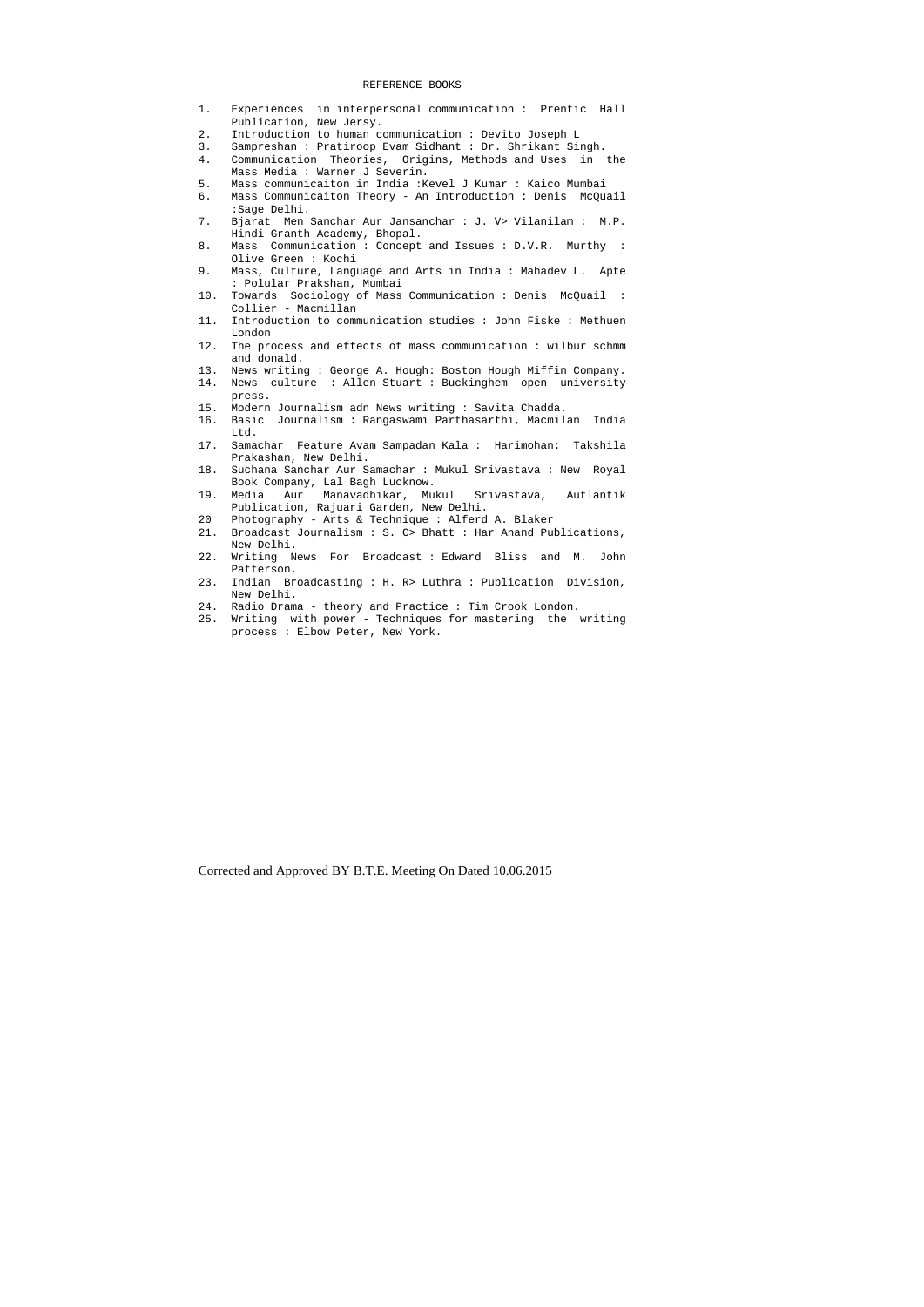# ANNEXURE - I FIELD EXPOSURE - I

 After II Semester students of P.G.D. Mass Communication will have a four week Industrial Exposure in related mass communicaiton and journalism field. They will work and focus their attention there on following points to incorporate them in their reports.

- 1. Name & Address of the organisation
- 2. Date of
	- i. Joining.
	- ii. Leaving.
- 3. Nature of Industry
	- i. Product.
	- ii. Services.
	- iii. Working Hrs.
- 4. Sections of the unit visited and activities there in.
- 5. Details of machines/Tools & instruments used in working in the section of the unit visited.
- 6. Work procedure in the section visited.
- 7. Specifications of the product of the section and materials used.
- 8. Use of computer if any.
- 9. Visit of units store, Manner of keeping store items, Their receiving & distribution.
- 10. Safety measures on work place & working conditions in general comfortable, convenient & hygeinic.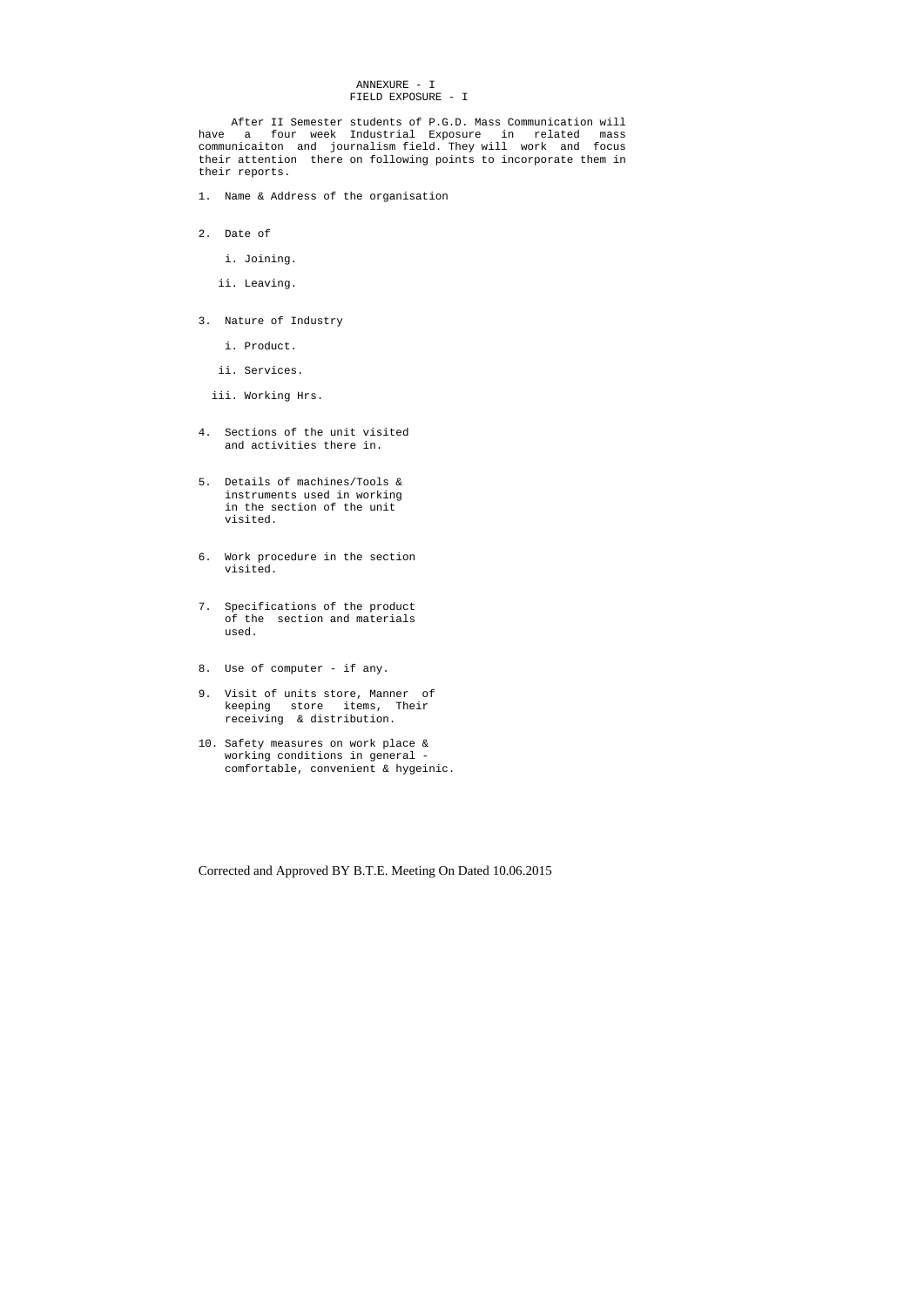# ANNEXURE - II

# TRAINEES ASSESSMENT

 This Institution invites the comments on the training of its students (work & behaviour) from their immediate

supervisors on the following points.

1. Name of the trainee

- 2. Date of
	- i. Joining.
	- ii. Leaving.
- 3.
- i. Regularity & Punctuality
- ii. Sense of responsibility
- iii. Readiness to work/learn
- iv. Obedience
- v. Skill aquired
- 4. Name of the sections of the unit he attended during his stay. His activities/worth of being there.
- 5. Any thing specific

Sinnature of the Assessor

Date :- Designation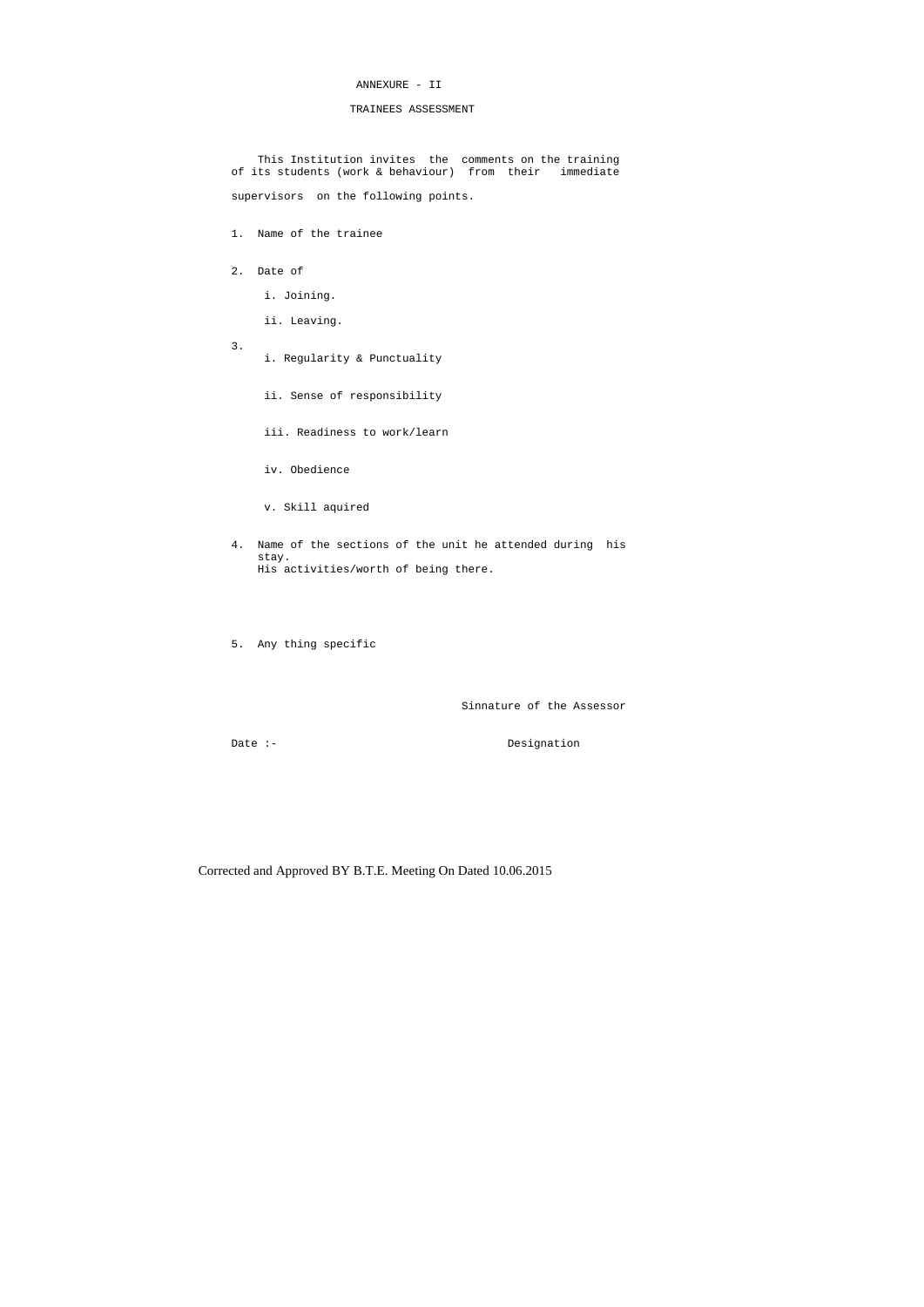#### ANNEXURE- III QUESTIONNAIRE

INSTITUTE OF RESEARCH,DEVELOPMENT AND TRAINING U.P.KANPUR -208024

SUBJECT: Questionnaire for ascertaining the job potential and activities of diploma holder in Mass Communication..

PURPOSE: To design and develop Two Year Post Graduate diploma curriculum in Mass Communication.

NOTE: 1.Please answer the questions to the points given in the questionnaire.

 2.Any other point or suggestion not covered in this questionnaire may be written on a separate paper and enclosed with the questionnaire.

1. Name of the organisation: 1.

| $1.$ $2.$ $3.$ |  |
|----------------|--|
| 4.5.5.         |  |

|  |                           |  | 2. Name & Designation of the officer |  |
|--|---------------------------|--|--------------------------------------|--|
|  | filling the questionnaire |  |                                      |  |

 $\mathcal{L}_\mathcal{L}$  , and the state of the state of the state of the state of the state of the state of the state of the state of the state of the state of the state of the state of the state of the state of the state of the s

3. Name of the department/section/  $\operatorname{shop}$ 

- 4.Importent functions of the department/section/shop
- 5.Number of P.G. diploma holder employees under your charge in the area of \_\_\_\_\_\_\_\_\_\_\_\_\_\_\_\_\_\_\_\_\_\_\_\_\_\_\_\_\_ Mass Communication.
- 6.Please give names of modern equipments/machines handled by a P.G. diploma holder in Mass Communication.
- 1. 2. 3.

4. 5. 6.

7.What proficiencies are expected from a P.G. diploma holder in Mass Communication.

8.Mention the approximate percentage of the following desired in P.G. Diploma teaching.

| 1. Theoretical knowledge |                   |
|--------------------------|-------------------|
| 2. Practical knowledge   | --------------- - |
| 3. Skill Development     |                   |

9. Do you think " on the job training" / Industrial training<br>should form a part of curriculum. (Yes/No) should form a part of curriculum.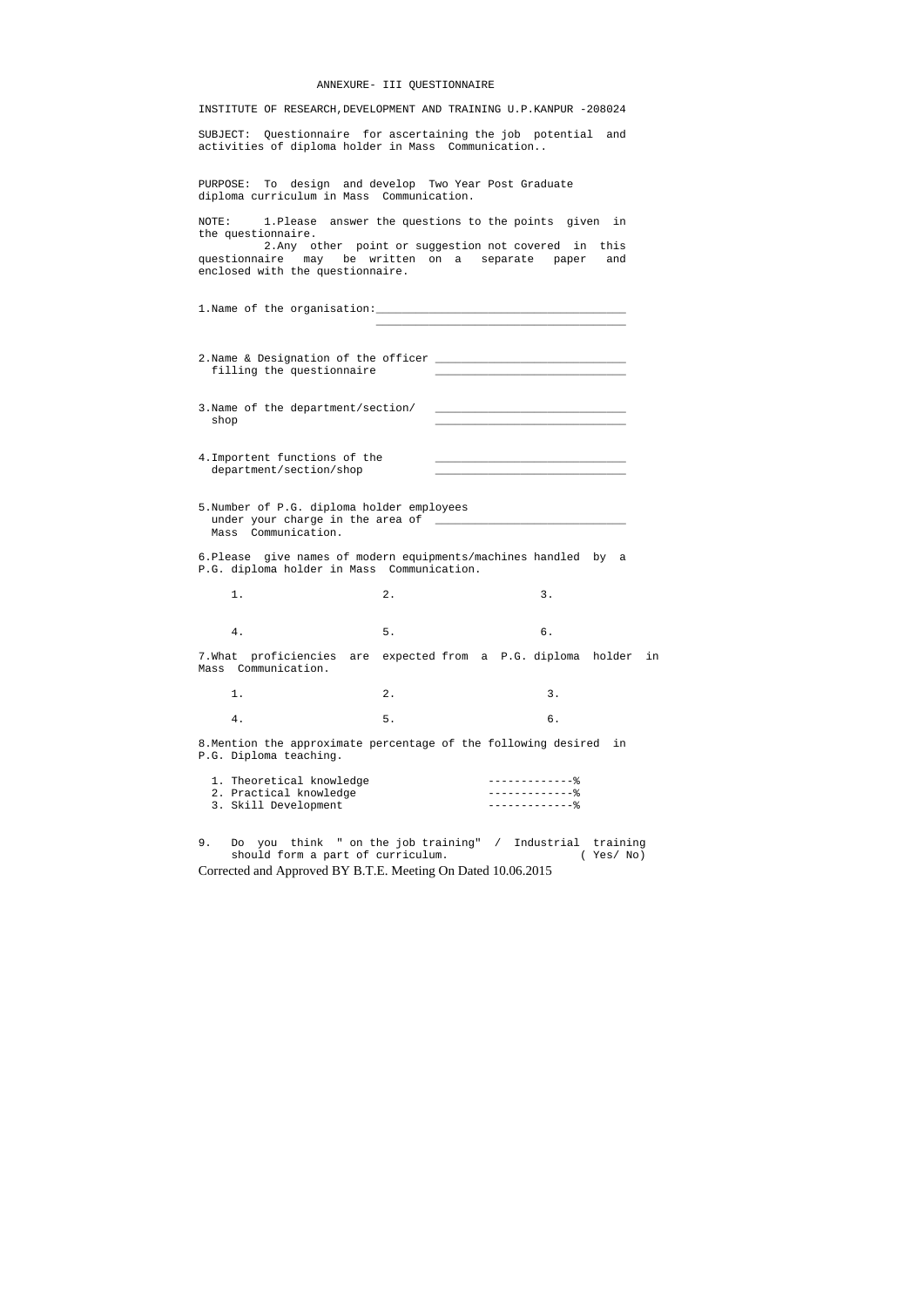|     | if yes then                                                                                                                                                                                                                                                                                |                   |                                    |                                                                 |
|-----|--------------------------------------------------------------------------------------------------------------------------------------------------------------------------------------------------------------------------------------------------------------------------------------------|-------------------|------------------------------------|-----------------------------------------------------------------|
|     | (a) Duration of training                                                                                                                                                                                                                                                                   |                   | --------------                     |                                                                 |
|     | (b) Mode of training                                                                                                                                                                                                                                                                       |                   | 1. Spread over different semesters |                                                                 |
|     |                                                                                                                                                                                                                                                                                            |                   | 2. After completion of course      |                                                                 |
|     |                                                                                                                                                                                                                                                                                            | 3. Any other mode |                                    |                                                                 |
|     | 10. What mode of recruitment is followed by your organisation.                                                                                                                                                                                                                             |                   |                                    |                                                                 |
|     | 1. Academic merit<br>2. Written test<br>3. Group discussion<br>4. Interview<br>5. On the job test.                                                                                                                                                                                         |                   |                                    |                                                                 |
| 11. | Mention the capabilities/ Qualities looked for while<br>recruiting P.G. diploma holder in Mass Communication.<br>(a) Technical knowledge<br>(b) Practical skill<br>(c) Etiquettes and behaviour<br>(d) Aptitude<br>(e) Health habit and social background<br>(f) Institution where trained |                   |                                    |                                                                 |
|     | 12. Does your organisation have<br>any system for the survey of Home<br>articles of different countries/States.                                                                                                                                                                            |                   |                                    | Yes/No                                                          |
|     | 13. Does your organisation conduct field<br>survey to know users views regarding.<br>1. Home Articles for different<br>age groups and sex.<br>2. Effect of climatic conditions<br>3. Any other<br>If yes ; Please give brief account of each.                                              |                   |                                    | Yes/No                                                          |
| 14. | Which type of assignment do you suggest for an entrepreneur<br>in Mass Communication.                                                                                                                                                                                                      |                   |                                    |                                                                 |
| 15. | In which types of organisations can a P.G. diploma holder in<br>Communication can work or serve.<br>Mass                                                                                                                                                                                   |                   |                                    |                                                                 |
|     | 2<br>1                                                                                                                                                                                                                                                                                     |                   | 3                                  |                                                                 |
|     | 5<br>4                                                                                                                                                                                                                                                                                     |                   | 6                                  |                                                                 |
| 16. | the next ten years in the state / country.                                                                                                                                                                                                                                                 |                   |                                    | Job prospects for the P.G. diploma holder in Mass Communication |
| 17. | In your opinion what should be the subjects to be taught<br>a P.G. diploma student in Mass Communication.                                                                                                                                                                                  |                   |                                    | to                                                              |
|     | Theory                                                                                                                                                                                                                                                                                     |                   | Practical                          |                                                                 |
| 18. | Kindly mention particulars regarding topics/areas which<br>should be given more emphasisin the curriculum.                                                                                                                                                                                 |                   |                                    |                                                                 |
|     | Theory                                                                                                                                                                                                                                                                                     |                   | Practical                          |                                                                 |